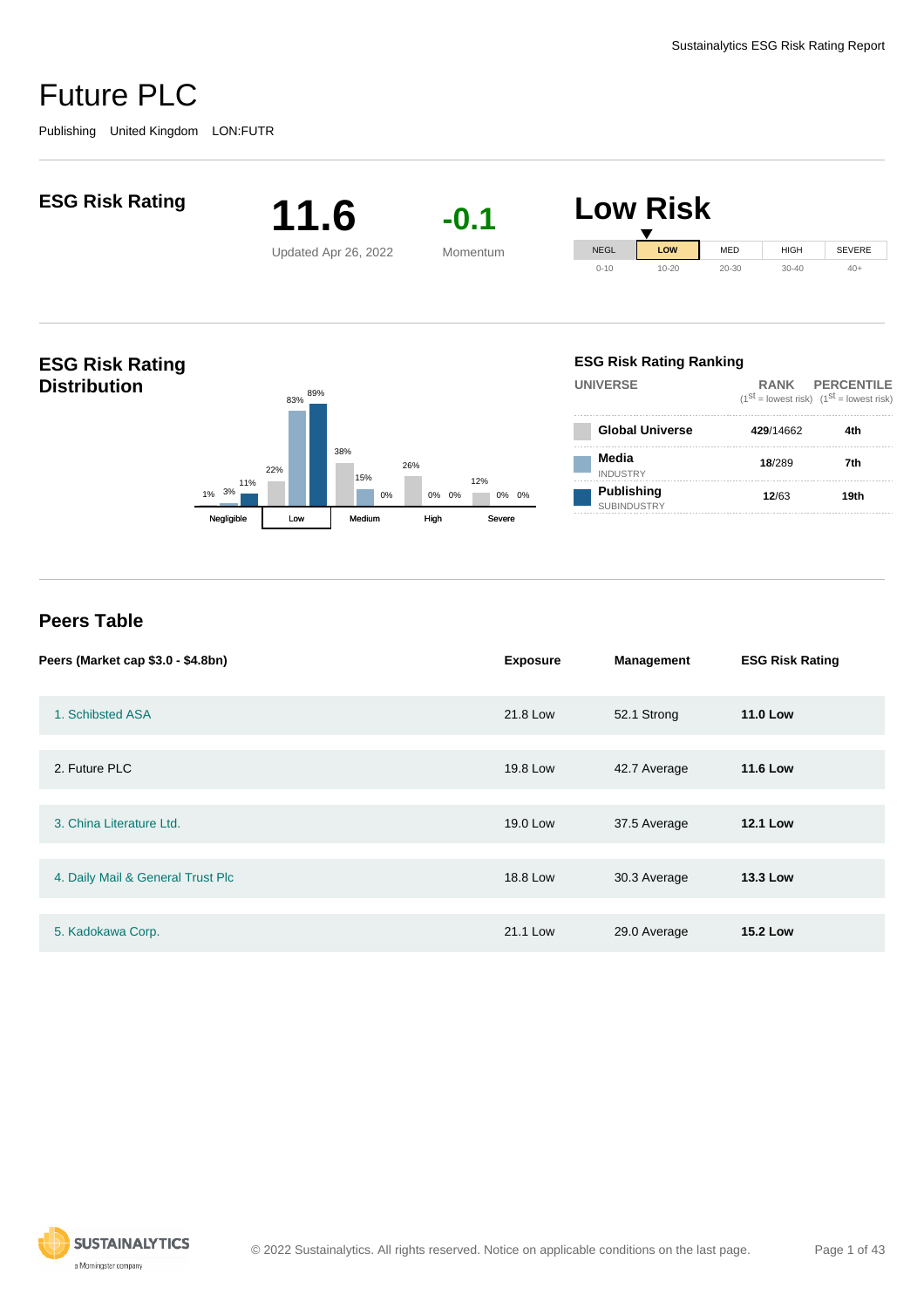Publishing United Kingdom LON:FUTR

#### **ESG Risk Analysis**

Exposure refers to the extent to which a company is exposed to different material ESG Issues. The exposure score takes into consideration subindustry and company-specific factors such as its business model.



Exposure to ethical breaches is mostly derived from the company's business relations within its value chain, as well as countries of operation and size. These may include political lobbying, conflicts of interest, anti-competitive practices, tax and accounting irregularities and others. Due to its employee base and qualification needs, the company is exposed to labour relations issues and skill deficit. Companies that are unable to effectively manage its workforce may face obstacles, such as high operational costs, business disruptions and other inefficiencies. The company receives, stores and processes large volumes of sensitive customer data. This triggers exposure to data privacy and security breaches, which may result in regulatory actions, litigation, public scrutiny or loss of customer trust.

The company's overall exposure is low and is similar to subindustry average. Data Privacy and Security, Human Capital and Business Ethics are notable material ESG issues.

Management refers to how well a company is managing its relevant ESG issues. The management score assesses the robustness of a company's ESG programs, practices, and policies.



The company's overall ESG-related disclosure is weak and not in accordance with GRI reporting standards, signalling inadequate accountability to investors and the public. The company's ESG-related issues are overseen by the board or the executive team, suggesting that these are integrated in core business strategy.

The company's overall management of material ESG issues is average.



© 2022 Sustainalytics. All rights reserved. Notice on applicable conditions on the last page. Page 2 of 43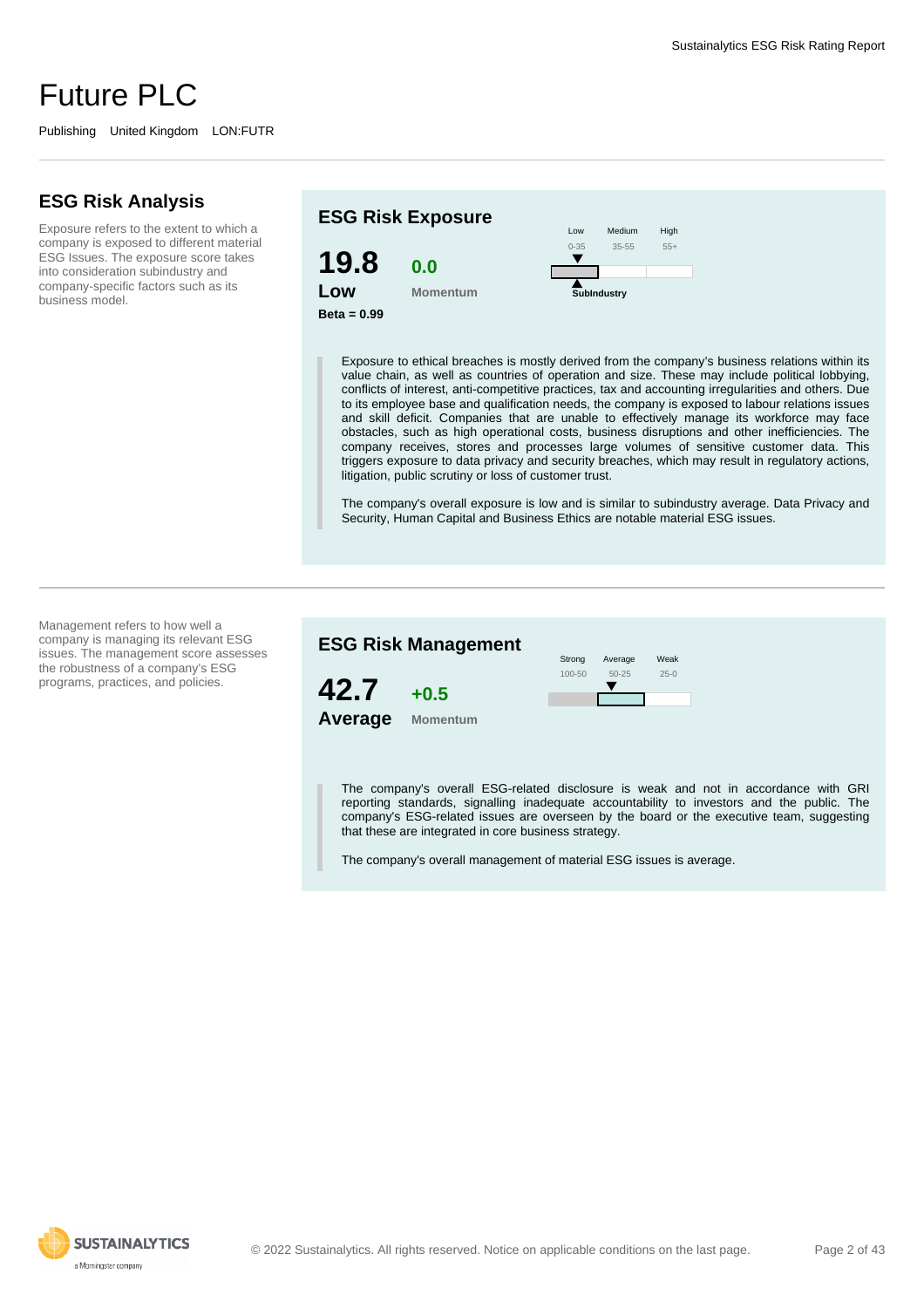Publishing United Kingdom LON:FUTR

#### **Material ESG Issues**

**These are the Material ESG Issues driving the ESG Risk Rating.**

| <b>Issue Name</b>                | <b>ESG Risk</b><br><b>Exposure</b><br>Score   Category | <b>ESG Risk</b><br>Management<br>Score   Category | <b>ESG Risk</b><br>Rating<br>Score   Category | <b>Contribution to</b><br><b>ESG Risk Rating</b> |
|----------------------------------|--------------------------------------------------------|---------------------------------------------------|-----------------------------------------------|--------------------------------------------------|
|                                  |                                                        |                                                   |                                               |                                                  |
| <b>Business Ethics</b>           | 5.0 Medium                                             | 28.8 Average                                      | 3.6 Low                                       | 31.2%                                            |
| <b>Corporate Governance</b>      | $9.0$ High                                             | 59.9 Strong                                       | 3.6 Low                                       | 31.0%                                            |
| <b>Product Governance</b>        | 1.9 Low                                                | 9.4 Weak                                          | <b>Negligible</b><br>1.7                      | 14.8%                                            |
| <b>Data Privacy and Security</b> | 1.9 Low                                                | 30.0 Average                                      | 1.4 Negligible                                | 12.4%                                            |
| <b>Human Capital</b>             | $2.0$ Low                                              | 40.0 Average                                      | 1.2 Negligible                                | 10.6%                                            |
| Overall                          | 19.8 Low                                               | 42.7 Average                                      | <b>11.6 Low</b>                               | 100.0%                                           |

#### **Events Overview**

Identify events that may negatively impact stakeholders, the environment, or the company's operations.

| Category (Events) |  |
|-------------------|--|
|-------------------|--|

| <b>A</b> Severe (0)   |  |  |
|-----------------------|--|--|
| $\triangle$ High (0)  |  |  |
| Significant (0)       |  |  |
| <b>A</b> Moderate (0) |  |  |
|                       |  |  |

**Low (0)**

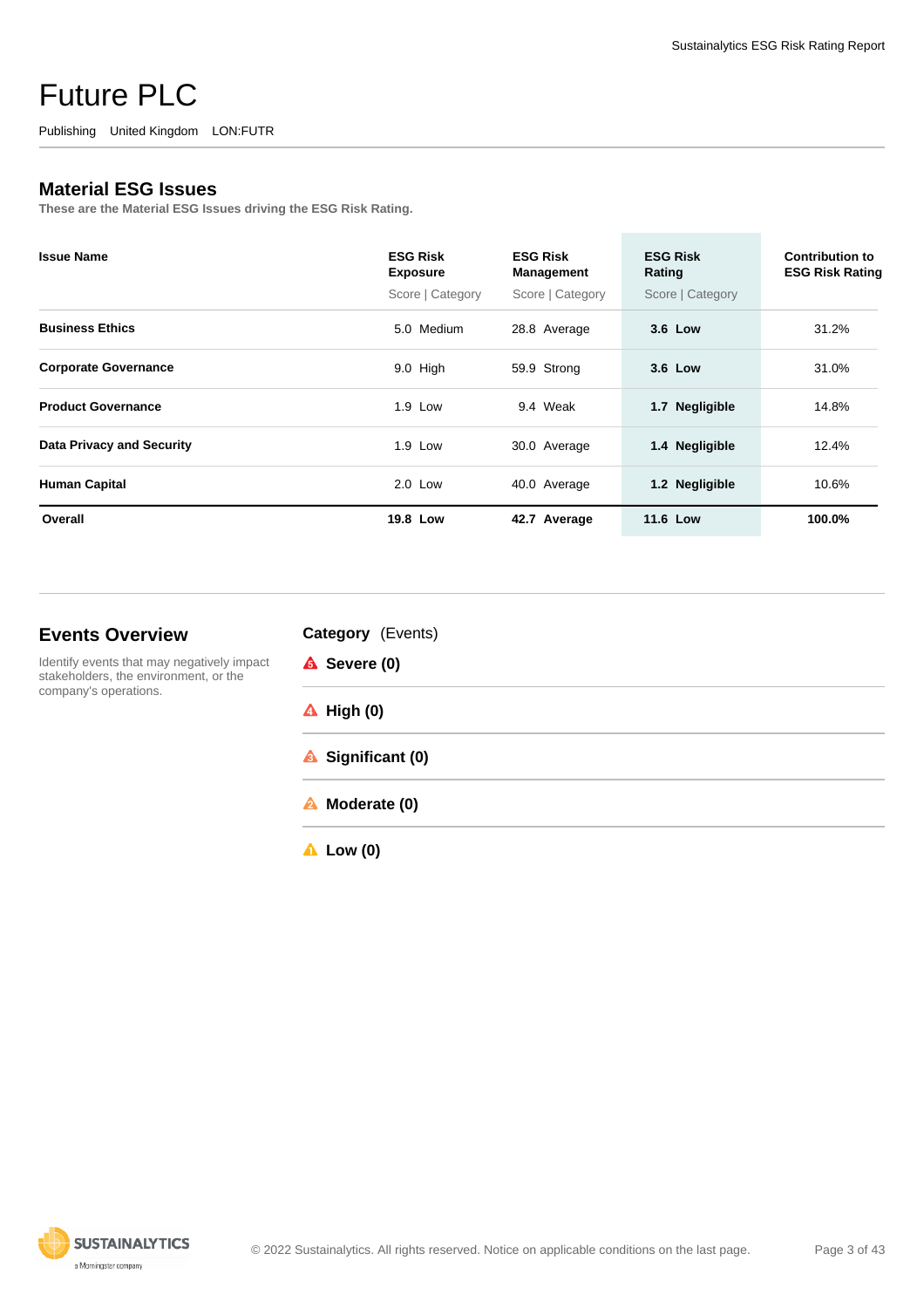Publishing United Kingdom LON:FUTR

#### **Events Overview**

Identify events that may negatively impact stakeholders, the environment, or the company's operations.

| <b>Category</b> (Events) |  |
|--------------------------|--|
|--------------------------|--|

**None (13)**

Bribery and Corruption Business Ethics

Data Privacy and Security **Intellectual Property** 

Marketing Practices Media Ethics

Quality and Safety Sanctions

Society - Human Rights

Accounting and Taxation Anti-Competitive Practices

Labour Relations **Labour Relations** Lobbying and Public Policy

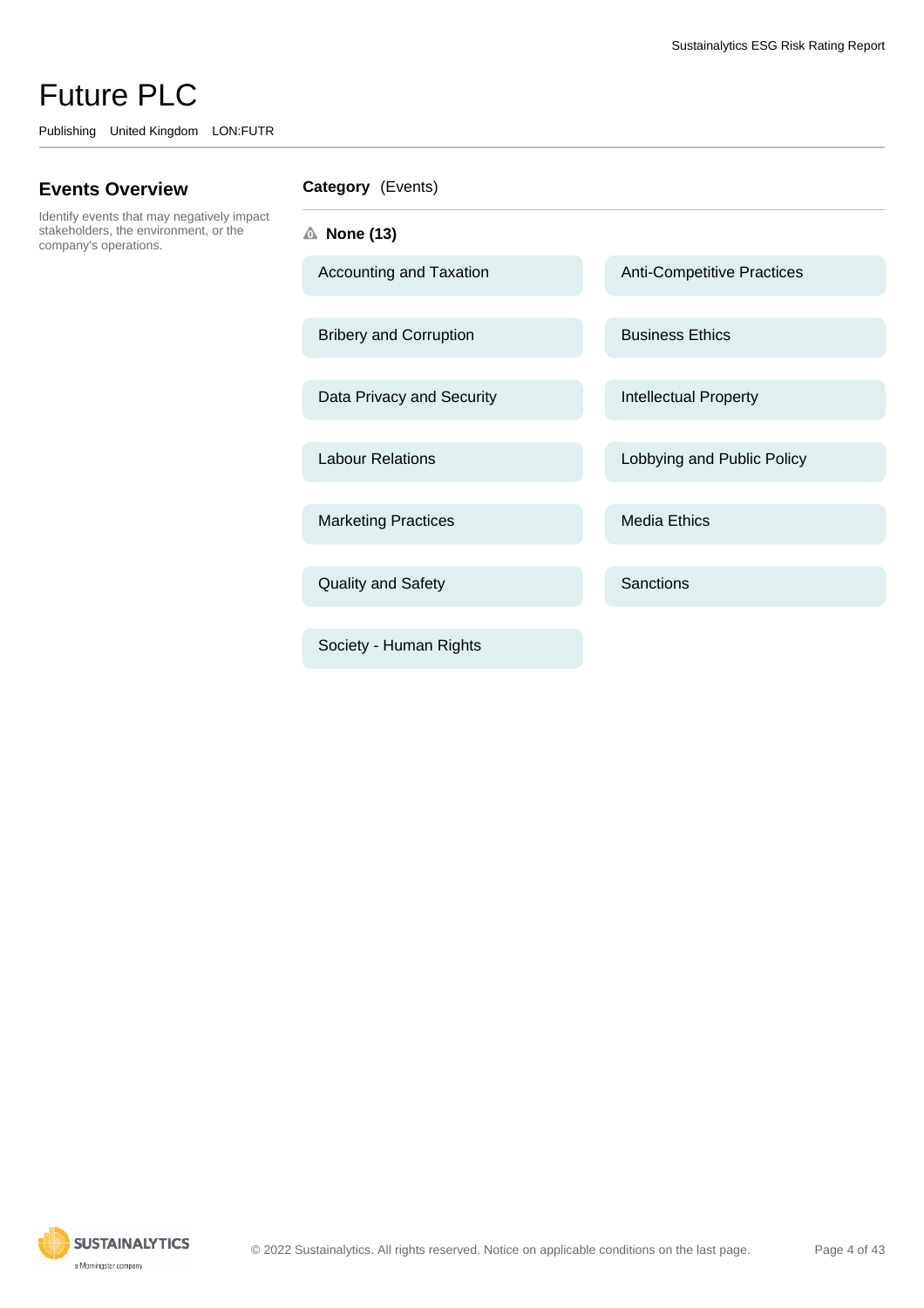Publishing United Kingdom LON:FUTR

### **Risk Decomposition**



**Momentum Details**



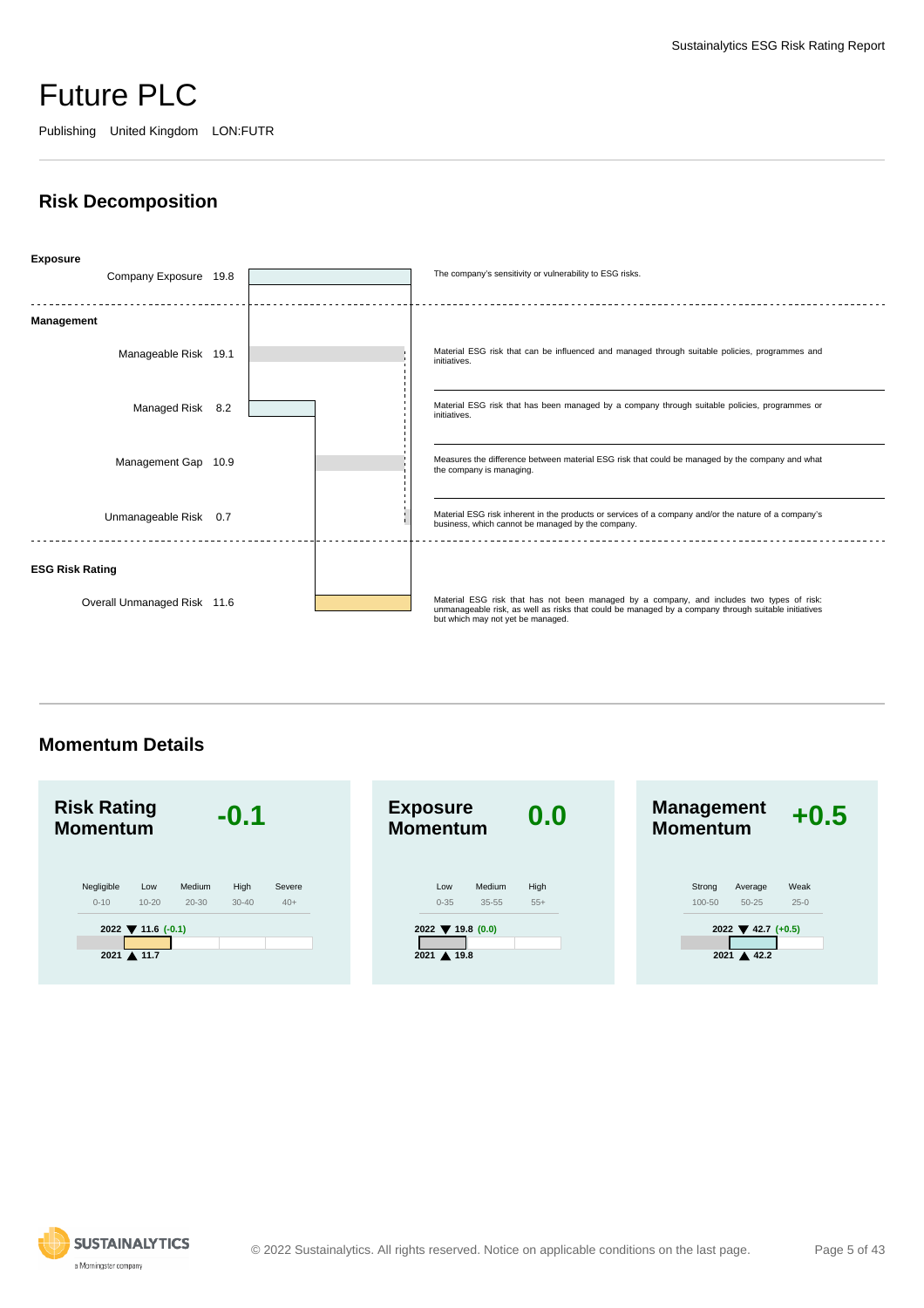<span id="page-5-0"></span>Publishing United Kingdom LON:FUTR

#### **Issue**

Contribution 31.2 %

#### **Business Ethics**

Business Ethics focuses on the management of ethical considerations applicable to most or all sectors, such as taxation and accounting, anti-competitive practices and intellectual property issues.







### **Peers Table**

| Peers (Market cap \$2.9 - \$4.8bn) | <b>Exposure</b> | <b>Management</b> | <b>ESG Risk Rating</b> |
|------------------------------------|-----------------|-------------------|------------------------|
| 1. Schibsted ASA                   | 5.0 Medium      | 63.8 Strong       | 2.0 Negligible         |
|                                    |                 |                   |                        |
| 2. China Literature Ltd.           | 4.5 Medium      | 27.5 Average      | 3.3 Low                |
|                                    |                 |                   |                        |
| 3. John Wiley & Sons, Inc.         | 5.0 Medium      | 28.8 Average      | <b>3.6 Low</b>         |
|                                    |                 |                   |                        |
| 4. Future PLC                      | 5.0 Medium      | 28.8 Average      | <b>3.6 Low</b>         |
|                                    |                 |                   |                        |
| 5. Kadokawa Corp.                  | 5.5 Medium      | 25.0 Weak         | 4.2 Medium             |

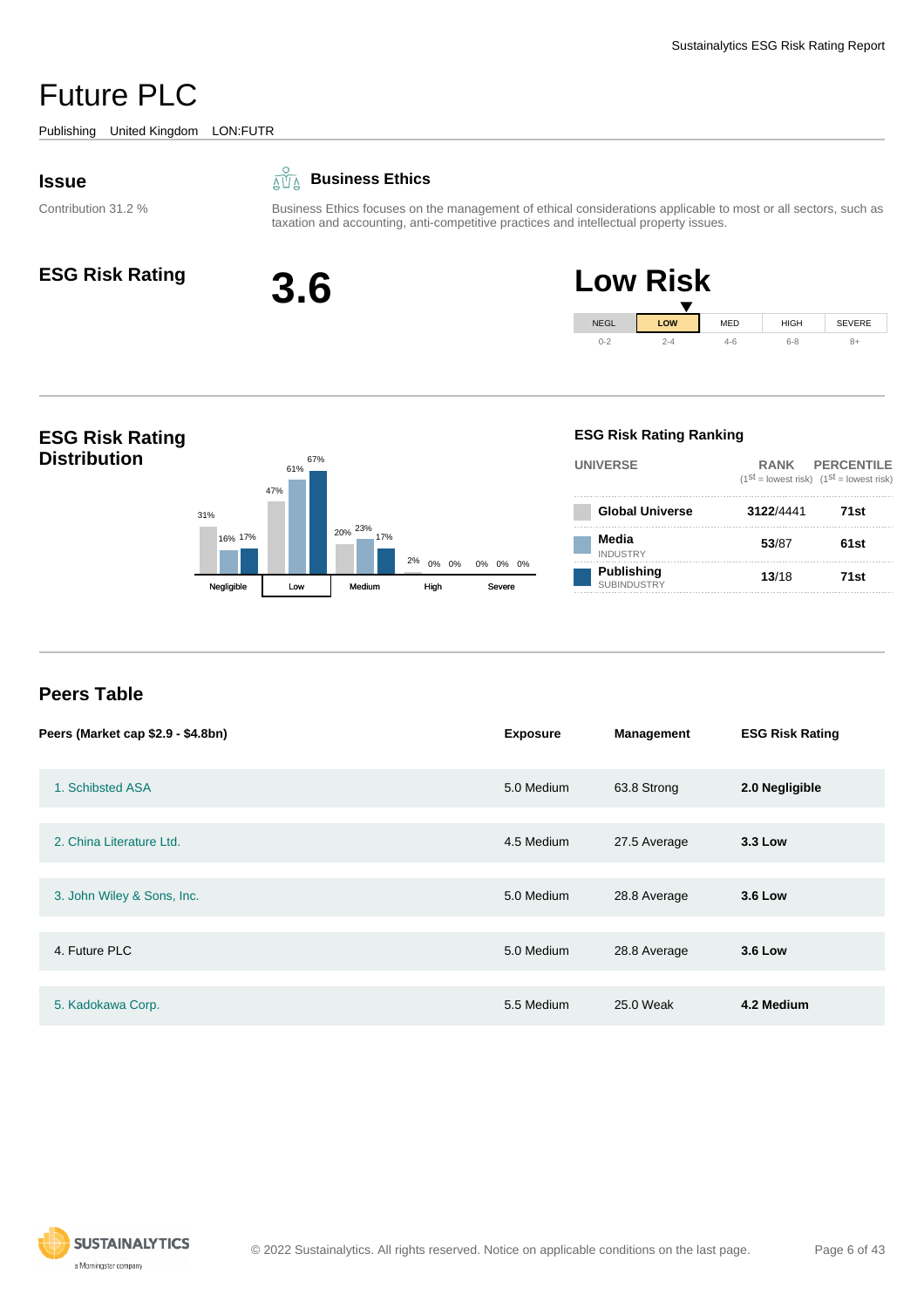#### **ESG Risk Analysis**

Exposure refers to the extent to which a company is exposed to different material ESG Issues. The exposure score takes into consideration subindustry and company-specific factors such as its business model.

#### **ESG Risk Exposure**





The publishing industry has experienced a range of Business Ethics issues, related to anticompetitive practices, corruption and copyright infringement. Copyright legislation varies across countries and multinational publishers need to be familiar with laws in the countries they operate. Violation of copyright law can result in litigation costs, publishers have been subject to royalties and copyright lawsuits; though taken singly, settlements may not be financially significant, these can indicate poor management of intellectual property rights, which may pose future risks for companies.

The company's exposure to Business Ethics issues is medium and similar to the subindustry exposure.

#### **Exposure Analysis**

| Subindustry Issue Exposure |   | 5.0     | Ac  |
|----------------------------|---|---------|-----|
| <b>Issue Beta</b>          | X | 1.00    | An  |
| Company Issue Exposure     |   | $5.0\,$ | Bri |
|                            |   |         | Bu  |
|                            |   |         | Int |
|                            |   |         | Lo  |
|                            |   |         | Sa  |
|                            |   |         | So  |
|                            |   |         | Op  |
|                            |   |         | So  |
|                            |   |         | Fir |
|                            |   |         | As  |
|                            |   |         | Qu  |
|                            |   |         | Su  |
|                            |   |         | Ex  |
|                            |   |         | To  |
|                            |   |         | Ba  |

| <b>Beta Indicators</b>               | <b>Beta Signal</b> |
|--------------------------------------|--------------------|
| Accounting and Taxation              | 0.00               |
| <b>Anti-Competitive Practices</b>    | 0.00               |
| <b>Bribery and Corruption</b>        | 0.00               |
| <b>Business Ethics</b>               | 0.00               |
| Intellectual Property                | 0.00               |
| Lobbying and Public Policy           | 0.00               |
| Sanctions                            | 0.00               |
| Society - Human Rights               | 0.00               |
| <b>Operating Performance</b>         | 0.02               |
| Solvency                             | $-0.02$            |
| <b>Financial Flexibility</b>         | $-0.02$            |
| Asset Performance                    | 0.02               |
| <b>Qualitative Overlay</b>           | 0.00               |
| <b>Subindustry Correction Factor</b> | 0.00               |
| <b>Exceptional Event Adjustment</b>  | 0.00               |
| <b>Total Beta Signal</b>             | 0.00               |
| <b>Baseline</b>                      | $+1.00$            |
| Overall Beta                         | 1.00               |

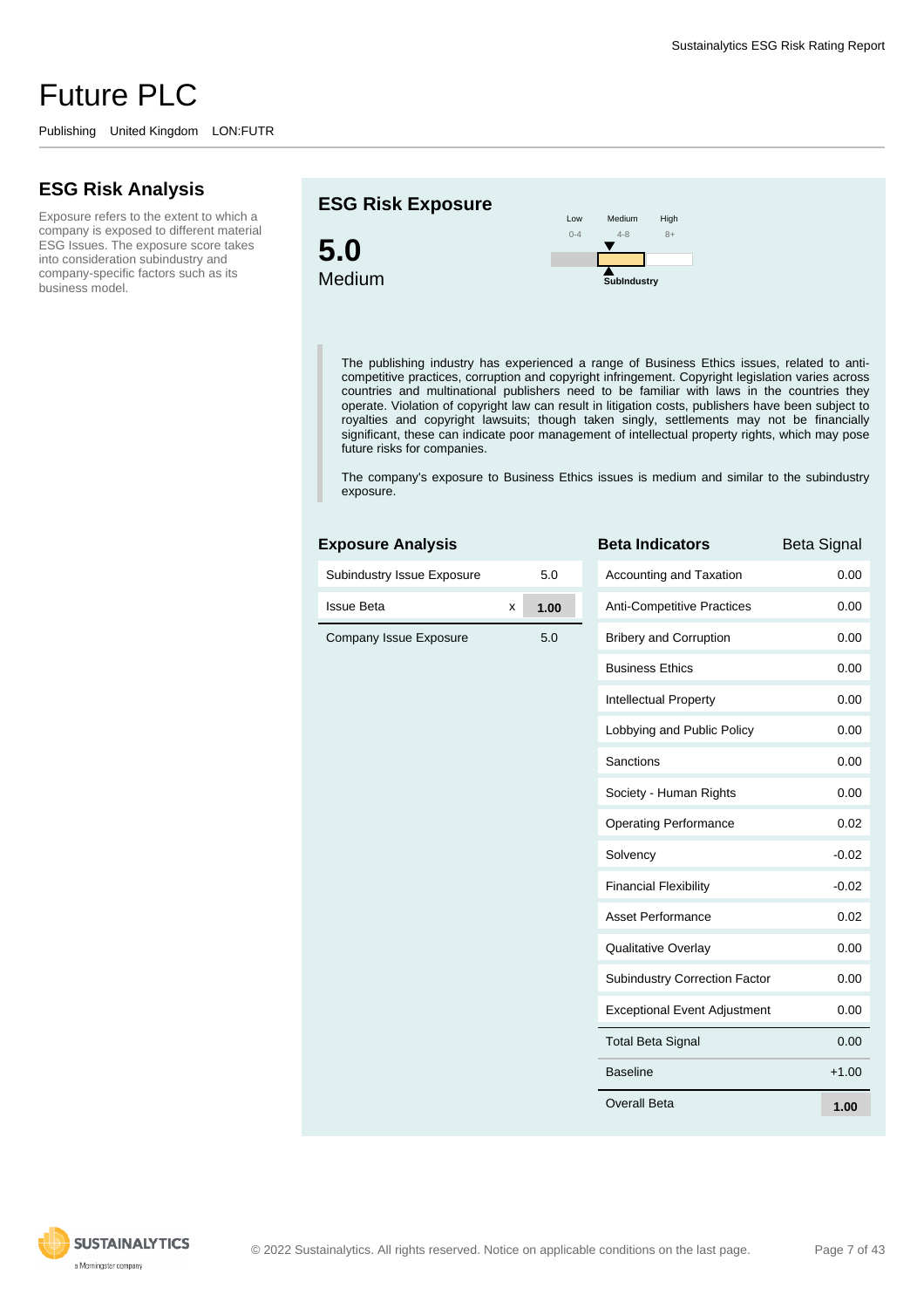#### Publishing United Kingdom LON:FUTR

Management refers to how well a company is managing its relevant ESG issues. The management score assesses the robustness of a company's ESG programs, practices, and policies.

#### **ESG Risk Management**





The company's whistleblower programme is considered to be weak. Specifically, it lacks an independent reporting hotline that is accessible 24/7. Anonymous reporting is permitted and whistleblower reports are treated confidentially. Moreover, its policy addressing political involvement and contributions is assessed as weak. However, evidence suggests it does not make political contributions or political spending.

In our view, the company's management of the issue is average.

| <b>Management Indicators</b>               | <b>Raw Score</b> | Weight | <b>Weighted Score</b> |
|--------------------------------------------|------------------|--------|-----------------------|
| Lobbying and Political Expenses            | 100              | 5.0%   | 5.0                   |
| <b>Bribery &amp; Corruption Policy</b>     | 25               | 10.0%  | 2.5                   |
| <b>Bribery &amp; Corruption Programmes</b> | 25               | 30.0%  | 7.5                   |
| <b>Business Ethics Programme</b>           | 25               | 30.0%  | 7.5                   |
| Political Involvement Policy               | 25               | 5.0%   | 1.3                   |
| Whistleblower Programmes                   | 25               | 20.0%  | 5.0                   |
| Accounting and Taxation<br>⋒               | Category 0       | 0%     | 0.0                   |
| <b>Anti-Competitive Practices</b><br>⋒     | Category 0       | 0%     | 0.0                   |
| <b>Bribery and Corruption</b><br>⚠         | Category 0       | 0%     | 0.0                   |
| <b>Business Ethics</b><br>⋒                | Category 0       | 0%     | 0.0                   |
| <b>Intellectual Property</b><br>⚠          | Category 0       | 0%     | 0.0                   |
| Lobbying and Public Policy<br>⚠            | Category 0       | 0%     | 0.0                   |
| Sanctions<br>⋒                             | Category 0       | 0%     | 0.0                   |
| Society - Human Rights<br>⋒                | Category 0       | 0%     | 0.0                   |
| <b>Weighted Sum</b>                        |                  |        | 28.8                  |

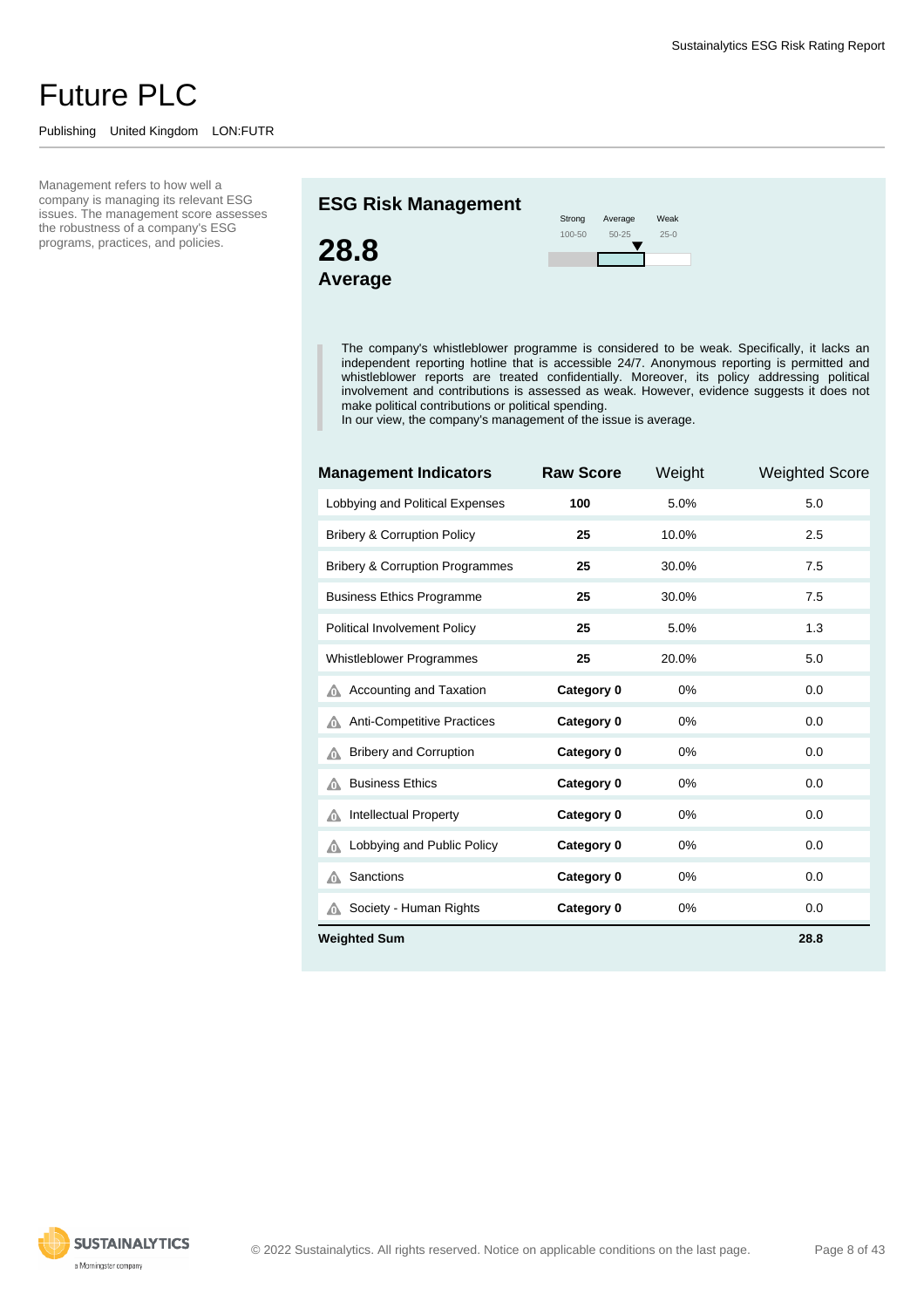Publishing United Kingdom LON:FUTR

### **Risk Decomposition**



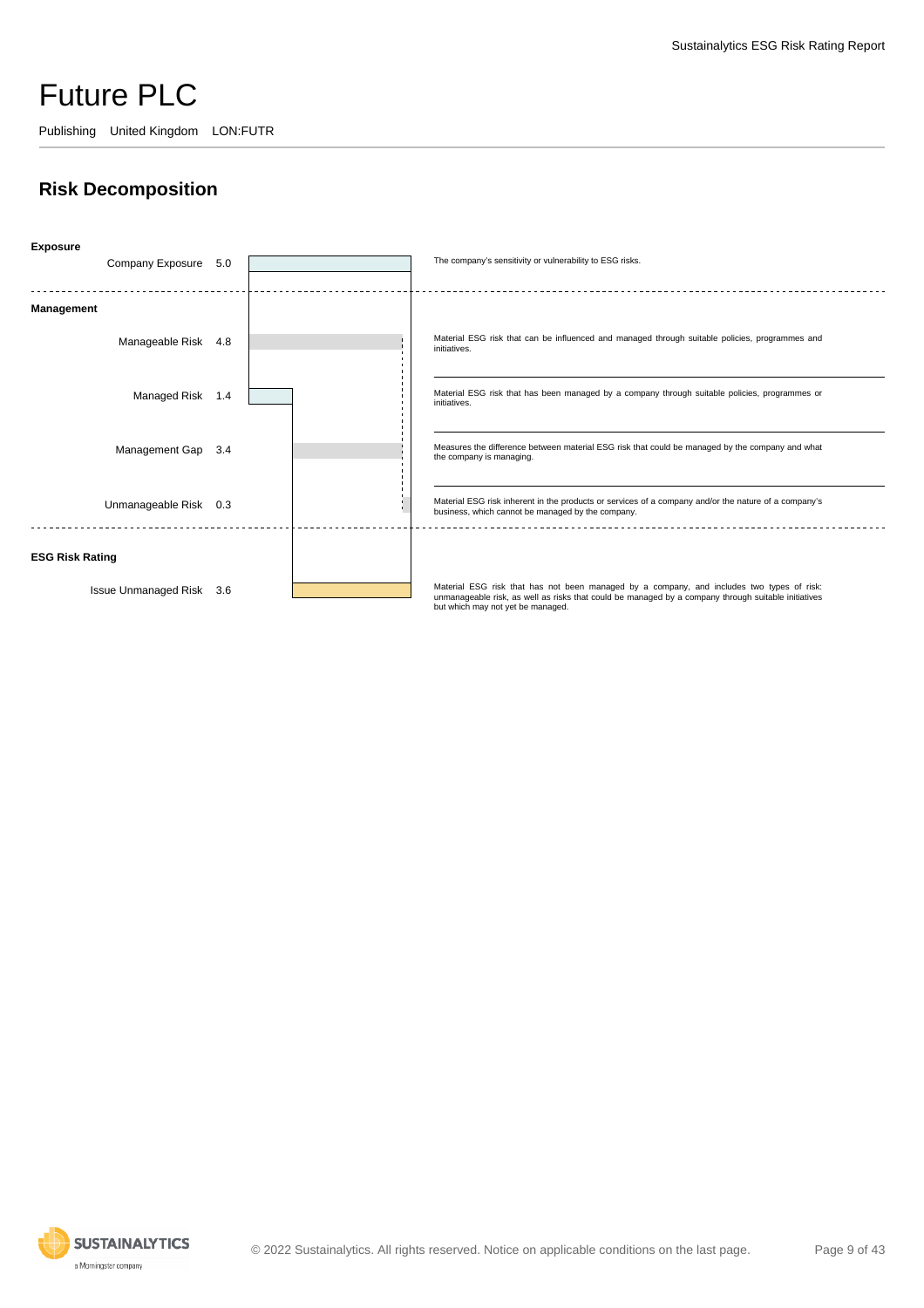<span id="page-9-0"></span>Publishing United Kingdom LON:FUTR

#### **Issue**

Contribution 31.0 %



Corporate Governance represents foundational structures for the management of ESG risks.





#### **ESG Risk Rating Distribution** 2% 34% 61% 64% 3% 1% 0% 29% 6% 0% 6% 39% 56% 0% 0% Negligible Low Medium High **ESG Risk Rating Ranking UNIVERSE RANK PERCENTILE**  $(1^{st} =$  lowest risk)  $(1^{st} =$  lowest risk) **Global Universe 1025**/4846 **22nd Media** INDUSTRY **15**/87 **17th Publishing** SUBINDUSTRY **6**/18 **30th**

### **Peers Table**

| Peers (Market cap \$2.9 - \$4.8bn) | <b>Exposure</b> | <b>Management</b> | <b>ESG Risk Rating</b> |
|------------------------------------|-----------------|-------------------|------------------------|
| 1. Future PLC                      | 9.0 High        | 59.9 Strong       | <b>3.6 Low</b>         |
|                                    |                 |                   |                        |
| 2. Schibsted ASA                   | 9.0 High        | 53.8 Strong       | 4.2 Medium             |
|                                    |                 |                   |                        |
| 3. China Literature Ltd.           | 9.0 High        | 48.7 Average      | 4.6 Medium             |
|                                    |                 |                   |                        |
| 4. John Wiley & Sons, Inc.         | 9.0 High        | 45.9 Average      | 4.9 Medium             |
|                                    |                 |                   |                        |
| 5. Kadokawa Corp.                  | 9.0 High        | 37.8 Weak         | 5.6 Medium             |

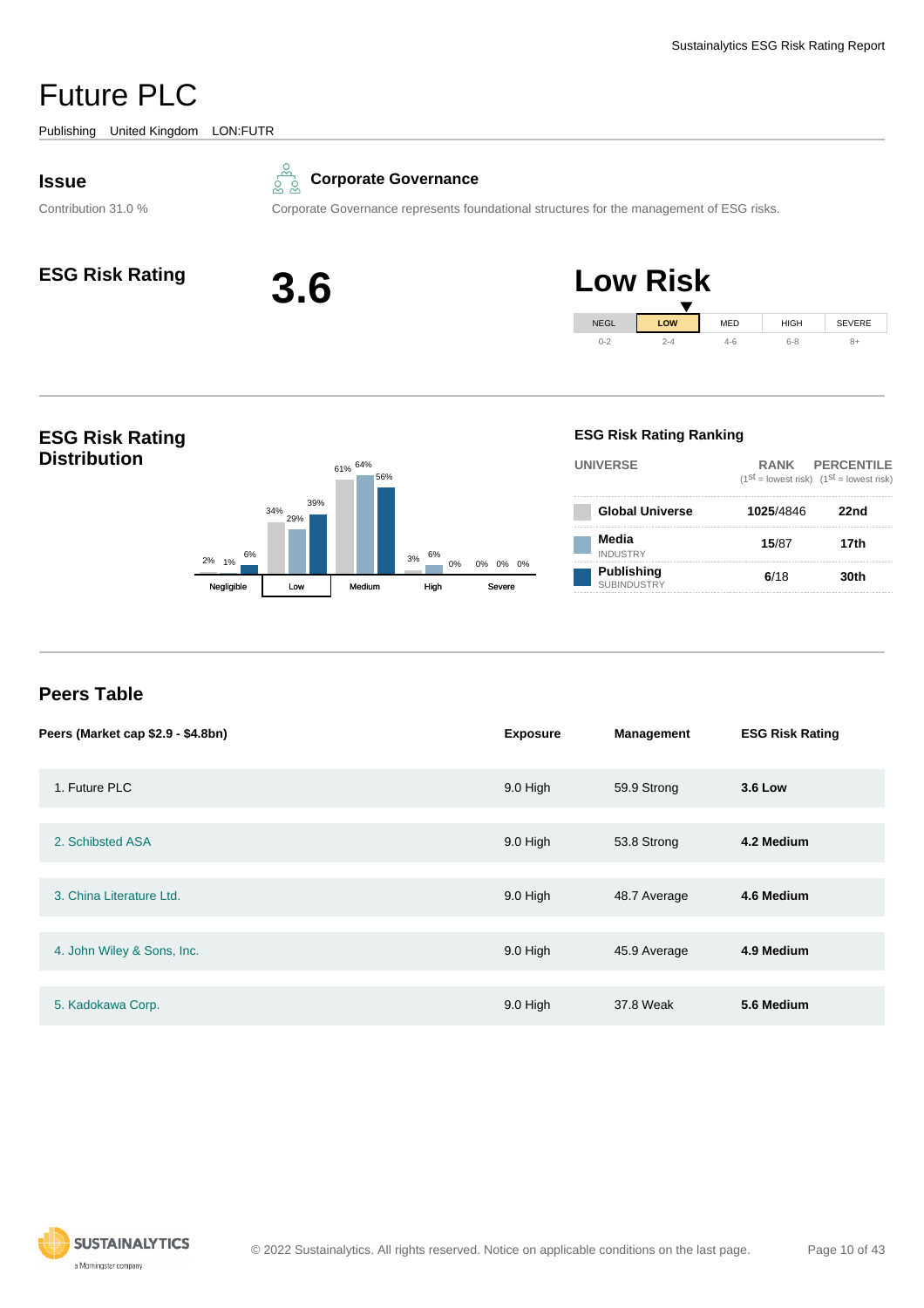#### **ESG Risk Analysis**

Exposure refers to the extent to which a company is exposed to different material ESG Issues. The exposure score takes into consideration subindustry and company-specific factors such as its business model.

#### **ESG Risk Exposure**



Low  $0 - 4$ Medium 4-8 High 8+ **SubIndustry**

The quality and integrity of the company's board and management and its remuneration systems are identified as the highest weighted governance areas of focus. The company is publicly traded, which leads to heightened scrutiny of its governance practices and increases the importance of governance structures, practices and behaviour. This translates into high exposure to baseline Corporate Governance risk.

Management refers to how well a company is managing its relevant ESG issues. The management score assesses the robustness of a company's ESG programs, practices, and policies.



The company is noted for showing particular strength in its board structure, its ownership structure/shareholder rights, its remuneration systems and its audit and financial performance systems. On the other hand, it is noted for weakness in its stakeholder governance. It has average management of its other governance pillar. Overall, we rate the company's corporate governance management as strong.

| <b>Corporate Governance Pillars</b>             | <b>Raw Score</b> | Weight | <b>Weighted Score</b> |
|-------------------------------------------------|------------------|--------|-----------------------|
| <b>Board/Management Quality &amp; Integrity</b> | 53               | 25.0%  | 13.3                  |
| <b>Board Structure</b>                          | 78               | 17.0%  | 13.3                  |
| <b>Ownership &amp; Shareholder Rights</b>       | 64               | 15.0%  | 9.6                   |
| Remuneration                                    | 61               | 25.0%  | 15.3                  |
| <b>Audit &amp; Financial Reporting</b>          | 73               | 8.0%   | 5.8                   |
| <b>Stakeholder Governance</b>                   | 27               | 10.0%  | 2.7                   |
| <b>Totals</b>                                   |                  | 100.0% | 59.9                  |

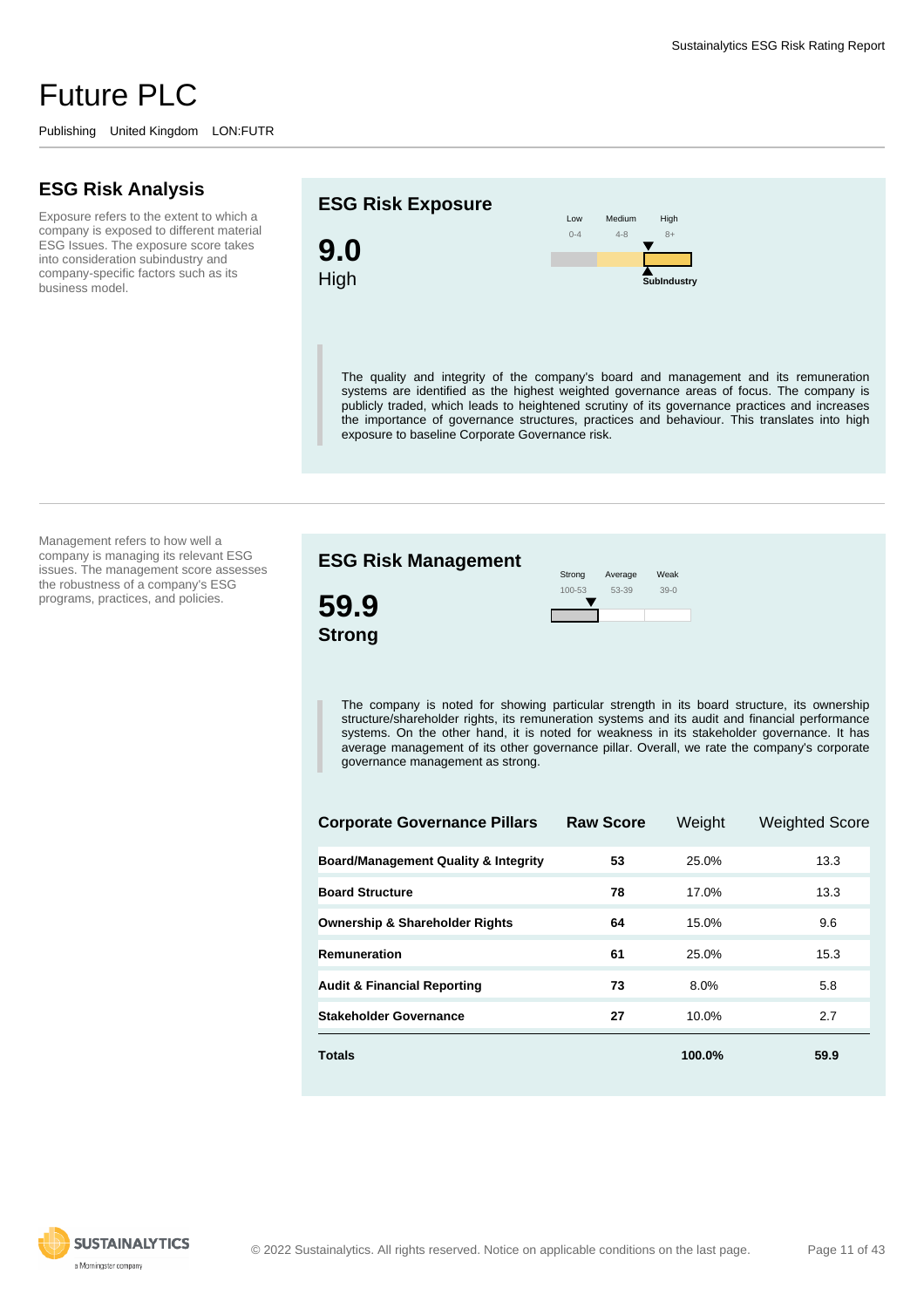Publishing United Kingdom LON:FUTR

### **Risk Decomposition**



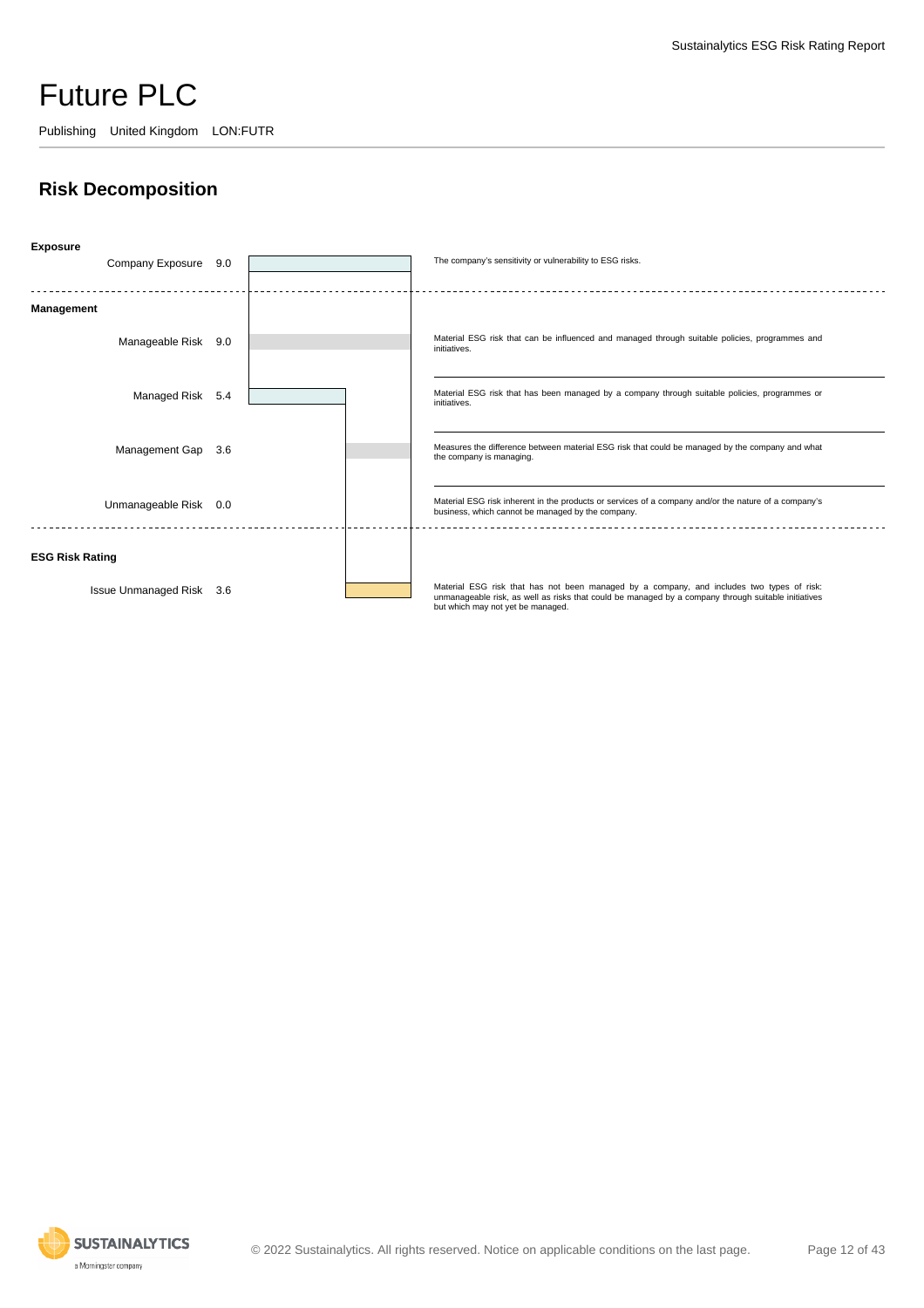<span id="page-12-0"></span>Publishing United Kingdom LON:FUTR

#### **Issue**

Contribution 14.8 %

#### $(\boxtimes)$ **Product Governance**

Product Governance focuses on how companies manage responsibilities to their clients. Emphasis is put on quality management systems, marketing practices, fair billing and post-sales responsibility.



#### **ESG Risk Rating 1.7 Negligible Risk NEGL**  $0 - 2$ LOW 2-4 MED 4-6 HIGH 6-8 SEVERE 8+



#### **Peers Table**

| Peers (Market cap \$2.9 - \$4.8bn) | <b>Exposure</b> | <b>Management</b> | <b>ESG Risk Rating</b> |
|------------------------------------|-----------------|-------------------|------------------------|
| 1. John Wiley & Sons, Inc.         | 2.1 Low         | 43.8 Average      | 1.2 Negligible         |
| 2. China Literature Ltd.           | 1.8 Low         | 28.1 Average      | 1.3 Negligible         |
| 3. Schibsted ASA                   | $1.9$ Low       | 28.1 Average      | 1.4 Negligible         |
| 4. Future PLC                      | $1.9$ Low       | 9.4 Weak          | 1.7 Negligible         |
| 5. Kadokawa Corp.                  | 2.2 Low         | 5.0 Weak          | <b>2.1 Low</b>         |

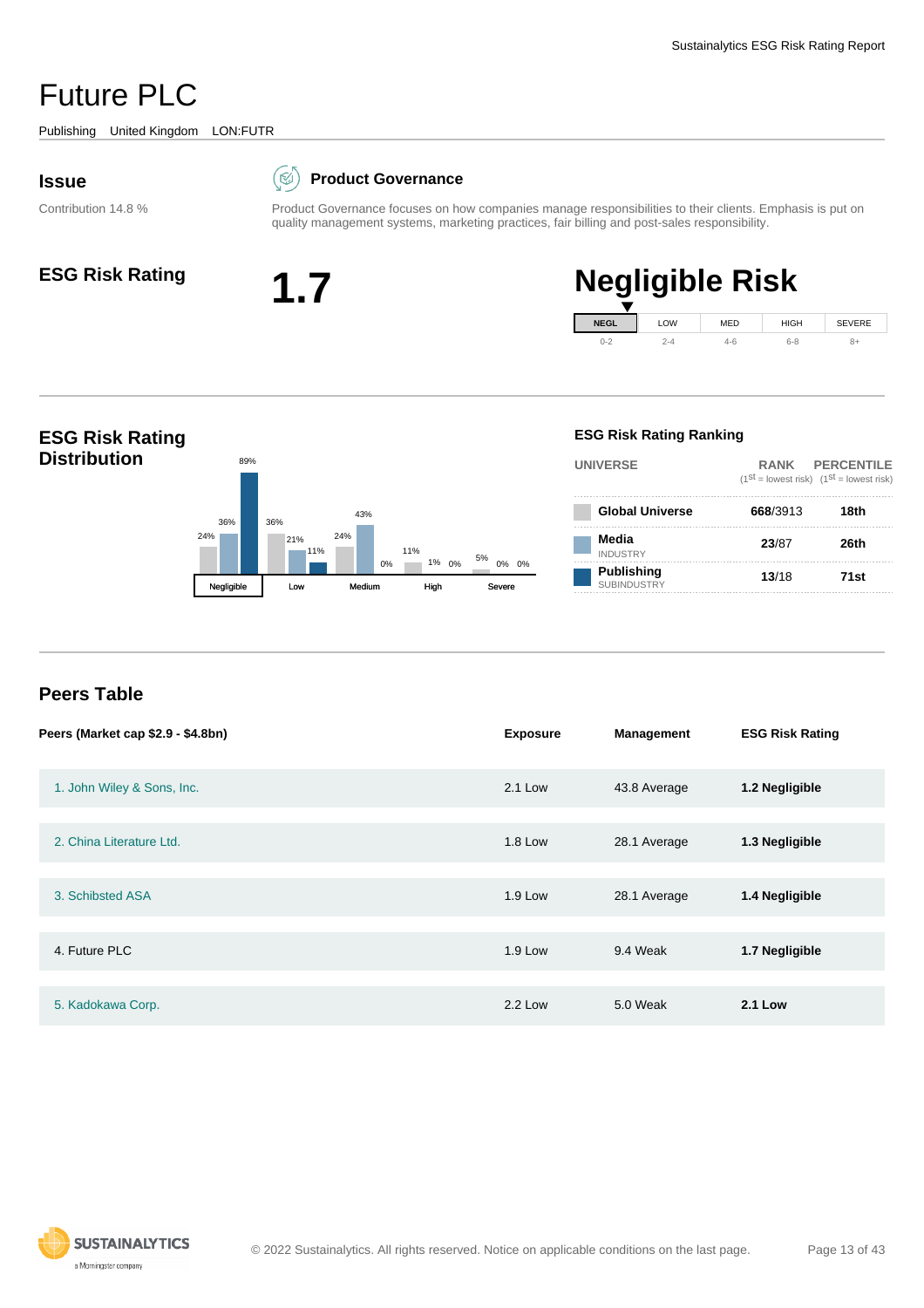#### **ESG Risk Analysis**

Exposure refers to the extent to which a company is exposed to different material ESG Issues. The exposure score takes into consideration subindustry and company-specific factors such as its business model.



Content in print media is typically not regulated by a statutory body; editors and publishers set content standards that publishers commit to follow. The standards cover issues such as accuracy, fairness, independence, accountability and transparency. These standards serve to protect the publishers from brand damage as well as potential lawsuits. Product Governance issues for publications are mostly related to defamation, copyright infringement and invasion of privacy lawsuits. Additionally, content that is deemed offensive or unacceptable has resulted in advertisers pulling ads from publications; as companies may depend on advertising revenue, this can be impactful. Digitalization and some disruptive technologies such as ad blockers can negatively impact digital ad revenues; as a result, marketers and publishers are using alternate methods, such as native advertising, which disguise ads as content. In 2015, the Federal Trade Commission issued new standards and guidelines on native advertising predicated largely on avoiding deceptive or unfair practices. The increased regulatory scrutiny raises risks for companies, which must proactively manage sponsored content to avoid regulatory fines and possible lawsuits. Publishers that rely on subscription revenues have settled class action lawsuits related to marketing practices and have paid out tens of millions of dollars in settlement costs. Trade and academic publishers, which depend mostly on unit sales and subscription fees, have experienced several book recalls due to offensive content, inaccuracies and misrepresentation of facts. The cost of recalling publications might not be financially material for larger publishing companies, but could be substantial for smaller companies. Best practice includes strong editorial media ethics programmes, including regular training and monitoring.

The company's exposure to Product Governance issues is low and similar to the subindustry exposure.

| <b>Exposure Analysis</b>   |   |      | <b>Beta Indicators</b>              | <b>Beta Signal</b> |
|----------------------------|---|------|-------------------------------------|--------------------|
| Subindustry Issue Exposure |   | 2.0  | <b>Marketing Practices</b>          | 0.00               |
| <b>Issue Beta</b>          | x | 0.95 | <b>Media Ethics</b>                 | 0.00               |
| Company Issue Exposure     |   | 1.9  | <b>Quality and Safety</b>           | 0.00               |
|                            |   |      | <b>Operating Performance</b>        | 0.02               |
|                            |   |      | Solvency                            | $-0.02$            |
|                            |   |      | <b>Financial Flexibility</b>        | $-0.02$            |
|                            |   |      | Asset Performance                   | 0.02               |
|                            |   |      | <b>Headquarters Location</b>        | $-0.03$            |
|                            |   |      | Sales Location                      | 0.00               |
|                            |   |      | <b>Qualitative Overlay</b>          | 0.00               |
|                            |   |      | Subindustry Correction Factor       | 0.00               |
|                            |   |      | <b>Exceptional Event Adjustment</b> | 0.00               |

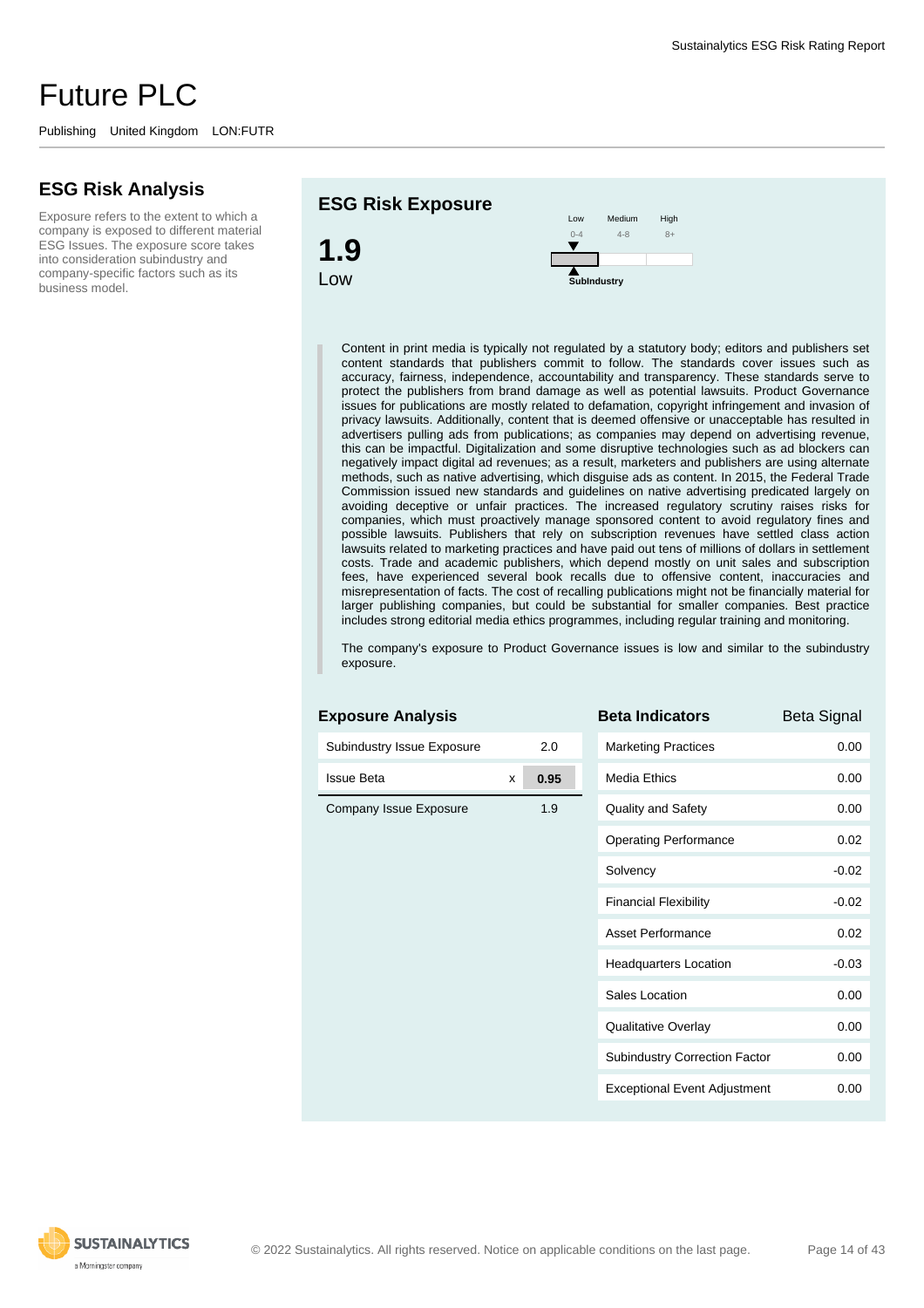Exposure refers to the extent to which a company is exposed to different material ESG Issues. Our exposure score takes into consideration subindustry and company-specific factors such as its business model.

| <b>Beta Indicators</b>   | <b>Beta Signal</b> |
|--------------------------|--------------------|
| <b>Total Beta Signal</b> | $-0.05$            |
| <b>Baseline</b>          | $+1.00$            |
| Overall Beta             | 0.95               |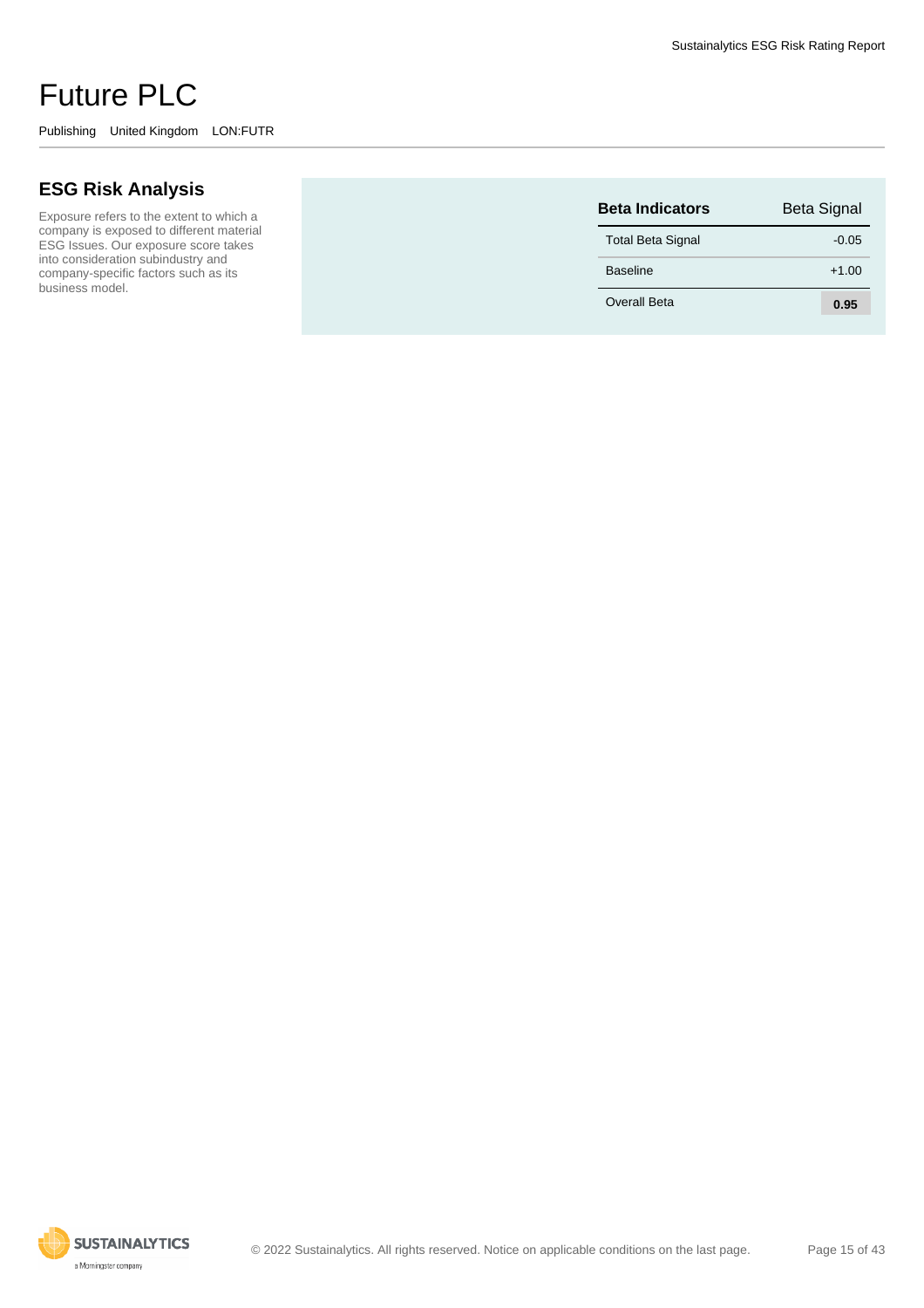#### Publishing United Kingdom LON:FUTR

Management refers to how well a company is managing its relevant ESG issues. The management score assesses the robustness of a company's ESG programs, practices, and policies.

## **ESG Risk Management**



| Strong | Average   | Weak     |
|--------|-----------|----------|
| 100-50 | $50 - 25$ | $25 - 0$ |
|        |           |          |
|        |           |          |
|        |           |          |

In our view, the company's management of the issue is below average. п

| <b>Raw Score</b> | Weight | <b>Weighted Score</b> |
|------------------|--------|-----------------------|
| 25               | 37.5%  | 9.4                   |
| 0                | 10.0%  | 0.0                   |
| 0                | 32.5%  | 0.0                   |
| 0                | 20.0%  | 0.0                   |
| Category 0       | $0\%$  | 0.0                   |
| Category 0       | $0\%$  | 0.0                   |
| Category 0       | $0\%$  | 0.0                   |
|                  |        | 9.4                   |
|                  |        |                       |

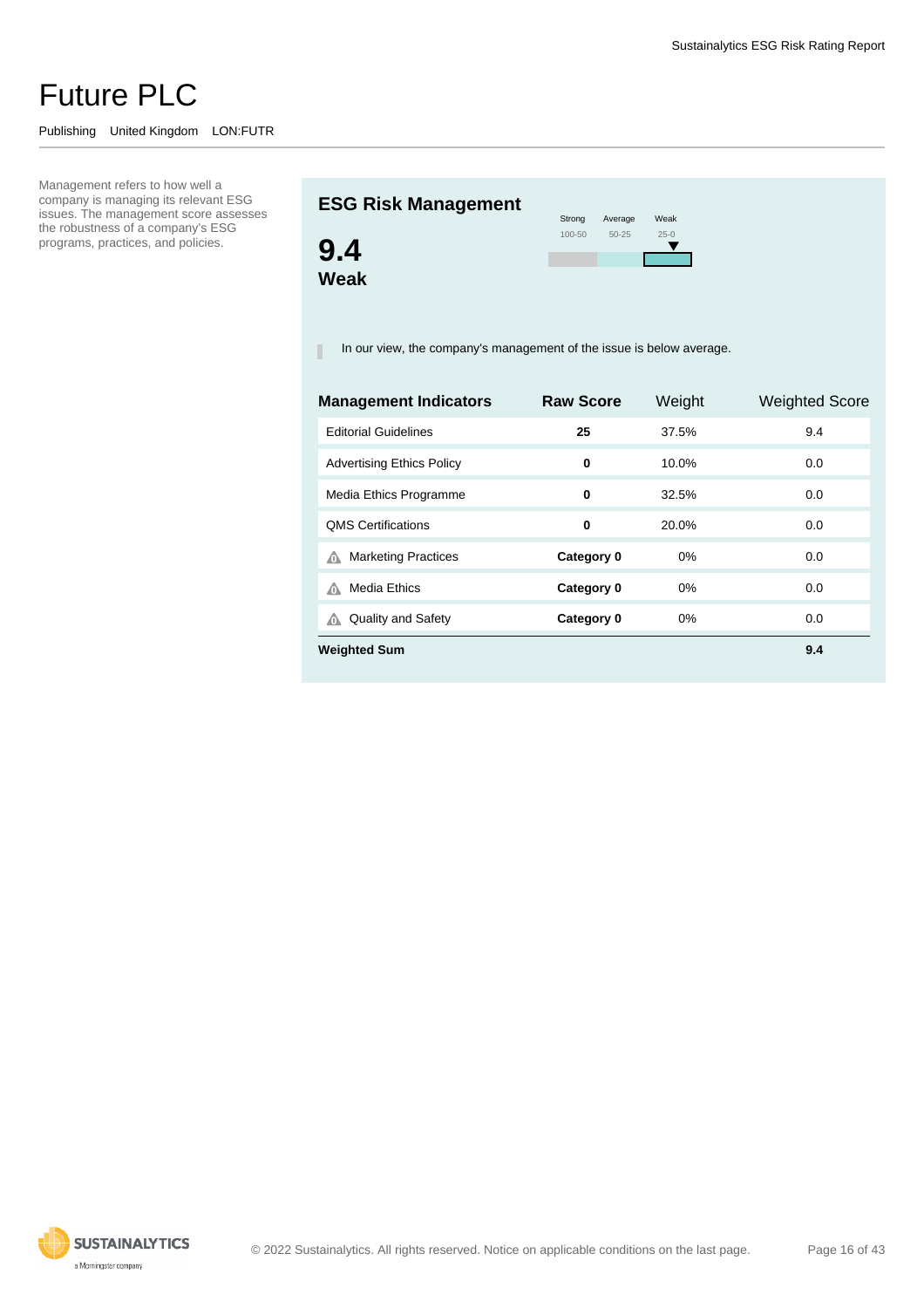Publishing United Kingdom LON:FUTR

### **Risk Decomposition**



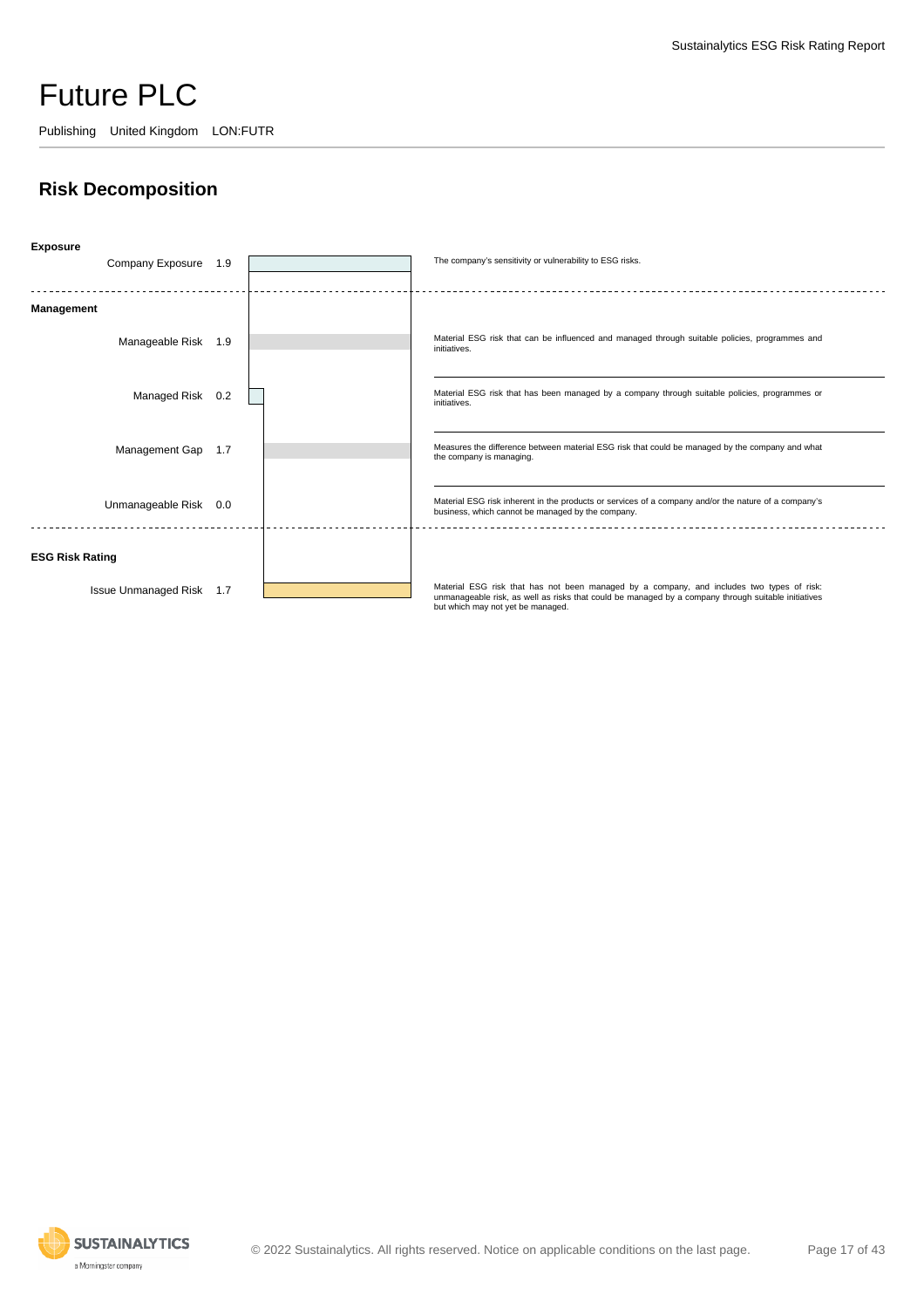<span id="page-17-0"></span>Publishing United Kingdom LON:FUTR

#### **Issue**

Contribution 12.4 %

#### **Data Privacy and Security**

Data Privacy and Security focuses on data governance practices, including how companies collect, use, manage and protect data.



# **ESG Risk Rating 1.4 Negligible Risk**





#### **Peers Table**

| Peers (Market cap \$2.9 - \$4.8bn) | <b>Exposure</b> | <b>Management</b> | <b>ESG Risk Rating</b> |
|------------------------------------|-----------------|-------------------|------------------------|
| 1. China Literature Ltd.           | <b>1.8 Low</b>  | 25.0 Average      | 1.4 Negligible         |
| 2. Future PLC                      | $1.9$ Low       | 30.0 Average      | 1.4 Negligible         |
| 3. John Wiley & Sons, Inc.         | 2.1 Low         | 30.0 Average      | 1.6 Negligible         |
| 4. Kadokawa Corp.                  | 2.2 Low         | 25.0 Weak         | 1.8 Negligible         |
| 5. Schibsted ASA                   | 3.9 Low         | 40.0 Average      | <b>2.7 Low</b>         |

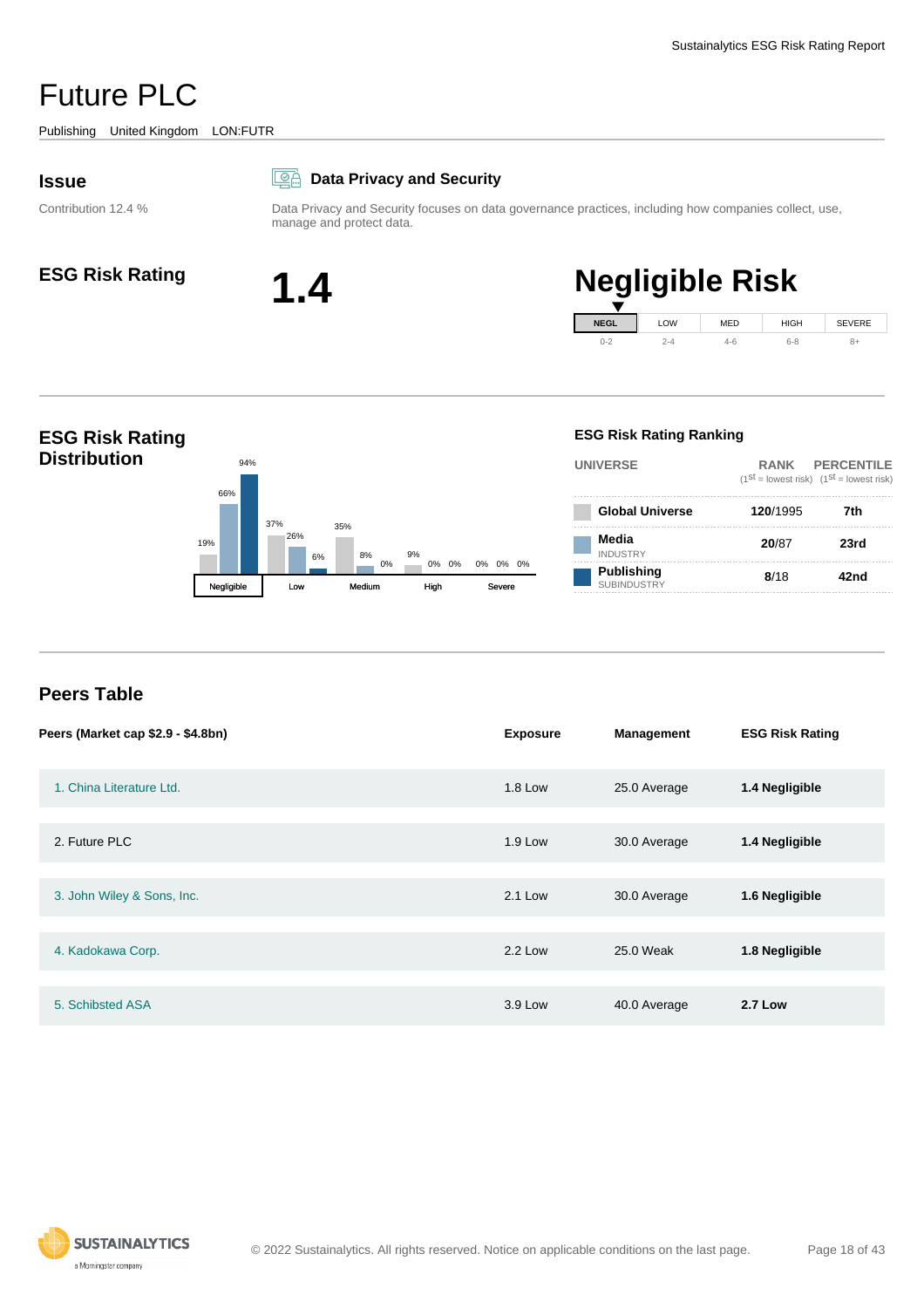#### **ESG Risk Analysis**

Exposure refers to the extent to which a company is exposed to different material ESG Issues. The exposure score takes into consideration subindustry and company-specific factors such as its business model.

#### **ESG Risk Exposure**

**Exposure Analysis**



Digitalization and big data analytics provide media companies with better insight in consumption patterns and consumer preferences, prompting companies to sell or buy customer data for marketing purposes. Publishers also handle sensitive intellectual property data; cybersecurity breaches could potentially lead to a loss of trust by copyright owners, which could affect future content procurement efforts. Companies now face increasing legal costs as consumers become more aware of their privacy rights, and operational expenses required to strengthen internal data security systems.

The company's exposure to Data Privacy and Security issues is low and similar to the subindustry exposure.

| Exposure Analysis          |   |      | D              |
|----------------------------|---|------|----------------|
| Subindustry Issue Exposure |   | 2.0  | Į              |
| <b>Issue Beta</b>          | X | 0.95 | (              |
| Company Issue Exposure     |   | 1.9  | í              |
|                            |   |      | I              |
|                            |   |      | I              |
|                            |   |      | I              |
|                            |   |      | í              |
|                            |   |      | (              |
|                            |   |      | $\ddot{\cdot}$ |
|                            |   |      | I              |
|                            |   |      |                |
|                            |   |      |                |
|                            |   |      | O              |

| <b>Beta Indicators</b>               | Beta Signal |
|--------------------------------------|-------------|
| Data Privacy and Security            | 0.00        |
| <b>Operating Performance</b>         | 0.02        |
| Solvency                             | $-0.02$     |
| <b>Financial Flexibility</b>         | $-0.02$     |
| Asset Performance                    | 0.02        |
| <b>Headquarters Location</b>         | $-0.03$     |
| Sales Location                       | 0.00        |
| Qualitative Overlay                  | 0.00        |
| <b>Subindustry Correction Factor</b> | 0.00        |
| <b>Exceptional Event Adjustment</b>  | 0.00        |
| <b>Total Beta Signal</b>             | $-0.05$     |
| <b>Baseline</b>                      | $+1.00$     |
| Overall Beta                         | 0.95        |

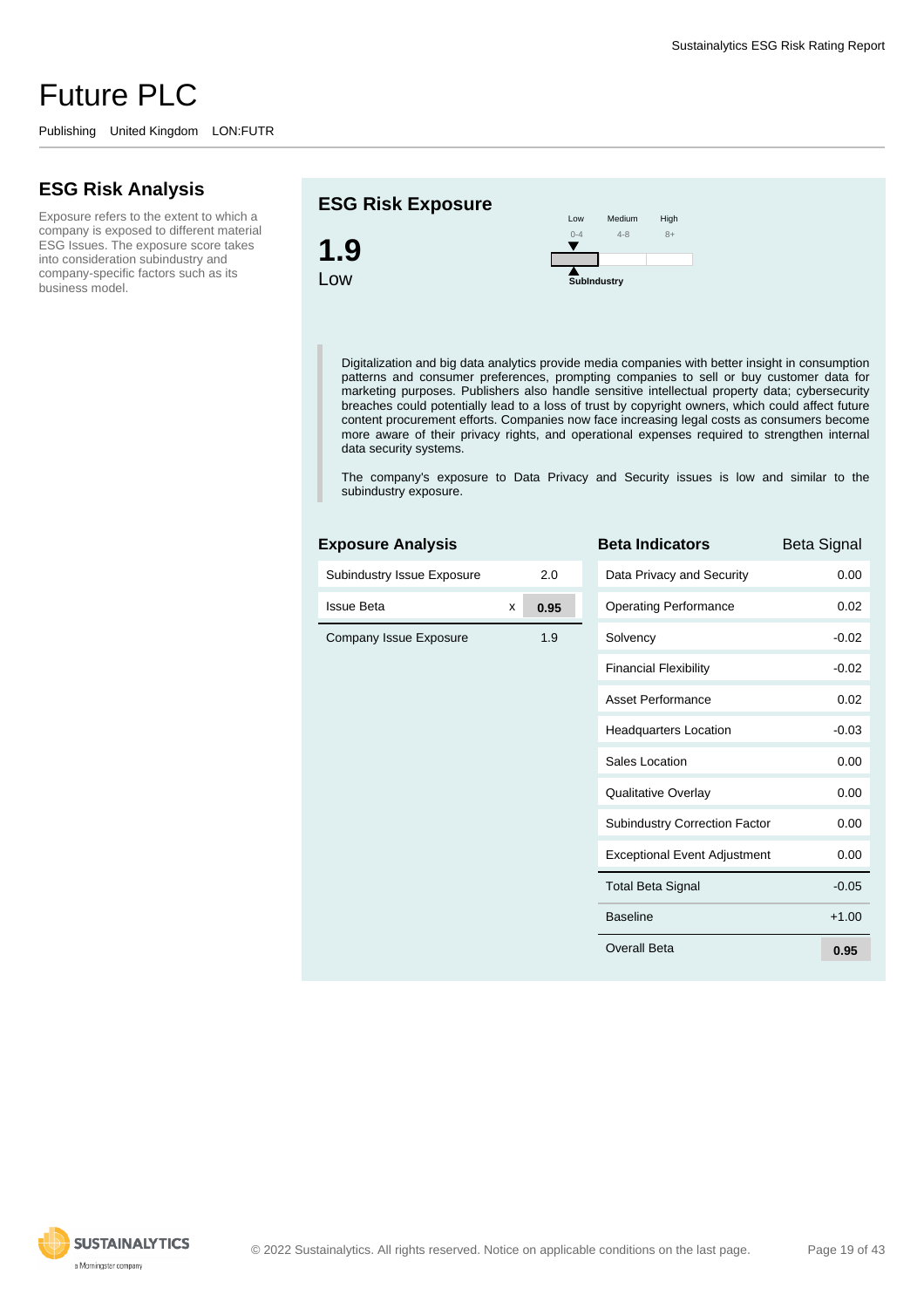#### Publishing United Kingdom LON:FUTR

Management refers to how well a company is managing its relevant ESG issues. The management score assesses the robustness of a company's ESG programs, practices, and policies.

#### **ESG Risk Management**



| Strong     | Average   | Weak   |
|------------|-----------|--------|
| $100 - 50$ | $50 - 25$ | $25-0$ |
|            |           |        |
|            |           |        |

The company's data privacy and security policy is adequate. The company's data privacy programme is weak. Although the company allows data subjects to access their accounts to erase, rectify, complete or amend personal information, it lacks governance structures for privacy management.

In our view, the company's management of the issue is average.

г

| <b>Management Indicators</b>   | <b>Raw Score</b> | Weight | <b>Weighted Score</b> |
|--------------------------------|------------------|--------|-----------------------|
| Data Privacy & Security Policy | 50               | 20.0%  | 10.0                  |
| <b>Cybersecurity Programme</b> | 25               | 40.0%  | 10.0                  |
| Data Privacy Programme         | 25               | 40.0%  | 10.0                  |
| Data Privacy and Security<br>⋒ | Category 0       | 0%     | 0.0                   |
| <b>Weighted Sum</b>            |                  |        | 30.0                  |

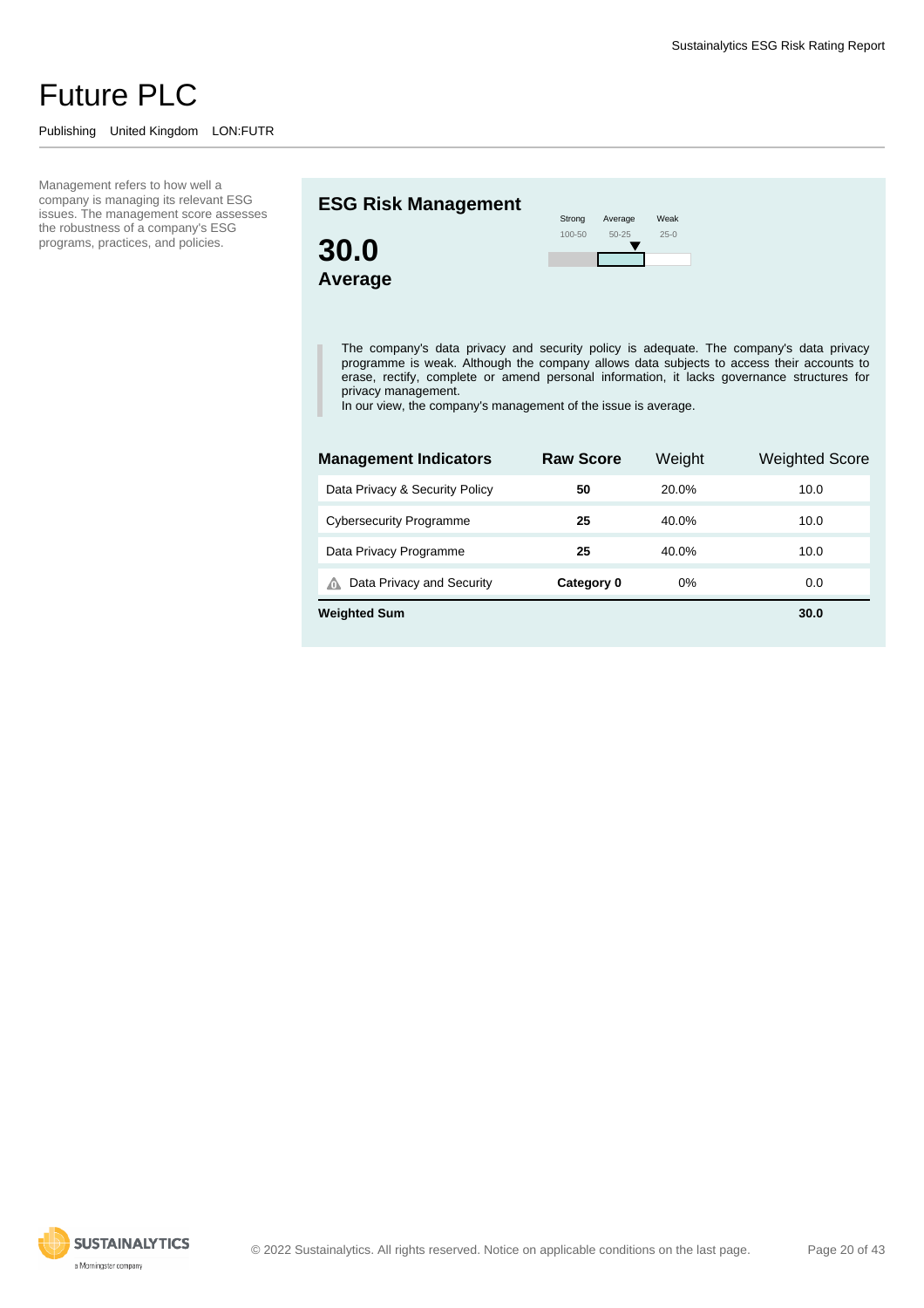Publishing United Kingdom LON:FUTR

### **Risk Decomposition**



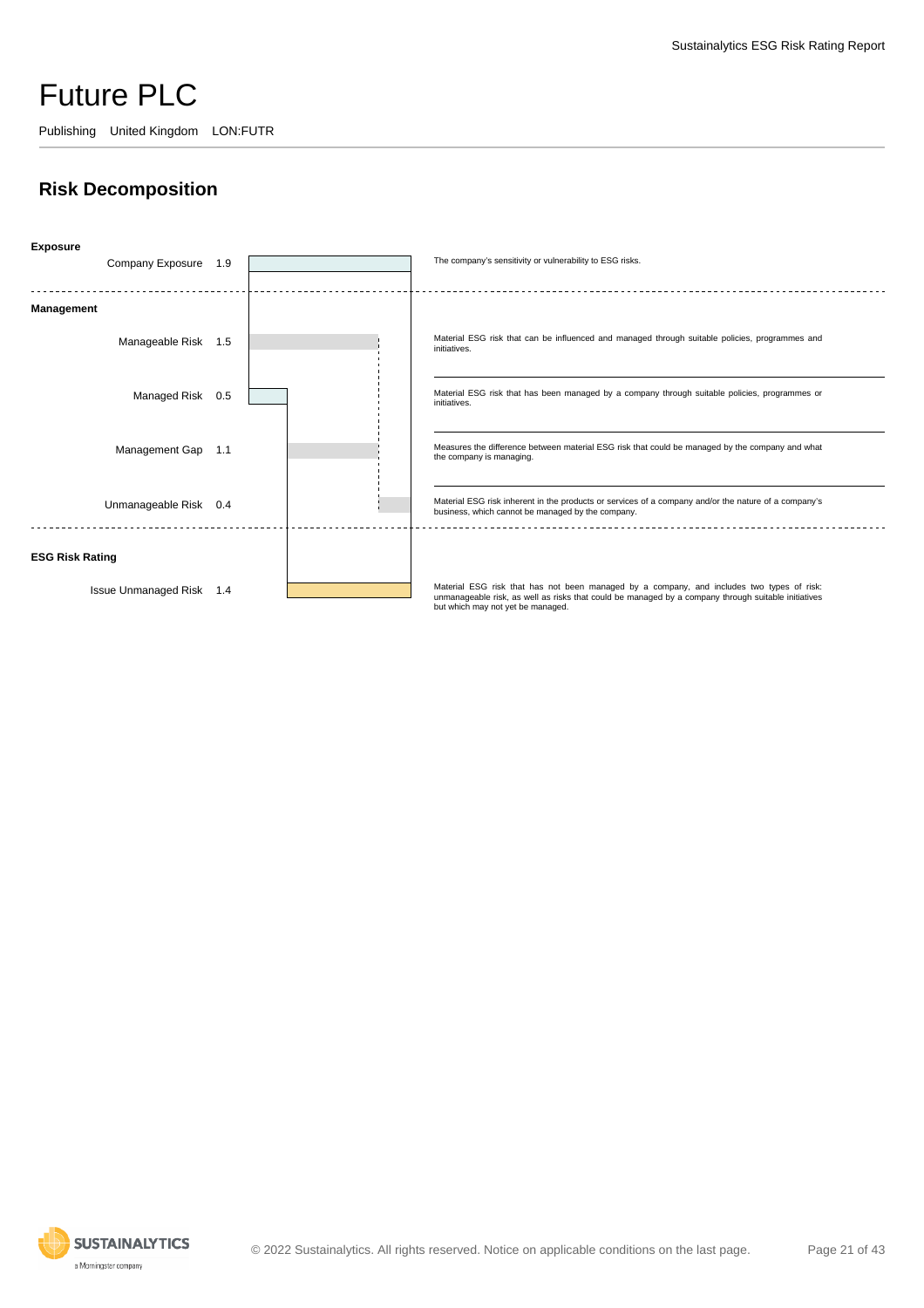<span id="page-21-0"></span>Publishing United Kingdom LON:FUTR

#### **Issue**

Contribution 10.6 %





Human Capital focuses on the management of risks related to scarcity of skilled labour as well as labour relations, such as non-discrimination, working hours and minimum wages.



# **ESG Risk Rating 1.2 Negligible Risk**



#### **ESG Risk Rating Distribution** 16% 59% 22% 3% 0% 1% 0% 0% 44% 55% 100 0% 1% 0% <sup>3%</sup> 0% 0% 0% 0% 0% Negligible Low Medium High **ESG Risk Rating Ranking UNIVERSE RANK PERCENTILE**  $(1^{st} =$  lowest risk)  $(1^{st} =$  lowest risk) **Global Universe 161**/4577 **4th Media** INDUSTRY **12**/87 **14th Publishing** SUBINDUSTRY **11**/18 **59th**

#### **Peers Table**

| Peers (Market cap \$2.9 - \$4.8bn) | <b>Exposure</b> | <b>Management</b> | <b>ESG Risk Rating</b> |
|------------------------------------|-----------------|-------------------|------------------------|
| 1. Schibsted ASA                   | 2.0 Low         | 58.8 Strong       | 0.9 Negligible         |
| 2. Future PLC                      | $2.0$ Low       | 40.0 Average      | 1.2 Negligible         |
| 3. John Wiley & Sons, Inc.         | $2.0$ Low       | 31.3 Average      | 1.4 Negligible         |
| 4. China Literature Ltd.           | <b>1.9 Low</b>  | 24.8 Weak         | 1.5 Negligible         |
| 5. Kadokawa Corp.                  | 2.2 Low         | 29.4 Average      | 1.6 Negligible         |

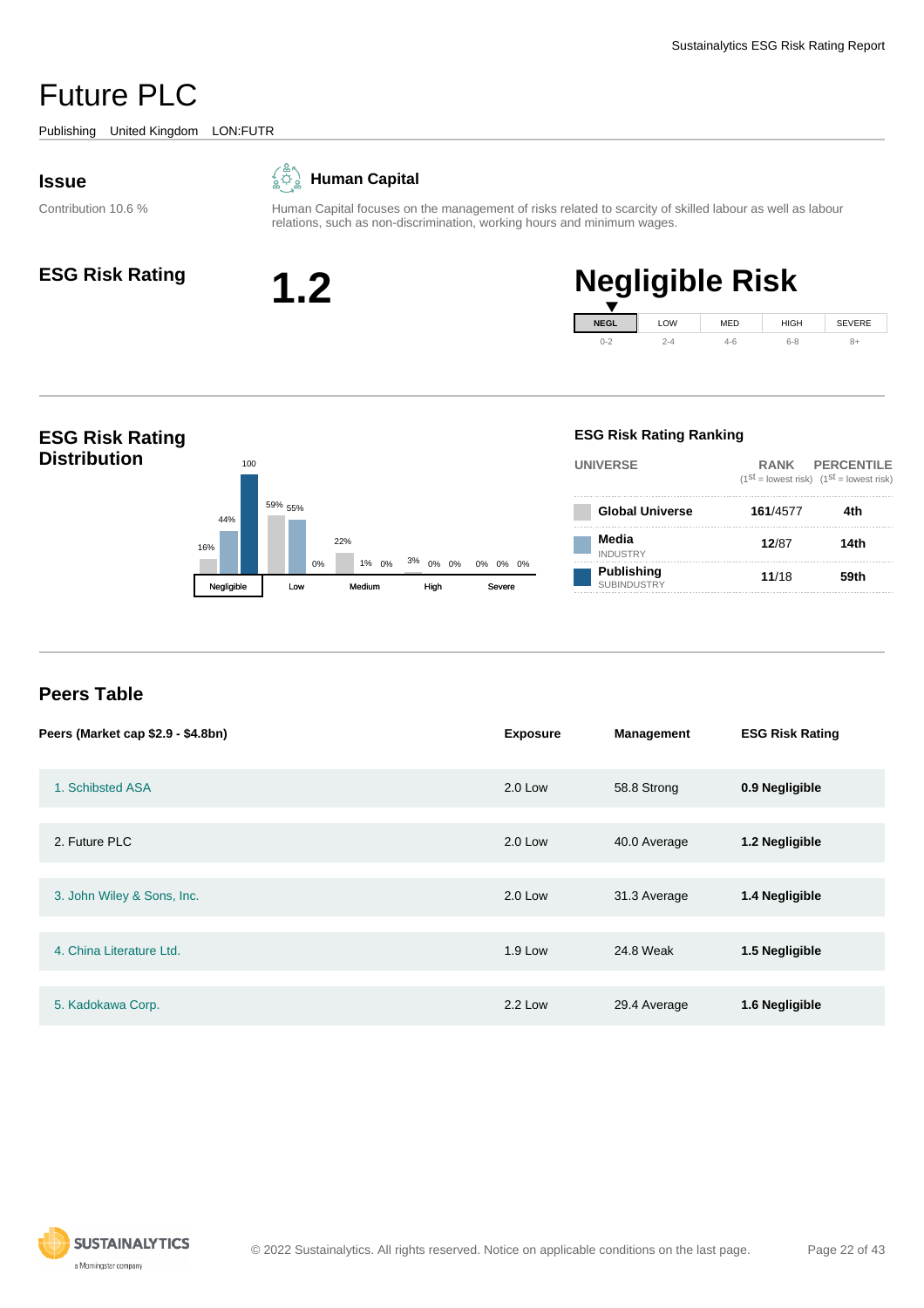#### **ESG Risk Analysis**

Exposure refers to the extent to which a company is exposed to different material ESG Issues. The exposure score takes into consideration subindustry and company-specific factors such as its business model.

#### **ESG Risk Exposure**

**Exposure Analysis**



The transition from print to digital media, driven by demographic changes and technology trends, necessitates new skill sets to keep up with these changes. Studies have found lack of diversity in the industry, particularly racial diversity. Moreover, women, though they represent a large proportion of the publishing workforce, are less represented in leadership positions. This can create a disconnect between content being generated and what consumers want, which could adversely impact future sales. In addition, the industry has experienced costly lawsuits related to racial discrimination.

The company's exposure to Human Capital issues is low and similar to the subindustry exposure.

| EXPOSULE AIIDIYSIS         |   |      | DUI I        |
|----------------------------|---|------|--------------|
| Subindustry Issue Exposure |   | 2.0  | Labou        |
| <b>Issue Beta</b>          | x | 1.00 | Opera        |
| Company Issue Exposure     |   | 2.0  | Solve        |
|                            |   |      | Finan        |
|                            |   |      | Asset        |
|                            |   |      | Qualit       |
|                            |   |      | Subin        |
|                            |   |      | Excep        |
|                            |   |      | Total        |
|                            |   |      | <b>Basel</b> |
|                            |   |      | Overa        |
|                            |   |      |              |

| <b>Beta Indicators</b>               | Beta Signal |
|--------------------------------------|-------------|
| I abour Relations                    | 0.00        |
| <b>Operating Performance</b>         | 0.02        |
| Solvency                             | $-0.02$     |
| <b>Financial Flexibility</b>         | -0.02       |
| Asset Performance                    | 0.02        |
| Qualitative Overlay                  | 0.00        |
| <b>Subindustry Correction Factor</b> | 0.00        |
| <b>Exceptional Event Adjustment</b>  | 0.00        |
| <b>Total Beta Signal</b>             | 0.00        |
| <b>Baseline</b>                      | $+1.00$     |
| Overall Beta                         | 1.00        |

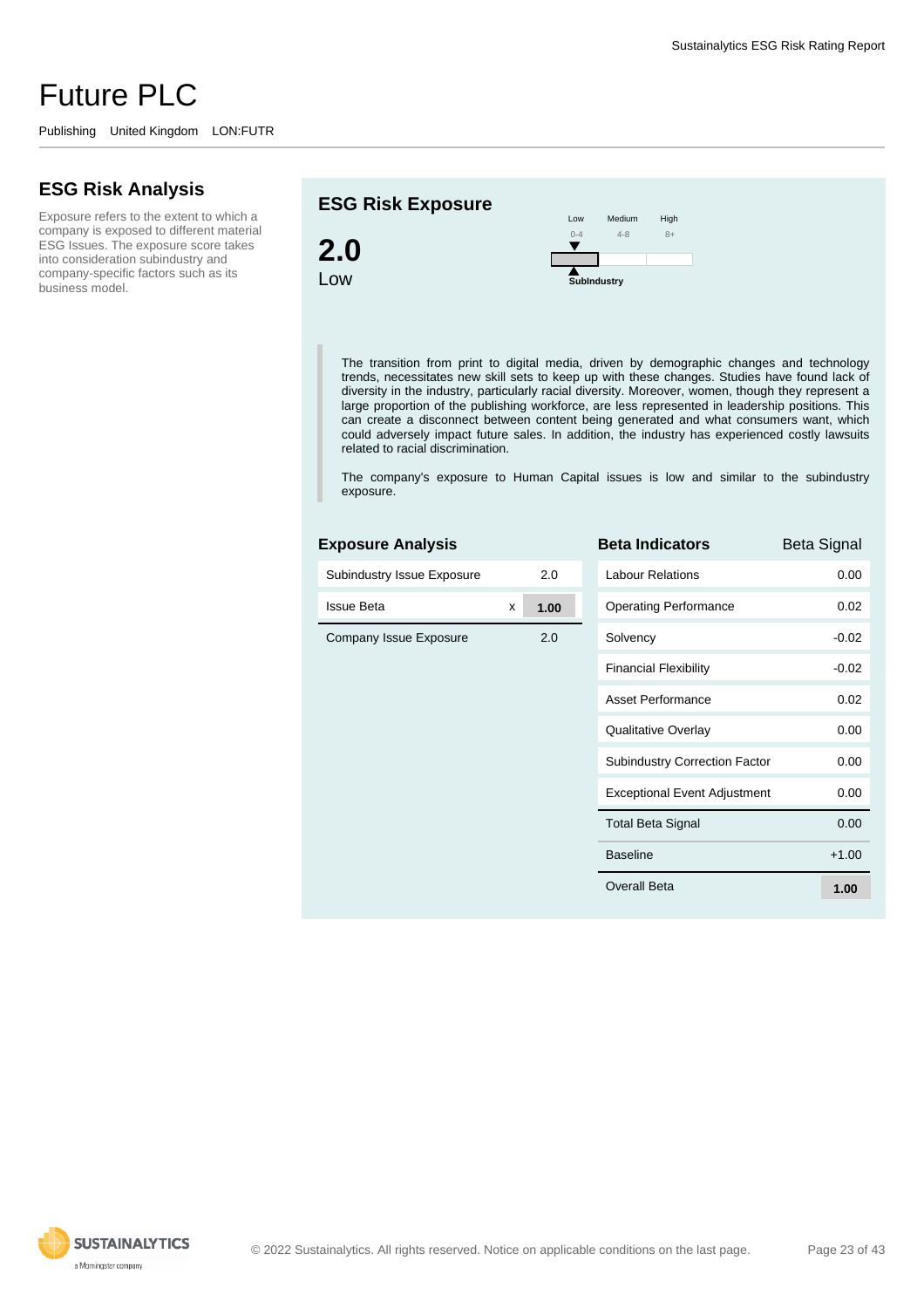#### Publishing United Kingdom LON:FUTR

Management refers to how well a company is managing its relevant ESG issues. The management score assesses the robustness of a company's ESG programs, practices, and policies.

#### **ESG Risk Management**



| Strong | Average   | Weak   |
|--------|-----------|--------|
| 100-50 | $50 - 25$ | $25-0$ |
|        |           |        |

The company does not disclose a policy that addresses freedom of association for its employees. Besides, its diversity programme is adequate. For instance, training and guidance on diversity together with monitoring is included. Furthermore, data about employee turnover rates is undisclosed. The company's talent development programme is evaluated as adequate. The initiatives pay attention to talent development; however, recruitment is not addressed. In our view, the company's management of the issue is average.

г

| <b>Management Indicators</b>            | <b>Raw Score</b> | Weight | <b>Weighted Score</b> |  |
|-----------------------------------------|------------------|--------|-----------------------|--|
| Gender Pay Disclosure                   | 100              | 2.5%   | 2.5                   |  |
| <b>Diversity Programmes</b>             | 50               | 25.0%  | 12.5                  |  |
| Gender Pay Equality Programme           | 50               | 7.5%   | 3.8                   |  |
| Human Capital Development               | 50               | 35.0%  | 17.5                  |  |
| <b>Discrimination Policy</b>            | 25               | 5.0%   | 1.3                   |  |
| <b>Employee Turnover Rate</b>           | 20               | 12.5%  | 2.5                   |  |
| <b>Collective Bargaining Agreements</b> | 0                | 7.5%   | 0.0                   |  |
| Freedom of Association Policy           | 0                | 5.0%   | 0.0                   |  |
| <b>Labour Relations</b>                 | Category 0       | 0%     | 0.0                   |  |
| <b>Weighted Sum</b><br>40.0             |                  |        |                       |  |

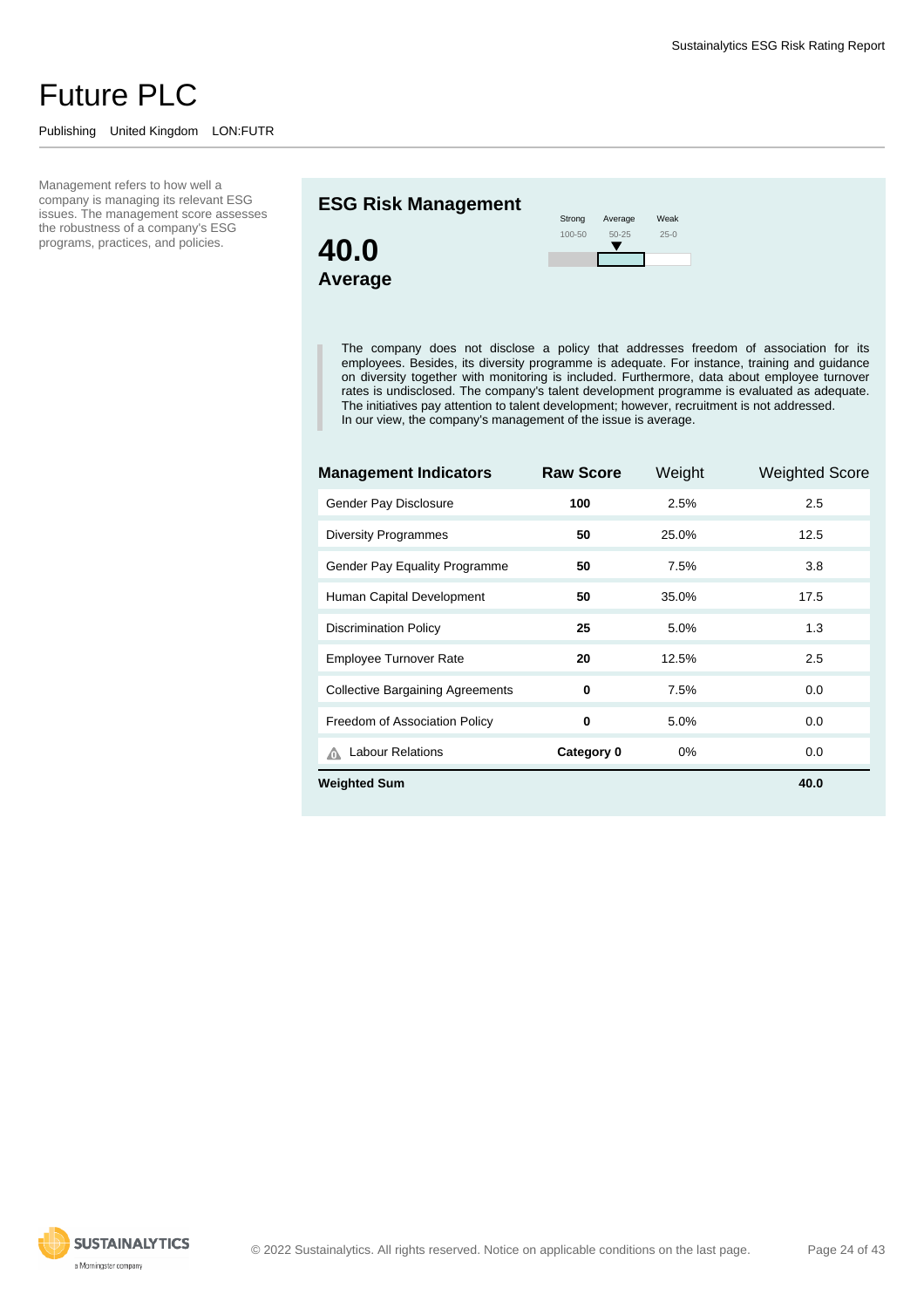Publishing United Kingdom LON:FUTR

### **Risk Decomposition**



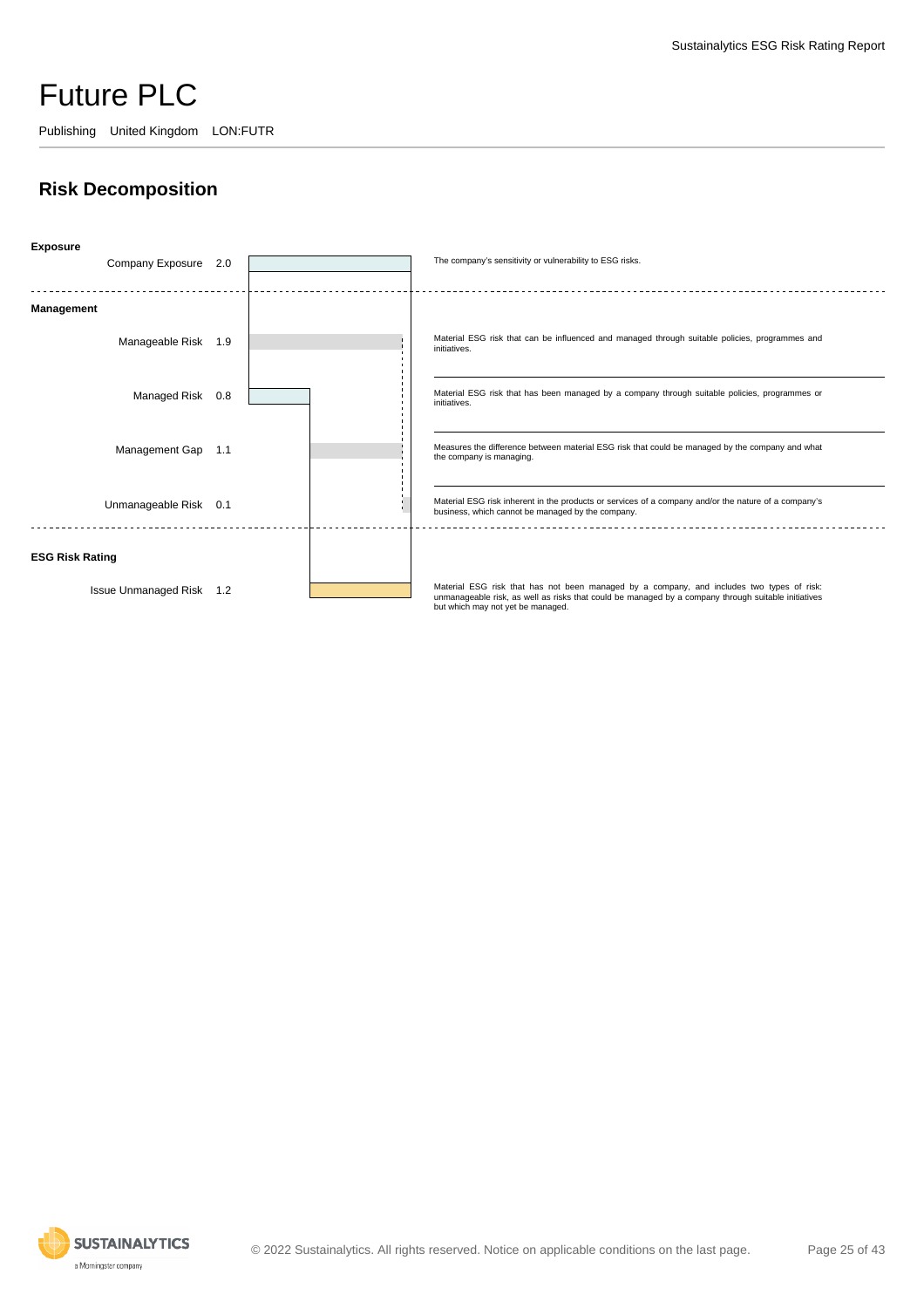**Management Details**



#### **Board/Management Quality & Integrity**

#### 53 Average Performer

Raw Score

Our analysis of the quality and integrity of the company's board and management indicates the following key areas of focus for Future PLC:

 • One or more non-executive directors with more than one year of tenure fail to own stock and market practice is for directors to own stock.

 • There are no "clustered" directors and one or more outside directors have additional business, family or social relationships with the CEO or Chairman. • RPTs are approved by disinterested/independent directors or committee

members only and the company discloses material related party transactions in the most recent annual reporting.

Overall, Future PLC positions itself as an Average Performer with regard to its Board/Management Quality & Integrity compared to peers.

#### **Board Structure**

#### 78 Leader

Raw Score

In reviewing the company's structural board features, we note the following for Future PLC:

 • There is a separate board committee in charge of oversight of industry-specific risks and the company identifies and assesses the main risks faced by the business.

 • The company has a majority standard for election of directors and the company has a resignation policy for directors failing to receive a majority of votes.

 • The educational and professional background of directors is disclosed and the executive and board experience of directors is disclosed. Overall, Future PLC positions itself as a Leader with regard to its Board Structure

#### **Ownership & Shareholder Rights**

#### 64 Leader

compared to peers.

Raw Score

Future PLC's Ownership & Shareholder rights regime includes the following key areas of focus:

 • There is no shareholder rights or "poison pill" plan in effect and the market for control is subject to regulation that minimizes the likelihood of abusive takeover offers.

• The board of directors is elected annually.

 • Substantially all common stockholders have identical voting rights. Overall, Future PLC positions itself as a Leader with regard to its Ownership & Shareholder Rights compared to peers.

| <b>Indicators</b>                         | Score |
|-------------------------------------------|-------|
| <b>Board Experience</b>                   | 70    |
| Governance Controversies                  | 50    |
| Shareholder Engagement and Responsiveness | 50    |
| Director Track Record                     | 60    |
| <b>Board Capture</b>                      | 50    |
| <b>Related Party Transactions</b>         | 50    |
| Director Stock Ownership                  | 20    |
| Executive/Board Misconduct                | 50    |
| <b>Business Practices Controversies</b>   | 50    |

| <b>Indicators</b>                     | Score |
|---------------------------------------|-------|
| Board Leadership                      | 60    |
| <b>Board Tenure</b>                   | 80    |
| Board Independence                    | 70    |
| Nominating Committee Effectiveness    | 30    |
| Director Disclosure                   | 100   |
| <b>Voting Structures</b>              | 100   |
| Directors not Elected by Shareholders | 60    |
| <b>Risk Oversight</b>                 | 100   |
| <b>Board Diversity</b>                | 80    |
|                                       |       |

| <b>Indicators</b>                    | Score |
|--------------------------------------|-------|
| Director Appointment & Removal       | 70    |
| Proportionality - One Share/One Vote | 60    |
| <b>Ownership Structure</b>           | 50    |
| Capital Issuance Risks               | 60    |
| Shareholder Action                   | 60    |
| Poison Pill & Takeover Defences      | 80    |
| <b>Supermajority Provisions</b>      | 50    |





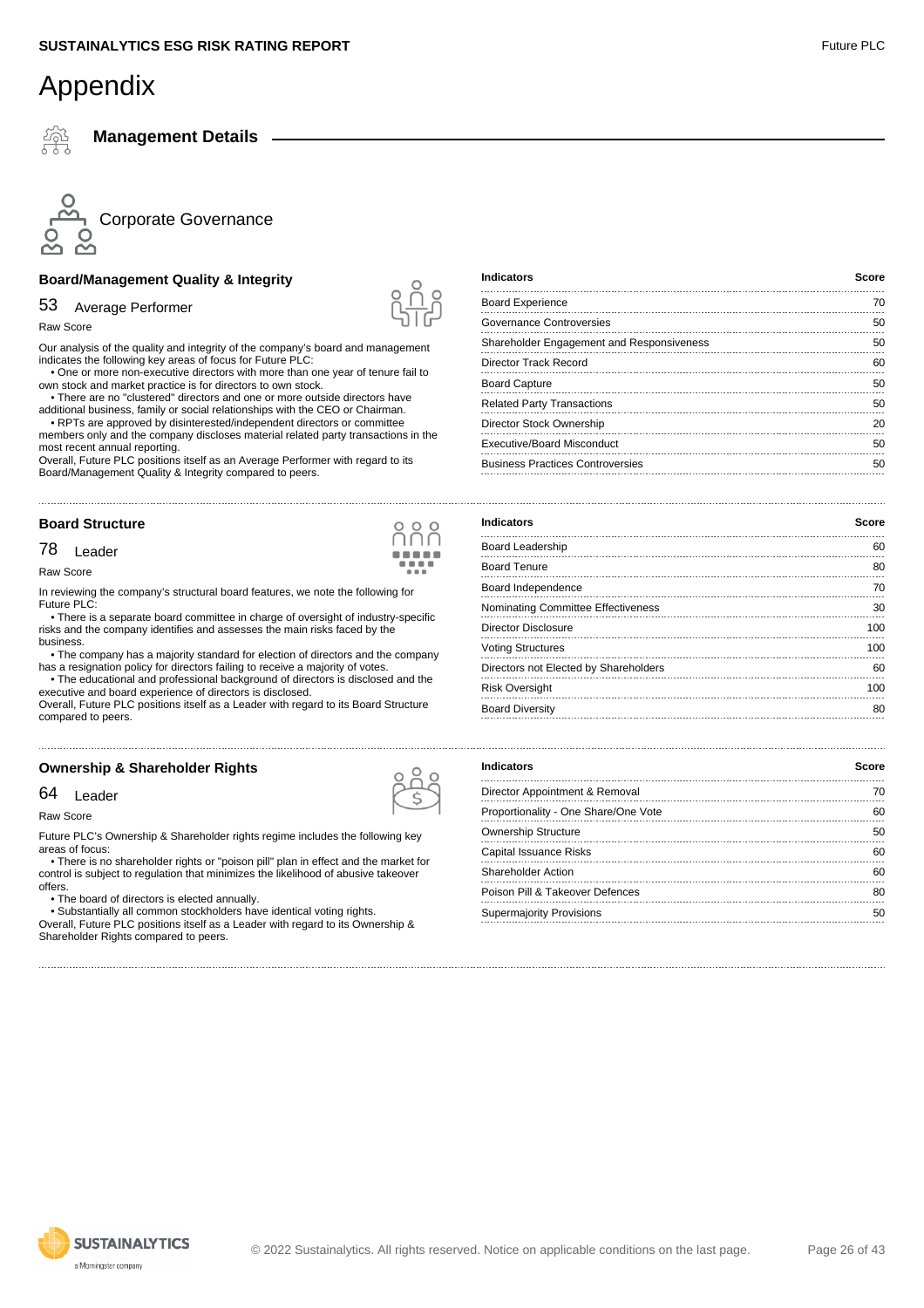**Management Details**

#### **Remuneration**

#### 61 Outperformer

Raw Score

Our analysis of executive compensation practices at Future PLC points to the following:

 • Remuneration amounts are disclosed for the CEO and remuneration amounts are disclosed individually for executives other than the CEO.

 • Half or more of the LTI is subject to pre-set goals for performance over a period of two or three years and specific quantifiable performance metrics with pre-set

targets are disclosed for performance-based components of the LTI. • Specific quantifiable performance metrics with pre-set targets are disclosed and

the formula used to calculate STI payout is disclosed. Overall, Future PLC positions itself as an Outperformer with regard to its Remuneration compared to peers.

| <b>Indicators</b>                           | Score |
|---------------------------------------------|-------|
| <b>Remuneration Disclosure</b>              | 100   |
| <b>CEO Termination Scenarios</b>            | 60    |
| Internal Pay Equity                         | 50    |
| Clawback Policy                             | 70    |
| <b>Remuneration Committee Effectiveness</b> | 60    |
| Say on Pay                                  | 70    |
| Pay Controversies                           | 20    |
| <b>STI Performance Metrics</b>              | 70    |
| <b>LTI Performance Metrics</b>              | 70    |
| Pay Magnitude                               | 0     |
| Pay for Performance                         | 70    |
| Pay for Failure                             | 60    |

#### **Audit & Financial Reporting**

#### 73 Leader

Raw Score

In reviewing the company's Audit & Financial reporting features, we note the following for Future PLC:

 • Non-audit fees paid to the auditor are de minimis relative to audit and auditrelated fees.

 • The audit committee met fewer than 6 times during the year and there is at least one independent member of the audit committee with financial expertise.

 • The audit committee is entirely independent and audit committee independence meets market standards.

Overall, Future PLC positions itself as a Leader with regard to its Audit & Financial Reporting compared to peers.

#### **Stakeholder Governance**

#### 27 Underperformer

Raw Score

In reviewing the company's practices regarding ESG stakeholder governance, points of attention for Future PLC are: ESG Governance, ESG Performance Targets and Tax Disclosure.

 • ESG Governance: A board member or a board committee is responsible for overseeing ESG issues

 • ESG Performance Targets: Executive compensation is not explicitly tied to ESG performance targets

• Tax Disclosure: Tax transparency is weak

| <b>Indicators</b>                    | Score |
|--------------------------------------|-------|
| <b>Audit Committee Structure</b>     | 70    |
| <b>Audit Committee Effectiveness</b> | 80    |
| <b>Auditor Fees</b>                  | 100   |
| <b>Audit Rotation Policy</b>         | 70    |
| <b>Auditor Change</b>                | 50    |
| Reporting Irregularities             | 50    |
|                                      |       |

| <b>Indicators</b>                      | Score |
|----------------------------------------|-------|
| <b>ESG Governance</b>                  | 100   |
| <b>Environmental Policy</b>            | 25    |
| <b>Whistleblower Programmes</b>        | 25    |
| <b>Tax Disclosure</b>                  | 0     |
| <b>Discrimination Policy</b>           | 25    |
| Scope of Social Supplier Standards     | 25    |
| <b>GHG Reduction Programme</b>         | 25    |
| <b>Green Procurement Policy</b>        | 40    |
| <b>ESG Reporting Standards</b>         | 0     |
| Verification of ESG Reporting          | 0     |
| <b>Global Compact Signatory</b>        | 0     |
| <b>ESG Performance Targets</b>         | 0     |
| Political Involvement Policy           | 25    |
| Lobbying and Political Expenses        | 100   |
| <b>Bribery &amp; Corruption Policy</b> | 25    |





 $\sqrt{2}$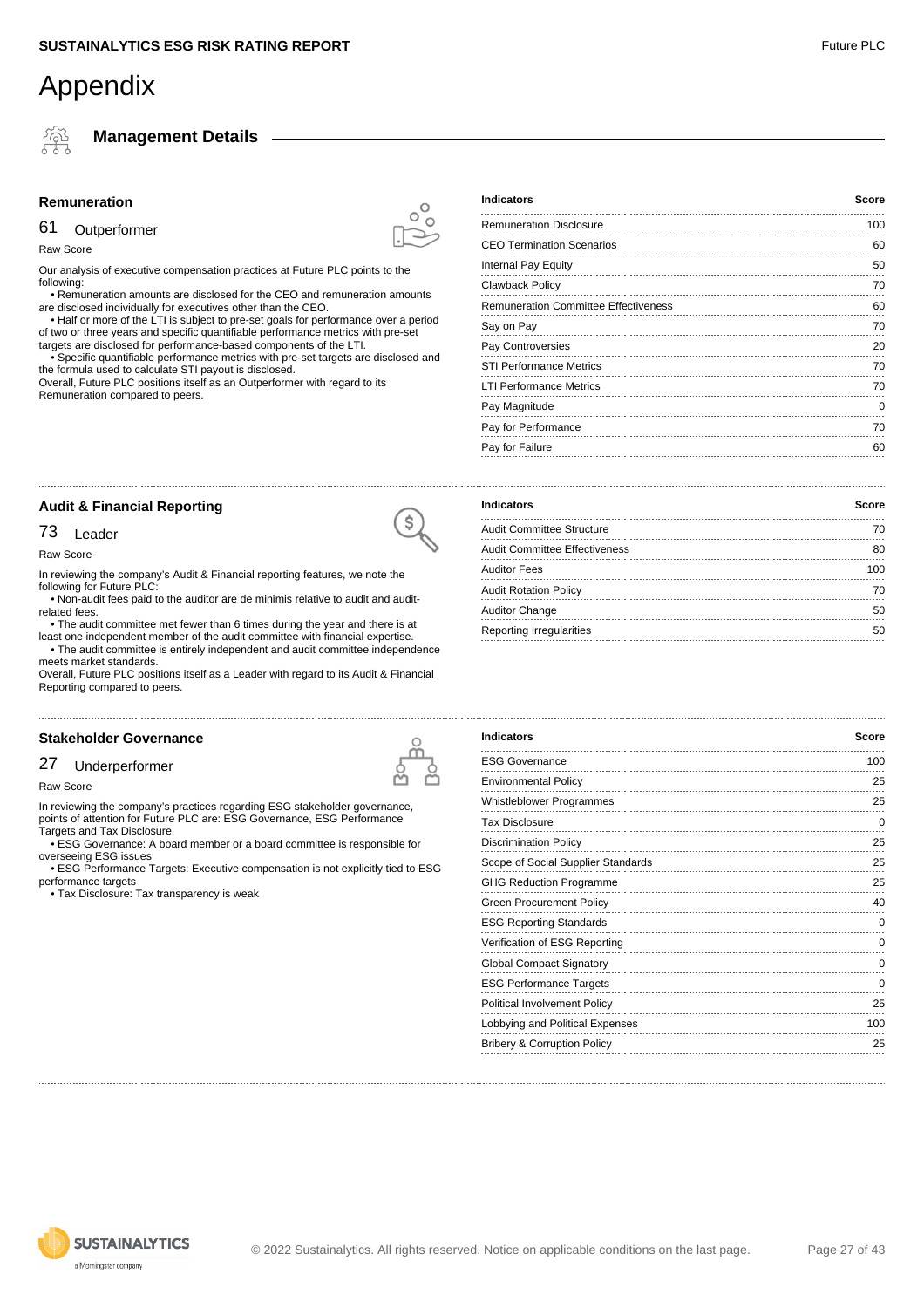| Appendix                                                                             |                                                                                      |
|--------------------------------------------------------------------------------------|--------------------------------------------------------------------------------------|
| <b>Exposure Details</b>                                                              |                                                                                      |
| <b>Business Ethics</b>                                                               |                                                                                      |
| <b>EA.E.2 - Accounting and Taxation</b>                                              | <b>EA.E.4 - Anti-Competitive Practices</b>                                           |
| 0.00<br><b>Beta Signal</b>                                                           | 0.00<br>Beta Signal                                                                  |
| The company is not involved in any controversies of this type.                       | The company is not involved in any controversies of this type.                       |
| <b>EA.E.6 - Bribery and Corruption</b>                                               | <b>EA.E.7 - Business Ethics</b>                                                      |
| 0.00                                                                                 | 0.00<br>Beta Signal                                                                  |
| Beta Signal<br>The company is not involved in any controversies of this type.        | The company is not involved in any controversies of this type.                       |
| <b>EA.E.21 - Intellectual Property</b>                                               | EA.E.23 - Lobbying and Public Policy                                                 |
| 0.00                                                                                 | 0.00                                                                                 |
| <b>Beta Signal</b><br>The company is not involved in any controversies of this type. | Beta Signal<br>The company is not involved in any controversies of this type.        |
| <b>EA.E.30 - Sanctions</b>                                                           | EA.E.48 - Society - Human Rights                                                     |
| 0.00                                                                                 | 0.00                                                                                 |
| <b>Beta Signal</b><br>The company is not involved in any controversies of this type. | <b>Beta Signal</b><br>The company is not involved in any controversies of this type. |
|                                                                                      |                                                                                      |
| <b>EA.F.1 - Operating Performance</b>                                                | EA.F.2 - Solvency                                                                    |
| 0.02                                                                                 | $-0.02$                                                                              |
| <b>Beta Signal</b><br>The company has a weak net income margin.                      | <b>Beta Signal</b><br>The company has a strong debt-equity ratio.                    |
| Average Net Income Margin (Trailing 3 Years): 2.59%                                  | Average Debt to Equity Ratio (3 Period Exponentially Weighted Average as of          |

Average Net Income Margin (Trailing 3 Years): 2.59% Subindustry Median (Trailing 3 Years): 5.11% Source: Morningstar, December 2020. All Rights Reserved., FactSet, December 2020. All Rights Reserved.

Average Debt to Equity Ratio (3 Period Exponentially Weighted Average as of December 2020): 0.21 Subindustry Median (3 Period Exponentially Weighted Average as of December 2020): 0.37 Source: Morningstar, December 2020. All Rights Reserved., FactSet, December 2020. All Rights Reserved.

**SUSTAINALYTICS** a Morningstar company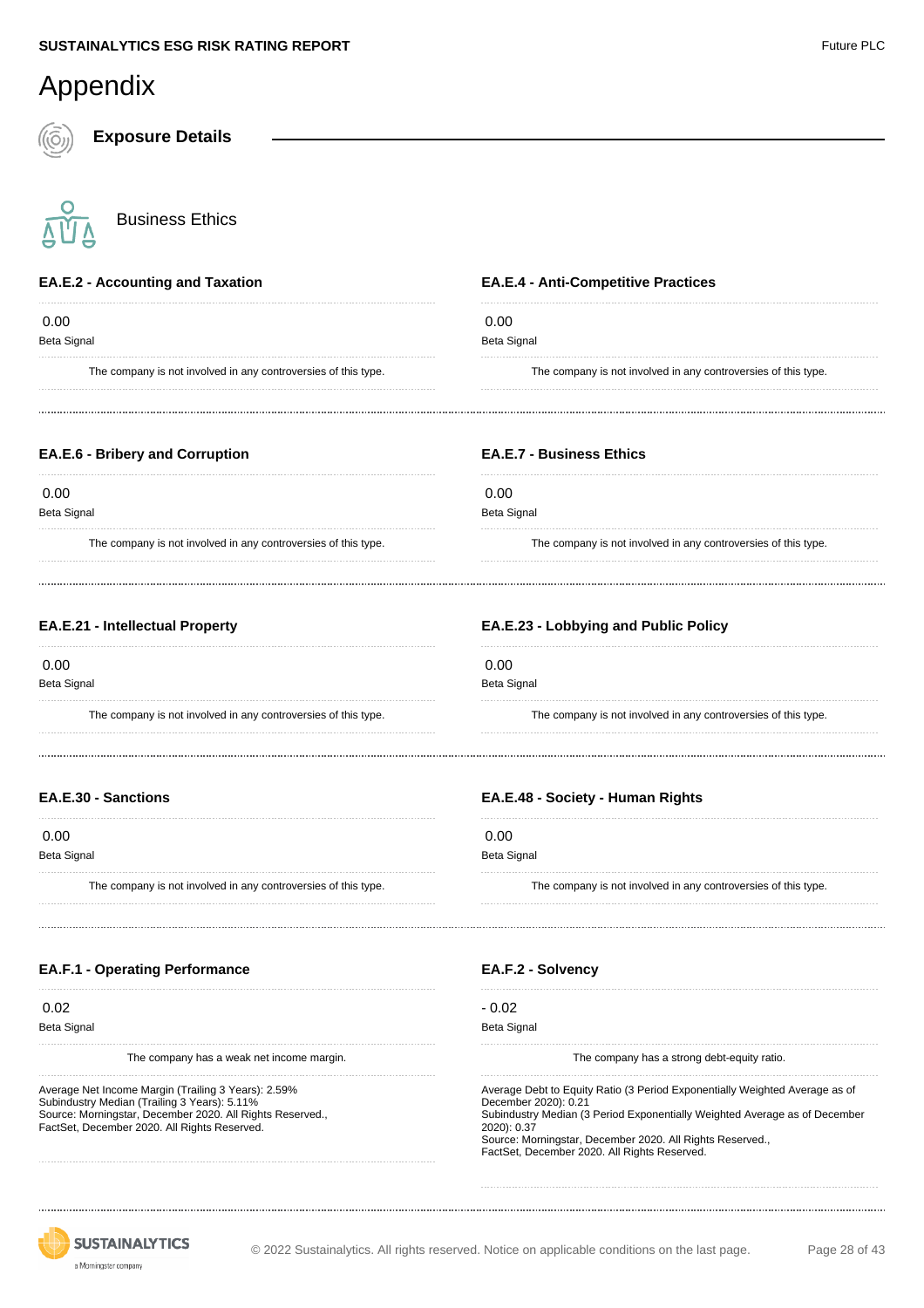**Exposure Details**

#### **EA.F.3 - Financial Flexibility**

- 0.02 Beta Signal

The company has a strong cash flow ratio.

Average Free Cash Flow Ratio (Trailing 3 Years): 14.39% Subindustry Median (Trailing 3 Years): 7.3% Source: Morningstar, December 2020. All Rights Reserved., FactSet, December 2020. All Rights Reserved.

#### **EA.F.4 - Asset Performance**

 0.02 Beta Signal

The company has a weak return on assets.

Average Return on Assets (Trailing 3 Years): 1.97% Subindustry Median (Trailing 3 Years): 3.48% Source: Morningstar, December 2020. All Rights Reserved., FactSet, December 2020. All Rights Reserved.

#### **EA.S.1 - Qualitative Overlay**

0.00

Beta Signal

The analyst did not apply a qualitative overlay.

#### **EA.S.2 - Subindustry Correction Factor**

 0.00 Beta Signal

#### **EA.S.3 - Exceptional Event Adjustment**

0.00

Beta Signal

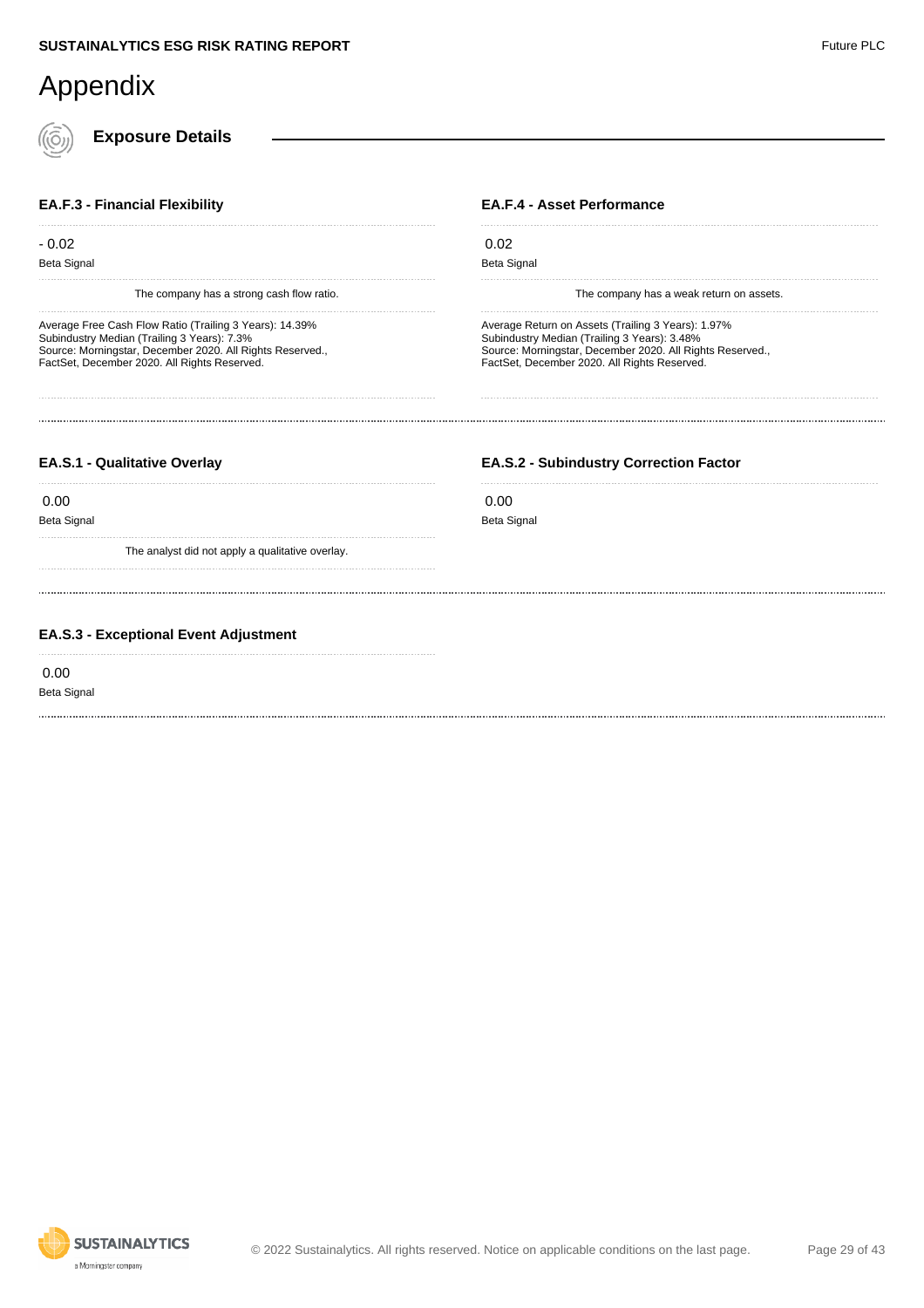#### **Management Details**

#### **G.1.1 - Bribery & Corruption Policy**

| 25<br><b>Raw Score</b>                                                                                        | 10.00%<br>Weight                                    | 2.5<br><b>Weighted Score</b>                                          | 25<br>Raw Score                                                     | 30.00%<br>Weight                                                    | 7.5<br><b>Weighted Score</b> |
|---------------------------------------------------------------------------------------------------------------|-----------------------------------------------------|-----------------------------------------------------------------------|---------------------------------------------------------------------|---------------------------------------------------------------------|------------------------------|
| The company has a weak policy or a general statement addressing the issue                                     |                                                     |                                                                       | The company has a weak programme                                    |                                                                     |                              |
| Criteria                                                                                                      |                                                     |                                                                       | Criteria                                                            |                                                                     |                              |
|                                                                                                               | Definition and prohibition of facilitation payments |                                                                       | Annual signoff of the policy on bribery and corruption by employees |                                                                     |                              |
| Definition of bribery or corruption                                                                           |                                                     | Internal monitoring system to detect corruption                       |                                                                     |                                                                     |                              |
| Definition of conflicts of interest and commitment to minimize these                                          |                                                     | Managerial responsibility for bribery and corruption                  |                                                                     |                                                                     |                              |
| Guidelines of what is considered acceptable behaviour                                                         |                                                     | Mechanisms for employees to consult on ethical issues                 |                                                                     |                                                                     |                              |
| Prohibition of bribery                                                                                        |                                                     | Operating guidelines addressing record keeping, approval procedur     |                                                                     |                                                                     |                              |
|                                                                                                               |                                                     | There is no evidence of a formal policy but the company has a general | appropriate behaviour                                               |                                                                     |                              |
|                                                                                                               | statement addressing the issue                      |                                                                       |                                                                     | Regular bribery and corruption risk assessments                     |                              |
| <b>Sources</b>                                                                                                |                                                     |                                                                       |                                                                     | Regular training on bribery and corruption                          |                              |
| Future Annual Report 2020 (FY2020)                                                                            |                                                     |                                                                       | <b>Sources</b>                                                      |                                                                     |                              |
| On Tuesday, January 21, 2020, Sustainalytics sent Future PLC the Sustainalytics<br><b>ESG Feedback Report</b> |                                                     |                                                                       |                                                                     | Future Terms of Reference: Audit Committee, released September 2020 |                              |
|                                                                                                               |                                                     |                                                                       |                                                                     |                                                                     |                              |

#### **G.1.2.1 - Business Ethics Programme**

| 25                                              | 30.00%                                              | 7.5                                                               |  |
|-------------------------------------------------|-----------------------------------------------------|-------------------------------------------------------------------|--|
| Raw Score                                       | Weight                                              | <b>Weighted Score</b>                                             |  |
|                                                 | The company has a weak programme                    |                                                                   |  |
| Criteria                                        |                                                     |                                                                   |  |
|                                                 | Annual training of employees on the Code of Conduct |                                                                   |  |
| Board responsibility for business ethics issues |                                                     |                                                                   |  |
|                                                 | Commitment to address major business ethics risks   |                                                                   |  |
| Ethical risk assessments                        |                                                     |                                                                   |  |
|                                                 | Incident investigation and corrective actions       |                                                                   |  |
|                                                 | Managerial responsibility for business ethics       |                                                                   |  |
| opportunities                                   |                                                     | Measures to deter non-compliance and reduce exposure to unethical |  |
| Operating guidelines                            |                                                     |                                                                   |  |
| Sources                                         |                                                     |                                                                   |  |

#### **G.1.2 - Whistleblower Programmes**

| 25                     | 20.00%                                                    | 5.0                                                                        | 25    |
|------------------------|-----------------------------------------------------------|----------------------------------------------------------------------------|-------|
| <b>Raw Score</b>       | Weight                                                    | <b>Weighted Score</b>                                                      | Raw   |
|                        | The company has a weak programme                          |                                                                            |       |
| Criteria               |                                                           |                                                                            | Crite |
|                        | An independent, reporting hotline available 24/7          |                                                                            |       |
|                        | Available in local languages                              |                                                                            |       |
|                        | Available to suppliers, customers and other third parties |                                                                            |       |
| measures taken         |                                                           | Disclosure on the number of reports received, the types of misconduct and  |       |
| Non-retaliation policy |                                                           |                                                                            |       |
|                        |                                                           | Possibility for anonymous reporting and reports are treated confidentially |       |
|                        | Proactively communicated to employees                     |                                                                            |       |
|                        | Structures in place to process whistleblower reports      |                                                                            |       |
| <b>Sources</b>         |                                                           |                                                                            | Sou   |
|                        | Future Annual Report 2020 (FY2020)                        |                                                                            | Futu  |

#### **G.1.1.1 - Bribery & Corruption Programmes**

Operating guidelines addressing record keeping, approval procedures and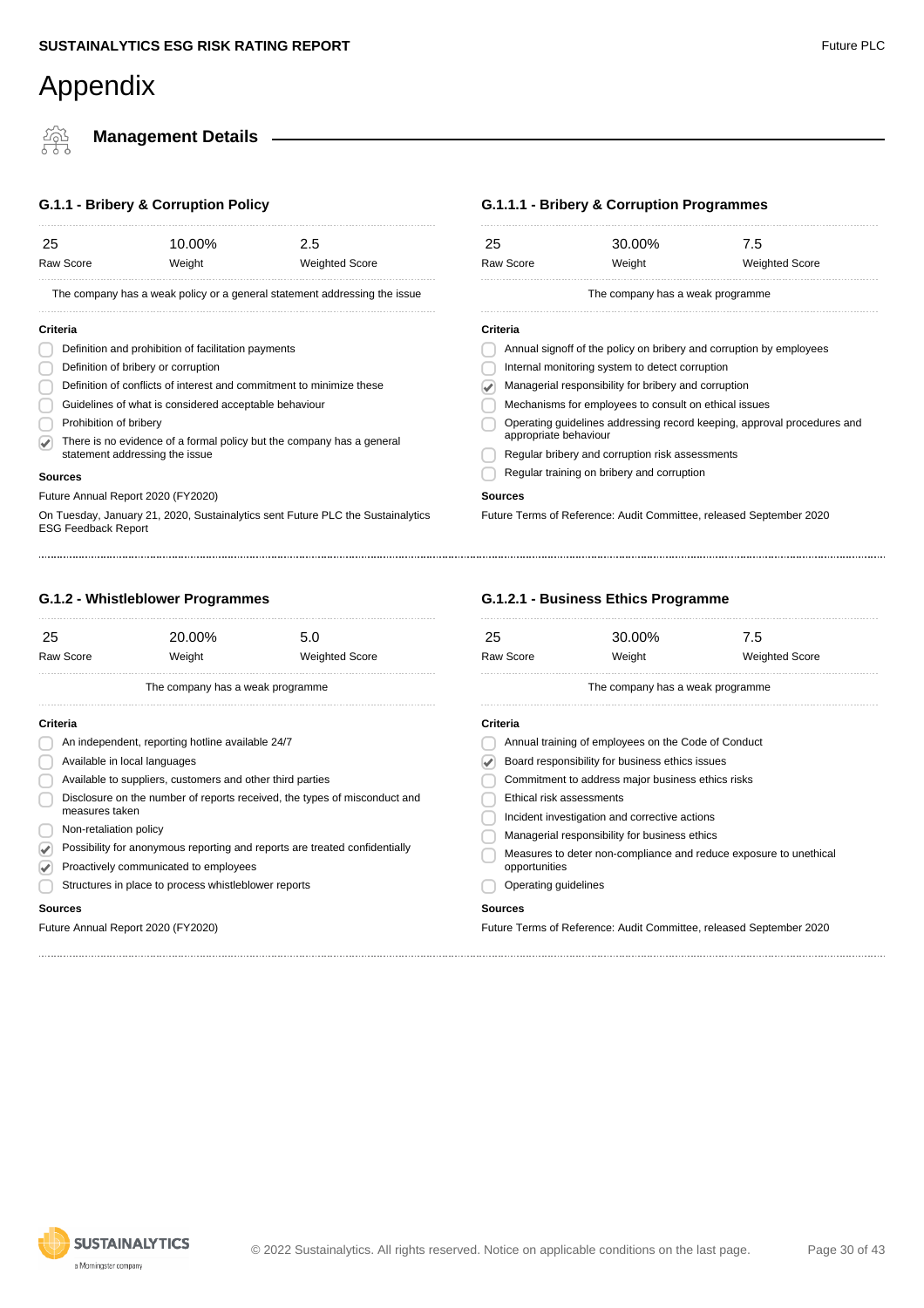橤

### **Management Details**

#### **G.3.1 - Political Involvement Policy**

| 25       | Raw Score                                                                           | 5.00%<br>Weight               | 1.3<br><b>Weighted Score</b> |  |
|----------|-------------------------------------------------------------------------------------|-------------------------------|------------------------------|--|
|          |                                                                                     | The company has a weak policy |                              |  |
| Criteria |                                                                                     |                               |                              |  |
|          | Approved by senior management                                                       |                               |                              |  |
|          | Commits the company to disclose political donations and/or lobbying<br>expenditures |                               |                              |  |
|          | Partially prohibits political involvement                                           |                               |                              |  |
|          | Prohibits political involvement of any kind on the company's behalf                 |                               |                              |  |

#### **Sources**

Future Annual Report 2020 (FY2020)

#### **G.3.2 - Lobbying and Political Expenses**

| 100<br>Raw Score                                                                                                             | 5.00%<br>Weight | 5.0<br><b>Weighted Score</b>                                               |  |  |  |
|------------------------------------------------------------------------------------------------------------------------------|-----------------|----------------------------------------------------------------------------|--|--|--|
| Based on available evidence, the company does not make political contributions<br>and is not involved in lobbying activities |                 |                                                                            |  |  |  |
| <b>Sources</b>                                                                                                               |                 | Center for Responsive Politics, www.opensecrets.org, accessed 21 June 2021 |  |  |  |

Lobby Facts, www.lobbyfacts.eu, accessed 21 June 2021

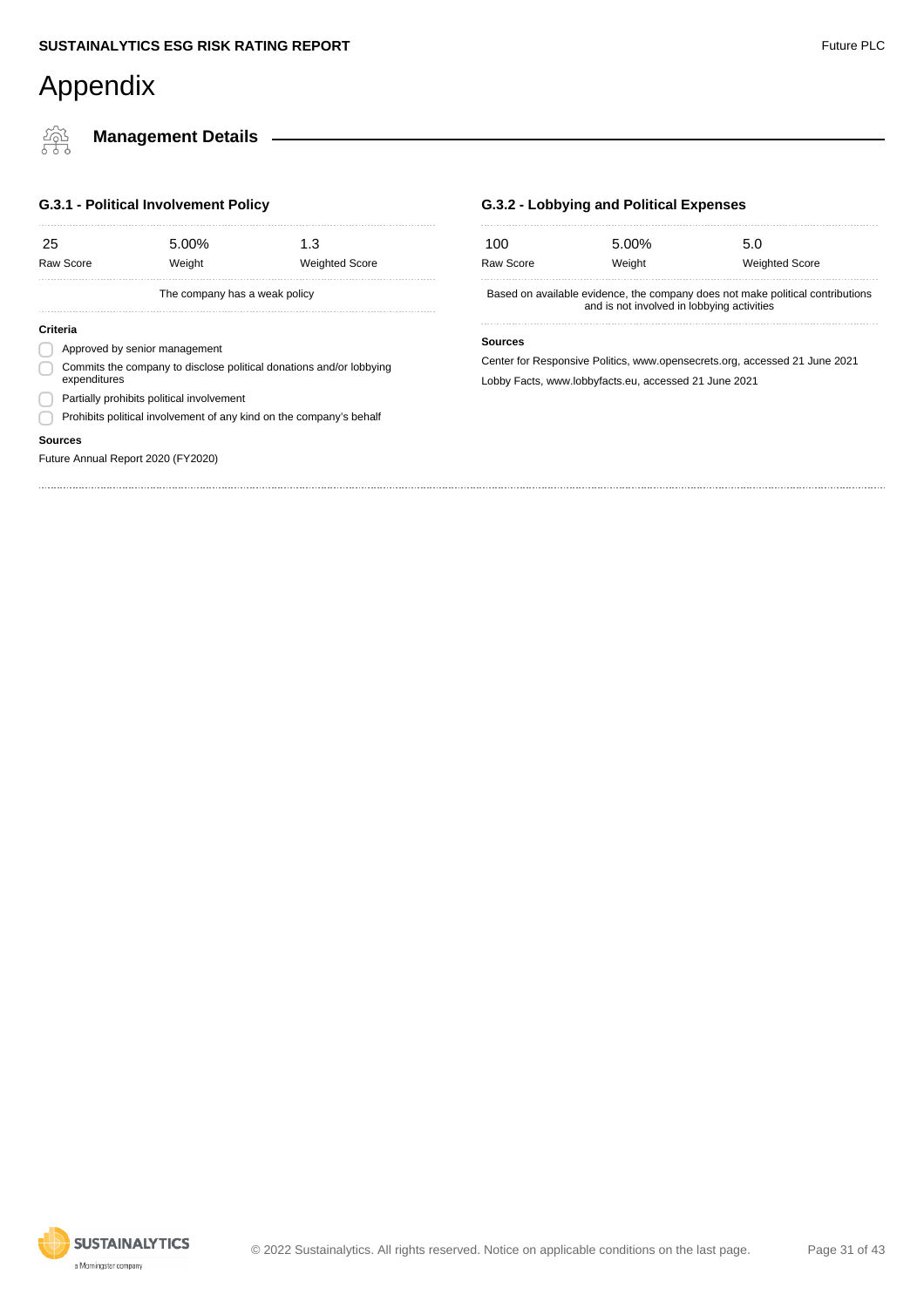**Exposure Details**

Product Governance

#### **EA.E.24 - Marketing Practices**

 0.00 Beta Signal

The company is not involved in any controversies of this type.

#### **EA.E.25 - Media Ethics**

 $0.00$ 

Beta Signal

The company is not involved in any controversies of this type.

#### **EA.E.28 - Quality and Safety**

 0.00 Beta Signal

The company is not involved in any controversies of this type.

#### **EA.F.1 - Operating Performance**

 0.02 Beta Signal

The company has a weak net income margin.

Average Net Income Margin (Trailing 3 Years): 2.59% Subindustry Median (Trailing 3 Years): 5.11% Source: Morningstar, December 2020. All Rights Reserved., FactSet, December 2020. All Rights Reserved.

#### **EA.F.2 - Solvency**

- 0.02

Beta Signal

The company has a strong debt-equity ratio.

Average Debt to Equity Ratio (3 Period Exponentially Weighted Average as of December 2020): 0.21

Subindustry Median (3 Period Exponentially Weighted Average as of December 2020): 0.37

Source: Morningstar, December 2020. All Rights Reserved., FactSet, December 2020. All Rights Reserved.

#### **EA.F.3 - Financial Flexibility**

- 0.02

Beta Signal

The company has a strong cash flow ratio.

Average Free Cash Flow Ratio (Trailing 3 Years): 14.39% Subindustry Median (Trailing 3 Years): 7.3% Source: Morningstar, December 2020. All Rights Reserved., FactSet, December 2020. All Rights Reserved.

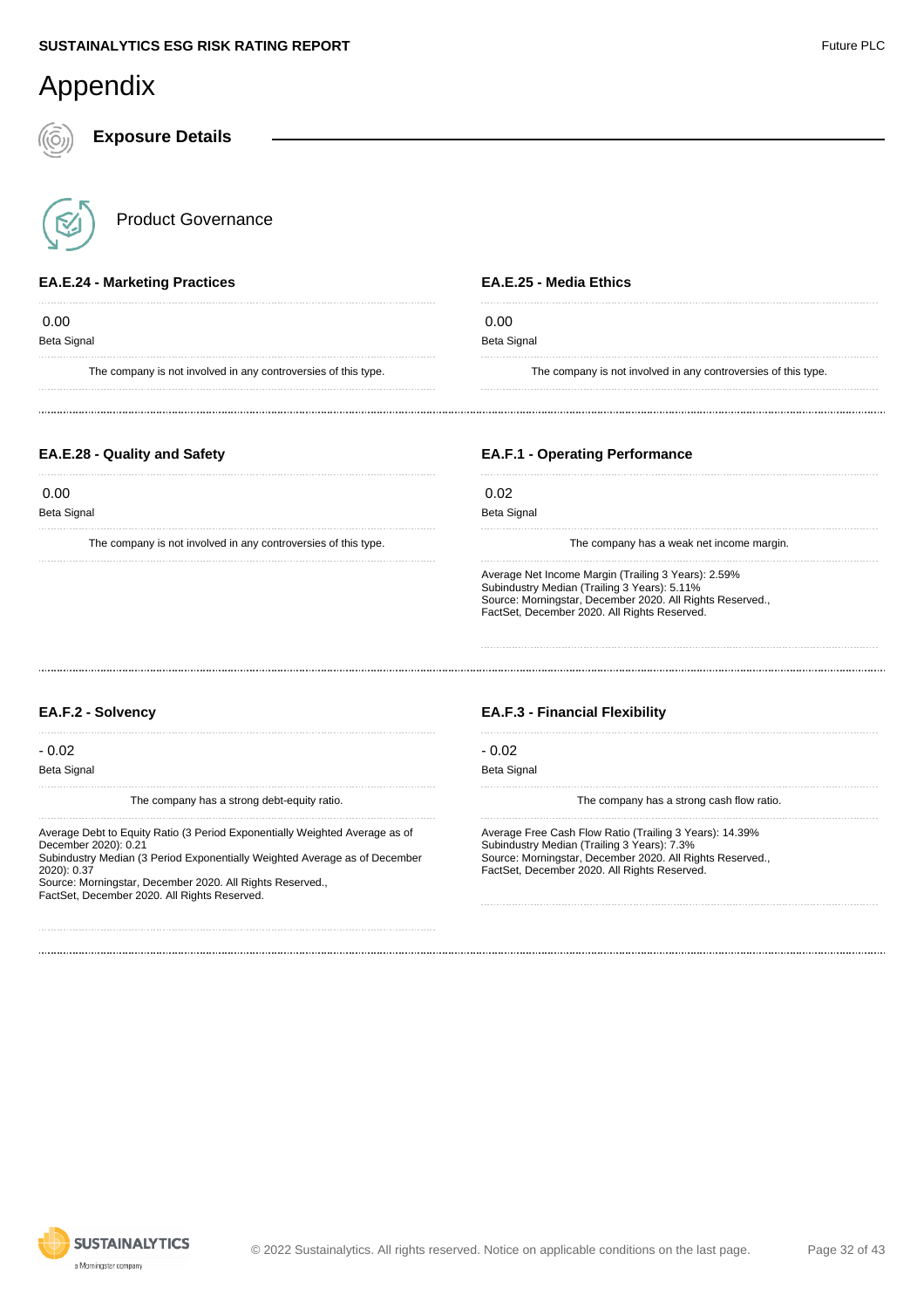| Appendix                                                                                                                                                                                                        |                                                                                                |
|-----------------------------------------------------------------------------------------------------------------------------------------------------------------------------------------------------------------|------------------------------------------------------------------------------------------------|
| <b>Exposure Details</b>                                                                                                                                                                                         |                                                                                                |
| <b>EA.F.4 - Asset Performance</b>                                                                                                                                                                               | <b>EA.G.1 - Headquarters Location</b>                                                          |
| 0.02<br>Beta Signal                                                                                                                                                                                             | $-0.03$<br>Beta Signal                                                                         |
| The company has a weak return on assets.                                                                                                                                                                        | The location of the company's headquarters indicates slightly lower exposure to<br>this issue. |
| Average Return on Assets (Trailing 3 Years): 1.97%<br>Subindustry Median (Trailing 3 Years): 3.48%<br>Source: Morningstar, December 2020. All Rights Reserved.,<br>FactSet, December 2020. All Rights Reserved. | United Kingdom: Lower exposure<br>Source: Sustainalytics Country Risk Rating, May 2019.        |
| <b>EA.G.3 - Sales Location</b>                                                                                                                                                                                  | <b>EA.S.1 - Qualitative Overlay</b>                                                            |
| 0.00                                                                                                                                                                                                            | 0.00                                                                                           |
| <b>Beta Signal</b><br>The location of the company's sales is unknown.                                                                                                                                           | <b>Beta Signal</b><br>The analyst did not apply a qualitative overlay.                         |
| EA.S.2 - Subindustry Correction Factor                                                                                                                                                                          | <b>EA.S.3 - Exceptional Event Adjustment</b>                                                   |
| 0.00<br>Beta Signal                                                                                                                                                                                             | 0.00<br><b>Beta Signal</b>                                                                     |

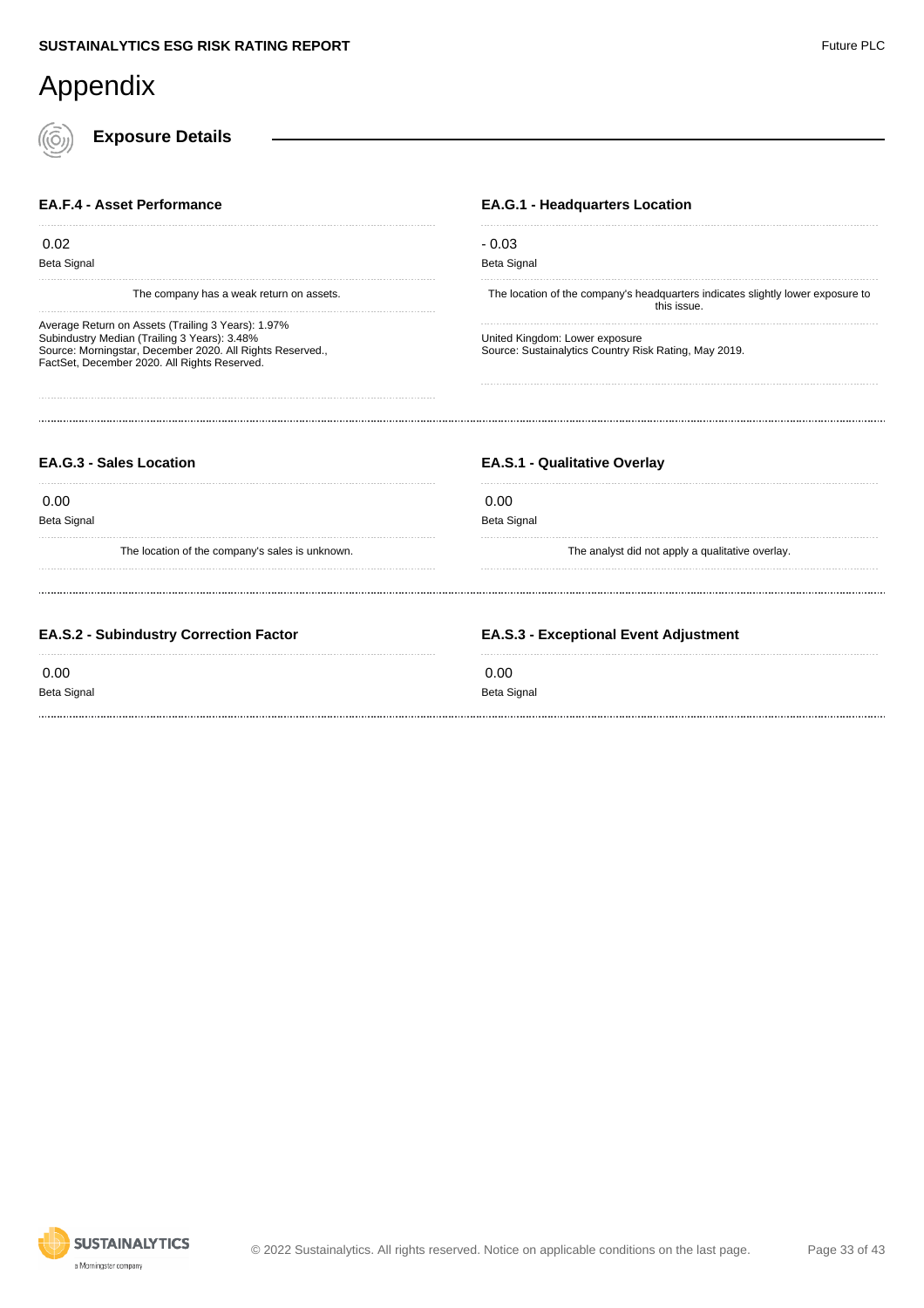쬬

**Management Details**

#### **S.3.1.2 - Advertising Ethics Policy**

| Raw Score<br>Weight<br><b>Weighted Score</b>                                                              |  |  |  |  |
|-----------------------------------------------------------------------------------------------------------|--|--|--|--|
|                                                                                                           |  |  |  |  |
| Based on available evidence, the company does not have a public policy<br>statement on advertising ethics |  |  |  |  |

#### **S.3.1.6 - Editorial Guidelines**

| 25       |                                                               | 37.50%                          |  | 9.4                                                                        |
|----------|---------------------------------------------------------------|---------------------------------|--|----------------------------------------------------------------------------|
|          | Raw Score                                                     | Weight                          |  | <b>Weighted Score</b>                                                      |
|          |                                                               | The company has weak guidelines |  |                                                                            |
| Criteria |                                                               |                                 |  |                                                                            |
|          | Commitment to accuracy and editorial independence             |                                 |  |                                                                            |
|          | Commitment to equal access to content and services            |                                 |  |                                                                            |
|          | Commitment to human rights-neutral content                    |                                 |  |                                                                            |
|          |                                                               |                                 |  | Commitment to promote informed decision making by appropriate audiences    |
|          |                                                               |                                 |  | Commitment to protect the privacy of information sources or story subjects |
|          | Commitment to respect cultural rights, diversity or pluralism |                                 |  |                                                                            |
|          | Commitment to respect freedom of expression                   |                                 |  |                                                                            |
|          | Commitment to respect intellectual property (IP) rights       |                                 |  |                                                                            |
|          | delivery                                                      |                                 |  | Commitment to support a sustainable or democratic society through content  |
|          | <b>Sources</b>                                                |                                 |  |                                                                            |
|          | Future Annual Report 2020 (FY2020)                            |                                 |  |                                                                            |

#### **S.3.1.6.1 - Media Ethics Programme**

|          | Raw Score                                                              | 32.50%<br>Weight                                                    | 0.0<br><b>Weighted Score</b> |  |
|----------|------------------------------------------------------------------------|---------------------------------------------------------------------|------------------------------|--|
|          |                                                                        | Based on available evidence, the company does not have a programme  |                              |  |
| Criteria |                                                                        |                                                                     |                              |  |
|          | Managerial responsibility for media ethics                             |                                                                     |                              |  |
|          | Mechanisms to ensure compliance with content quidelines                |                                                                     |                              |  |
|          | Mechanism to collect and respond to grievances related to media ethics |                                                                     |                              |  |
|          | Monitoring of media ethics performance                                 |                                                                     |                              |  |
|          |                                                                        | Participation in relevant multi-stakeholder or industry initiatives |                              |  |

Regular training and awareness on media ethics Reporting on media ethics issues

#### **S.3.2.1 - QMS Certifications**

|           | 20.00% | 0.0                   |
|-----------|--------|-----------------------|
| Raw Score | Weight | <b>Weighted Score</b> |

Based on available evidence, the company's sites have not received external certification



#### **SUSTAINALYTICS** a Morningstar company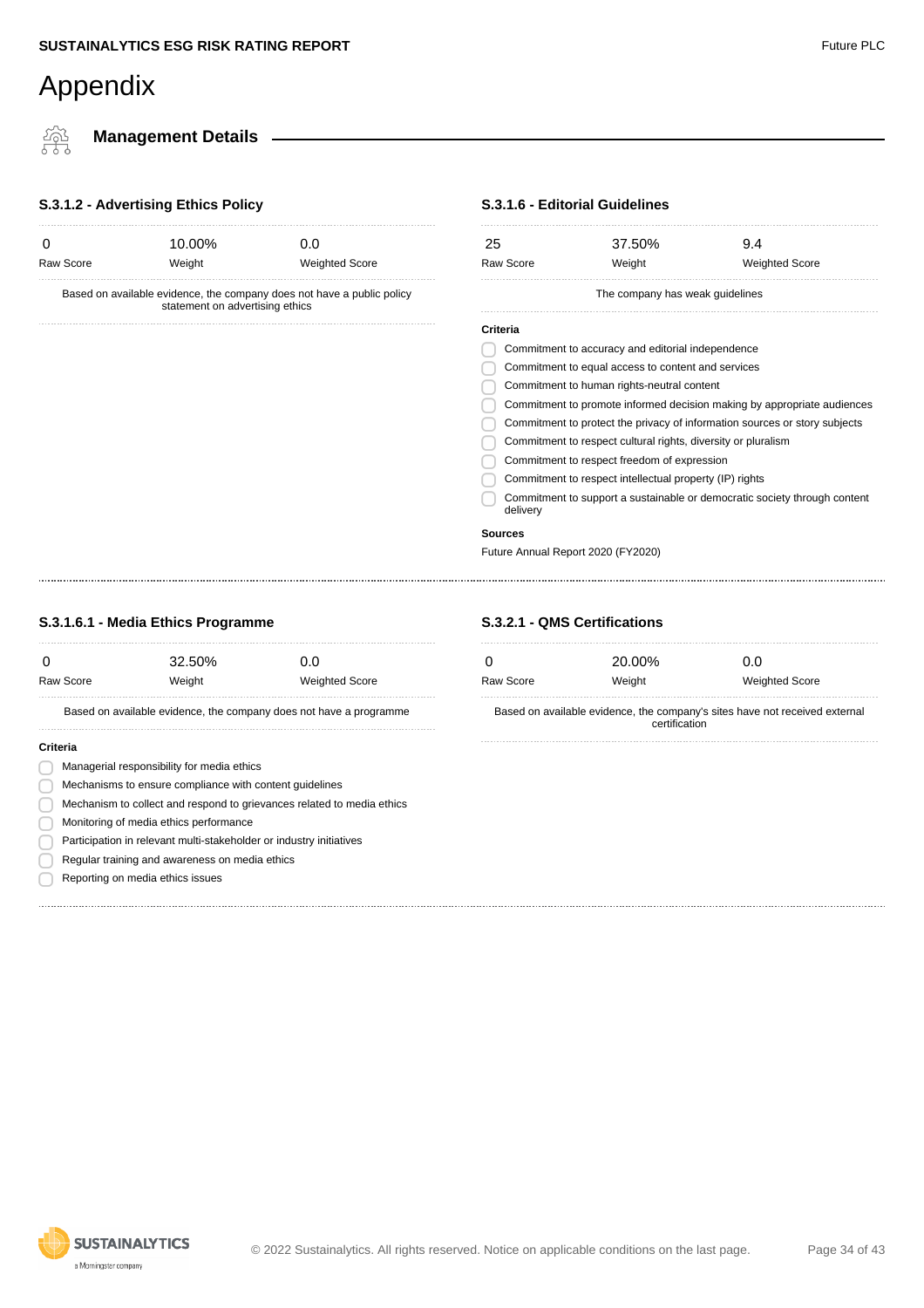**Exposure Details**

Data Privacy and Security

#### **EA.E.27 - Data Privacy and Security**

 0.00 Beta Signal

The company is not involved in any controversies of this type.

#### **EA.F.1 - Operating Performance**

| 0.02               |                                                                                                                                                                                                                                |
|--------------------|--------------------------------------------------------------------------------------------------------------------------------------------------------------------------------------------------------------------------------|
| <b>Beta Signal</b> |                                                                                                                                                                                                                                |
|                    |                                                                                                                                                                                                                                |
|                    | The communication of the contract of the contract of the contract of the contract of the contract of the contract of the contract of the contract of the contract of the contract of the contract of the contract of the contr |

The company has a weak net income margin.

Average Net Income Margin (Trailing 3 Years): 2.59% Subindustry Median (Trailing 3 Years): 5.11% Source: Morningstar, December 2020. All Rights Reserved., FactSet, December 2020. All Rights Reserved.

#### **EA.F.2 - Solvency**

- 0.02 Beta Signal

The company has a strong debt-equity ratio.

Average Debt to Equity Ratio (3 Period Exponentially Weighted Average as of December 2020): 0.21

Subindustry Median (3 Period Exponentially Weighted Average as of December 2020): 0.37

Source: Morningstar, December 2020. All Rights Reserved. FactSet, December 2020. All Rights Reserved.

#### **EA.F.3 - Financial Flexibility**

- 0.02 Beta Signal

The company has a strong cash flow ratio.

Average Free Cash Flow Ratio (Trailing 3 Years): 14.39% Subindustry Median (Trailing 3 Years): 7.3% Source: Morningstar, December 2020. All Rights Reserved., FactSet, December 2020. All Rights Reserved.

#### **EA.F.4 - Asset Performance**

0.02

Beta Signal

The company has a weak return on assets.

Average Return on Assets (Trailing 3 Years): 1.97% Subindustry Median (Trailing 3 Years): 3.48% Source: Morningstar, December 2020. All Rights Reserved., FactSet, December 2020. All Rights Reserved.

#### **EA.G.1 - Headquarters Location**

- 0.03

```
Beta Signal
```
The location of the company's headquarters indicates slightly lower exposure to this issue.

United Kingdom: Lower exposure Source: Sustainalytics Country Risk Rating, May 2019.

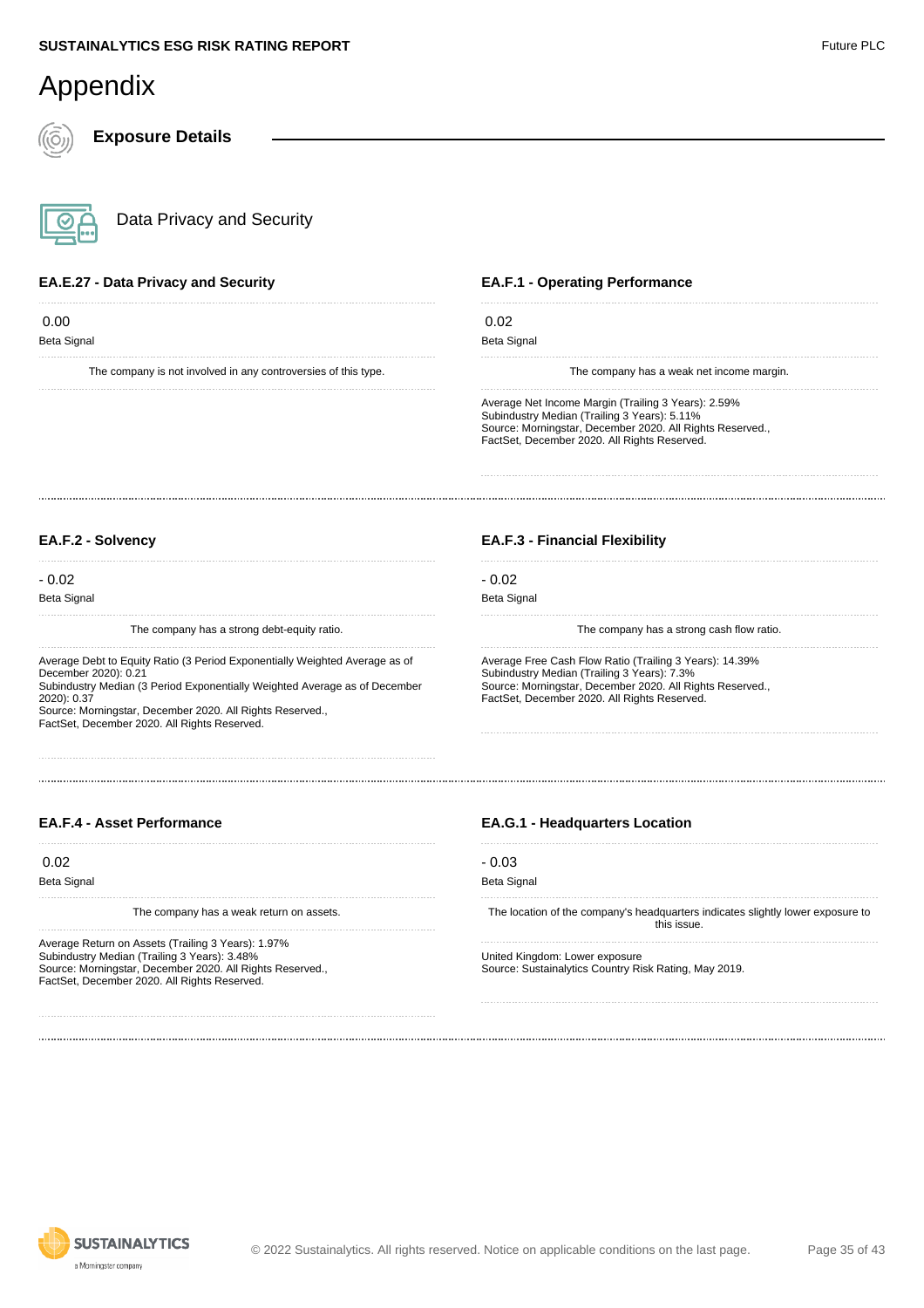**Exposure Details**

| <b>EA.G.3 - Sales Location</b>                  | <b>EA.S.1 - Qualitative Overlay</b>              |
|-------------------------------------------------|--------------------------------------------------|
| 0.00<br><b>Beta Signal</b>                      | 0.00<br><b>Beta Signal</b>                       |
| The location of the company's sales is unknown. | The analyst did not apply a qualitative overlay. |
| <b>EA.S.2 - Subindustry Correction Factor</b>   | <b>EA.S.3 - Exceptional Event Adjustment</b>     |
|                                                 |                                                  |

Beta Signal

#### 0.00 Beta Signal

**SUSTAINALYTICS** a Morningstar company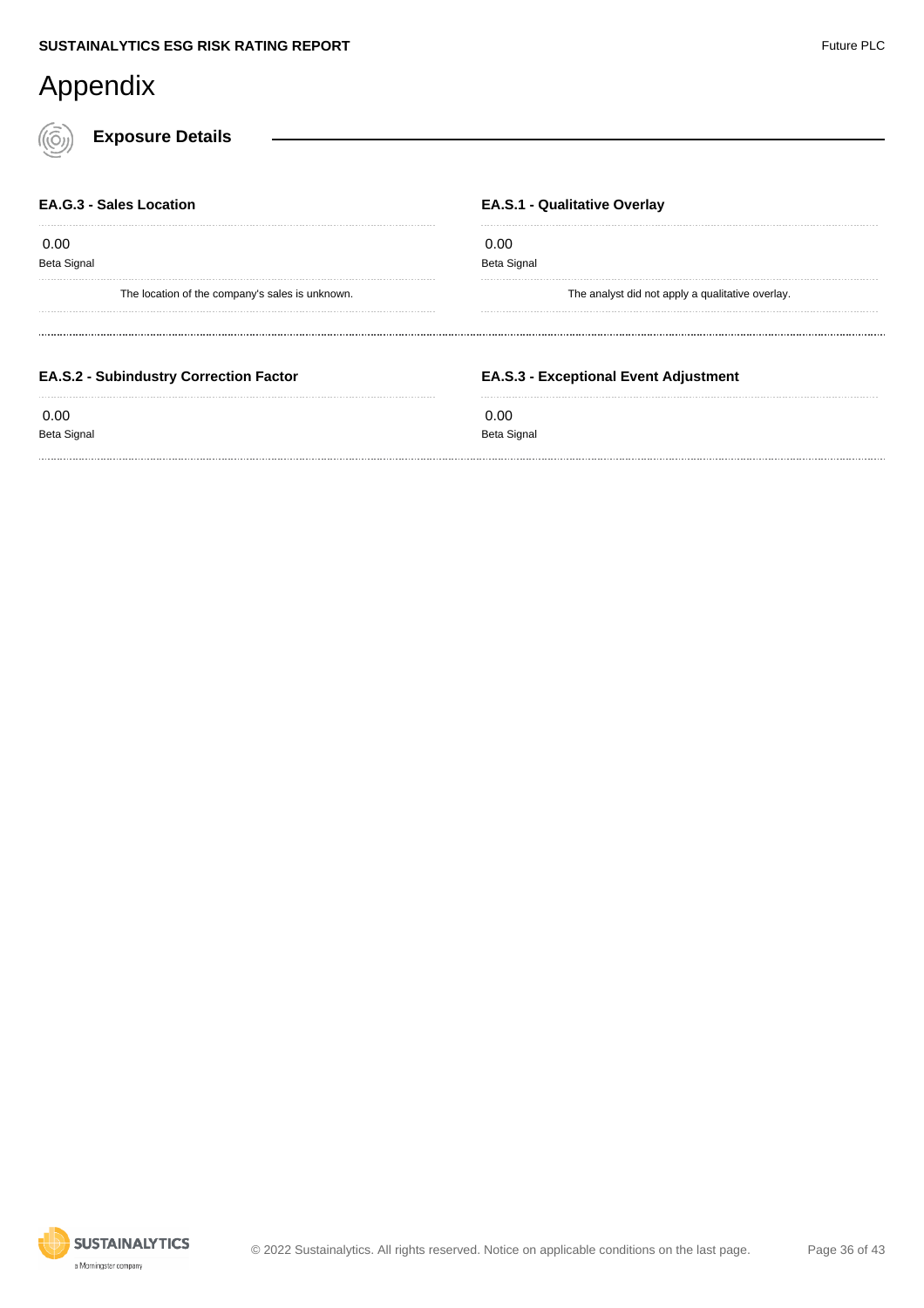### **Management Details**

#### **S.3.1.3 - Data Privacy & Security Policy**

| 50                    |                                                                                                                                  | 20.00% | 10.0                               |  |         |
|-----------------------|----------------------------------------------------------------------------------------------------------------------------------|--------|------------------------------------|--|---------|
|                       | Raw Score                                                                                                                        | Weight | <b>Weighted Score</b>              |  | R       |
|                       |                                                                                                                                  |        | The company has an adequate policy |  |         |
| Criteria              |                                                                                                                                  |        |                                    |  | c       |
| $\blacktriangleright$ | Clear terms involving the collection, use, sharing and retention of user data<br>including data transferred to third parties     |        |                                    |  |         |
| $\blacktriangleright$ | Commitment to collect and process user data that is limited to the stated<br>purpose                                             |        |                                    |  |         |
|                       | Commitment to implement leading data protection standards                                                                        |        |                                    |  |         |
| $\blacktriangledown$  | Commitment to notify data subjects in a timely manner in case of policy<br>changes or data breach                                |        |                                    |  |         |
| $\blacktriangleright$ | Commitment to obtain user data through lawful and transparent means, with<br>explicit consent of the data subject where required |        |                                    |  |         |
|                       | Commitment to require third parties with whom the data is shared to comply<br>with the company's policy                          |        |                                    |  | S<br>F١ |
|                       | The company has a formal policy but it applies to less than 50% of the<br>operations                                             |        |                                    |  | 2(      |
|                       | There is a statement addressing the issue but it does not qualify as a policy<br>as per Sustainalytics guidelines                |        |                                    |  |         |
|                       | Sources                                                                                                                          |        |                                    |  |         |
| 2021                  | Future Privacy Policy, available online at www.futureplc.com; accessed 21 June                                                   |        |                                    |  |         |
|                       |                                                                                                                                  |        |                                    |  |         |

#### **S.3.1.3.1 - Data Privacy Programme**

| Raw Score | Weight | <b>Weighted Score</b> |  |
|-----------|--------|-----------------------|--|
| -25       | 40.00% | 10.0                  |  |
|           |        |                       |  |

#### **Criteria**

- Clear and accessible mechanisms for data subjects to raise concerns about data privacy
- Data subjects can access their accounts to erase, rectify, complete or amend personal information
- Governance structures in place for privacy management
- Regular employee training on data privacy management
- J Regular privacy risk assessments or audits on the company's technologies and practices affecting user data

#### **Sources**

uture Privacy Policy, available online at www.futureplc.com; accessed 21 June 021

#### **S.3.1.3.3 - Cybersecurity Programme**

| 25        | 40.00% | 10.0                  |
|-----------|--------|-----------------------|
| Raw Score | Weight | <b>Weighted Score</b> |
|           |        |                       |

The company has a weak programme

#### **Criteria**

| Governance structures in place for cybersecurity management                   |
|-------------------------------------------------------------------------------|
| Management system certified to ISO 27001 standards                            |
| On constant the compact state of the constant and so and state theories below |

- Operational measures to monitor and respond to data breaches and  $\cup$ cyberattacks
- Regular employee training on cybersecurity issues
- Regular external security audits or vulnerability assessments of the company's systems, products and practices affecting user data
- Regular internal security audits or vulnerability assessments or penetration  $\bigcirc$ testing of the company's systems, products and practices affecting user data

#### **Sources**

Future Annual Report 2020 (FY2020)



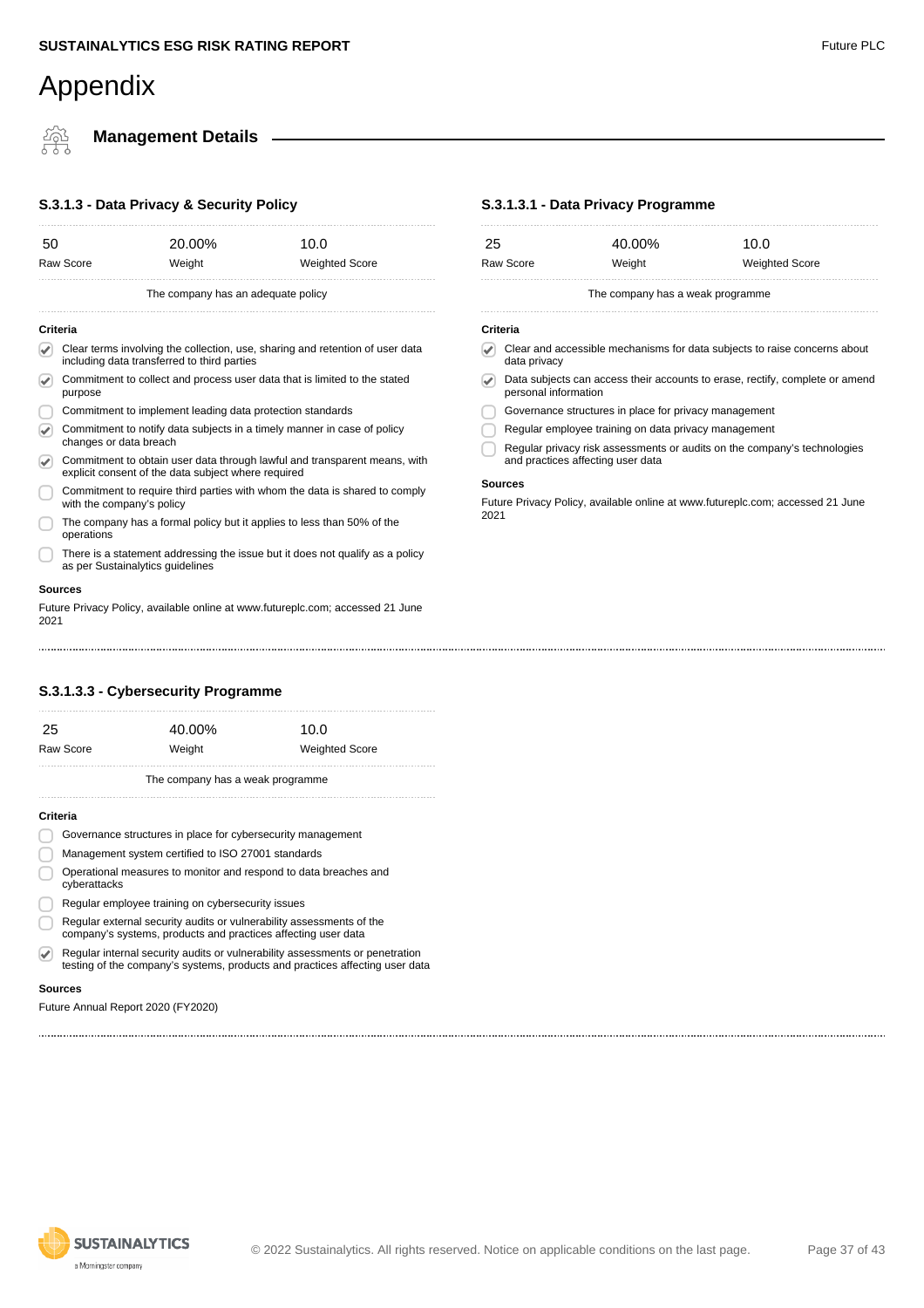| Appendix                                                                                                                                                                                                                                                                                                      |                                                                                                                                                                                                                     |
|---------------------------------------------------------------------------------------------------------------------------------------------------------------------------------------------------------------------------------------------------------------------------------------------------------------|---------------------------------------------------------------------------------------------------------------------------------------------------------------------------------------------------------------------|
| <b>Exposure Details</b>                                                                                                                                                                                                                                                                                       |                                                                                                                                                                                                                     |
| Human Capital                                                                                                                                                                                                                                                                                                 |                                                                                                                                                                                                                     |
| <b>EA.E.22 - Labour Relations</b>                                                                                                                                                                                                                                                                             | <b>EA.F.1 - Operating Performance</b>                                                                                                                                                                               |
| 0.00                                                                                                                                                                                                                                                                                                          | 0.02                                                                                                                                                                                                                |
| <b>Beta Signal</b>                                                                                                                                                                                                                                                                                            | <b>Beta Signal</b>                                                                                                                                                                                                  |
| The company is not involved in any controversies of this type.                                                                                                                                                                                                                                                | The company has a weak net income margin.                                                                                                                                                                           |
|                                                                                                                                                                                                                                                                                                               | Average Net Income Margin (Trailing 3 Years): 2.59%<br>Subindustry Median (Trailing 3 Years): 5.11%<br>Source: Morningstar, December 2020. All Rights Reserved.,<br>FactSet, December 2020. All Rights Reserved.    |
| EA.F.2 - Solvency                                                                                                                                                                                                                                                                                             | <b>EA.F.3 - Financial Flexibility</b>                                                                                                                                                                               |
| $-0.02$                                                                                                                                                                                                                                                                                                       | $-0.02$                                                                                                                                                                                                             |
| <b>Beta Signal</b>                                                                                                                                                                                                                                                                                            | <b>Beta Signal</b>                                                                                                                                                                                                  |
| The company has a strong debt-equity ratio.                                                                                                                                                                                                                                                                   | The company has a strong cash flow ratio.                                                                                                                                                                           |
| Average Debt to Equity Ratio (3 Period Exponentially Weighted Average as of<br>December 2020): 0.21<br>Subindustry Median (3 Period Exponentially Weighted Average as of December<br>2020): 0.37<br>Source: Morningstar, December 2020. All Rights Reserved.,<br>FactSet, December 2020. All Rights Reserved. | Average Free Cash Flow Ratio (Trailing 3 Years): 14.39%<br>Subindustry Median (Trailing 3 Years): 7.3%<br>Source: Morningstar, December 2020. All Rights Reserved.,<br>FactSet, December 2020. All Rights Reserved. |

#### **EA.F.4 - Asset Performance**

0.02

Beta Signal

The company has a weak return on assets.

Average Return on Assets (Trailing 3 Years): 1.97% Subindustry Median (Trailing 3 Years): 3.48% Source: Morningstar, December 2020. All Rights Reserved., FactSet, December 2020. All Rights Reserved.

#### **EA.S.1 - Qualitative Overlay**

| ٠<br>۰. | ٠ | ×<br>٩<br>۰. |
|---------|---|--------------|

Beta Signal

The analyst did not apply a qualitative overlay.

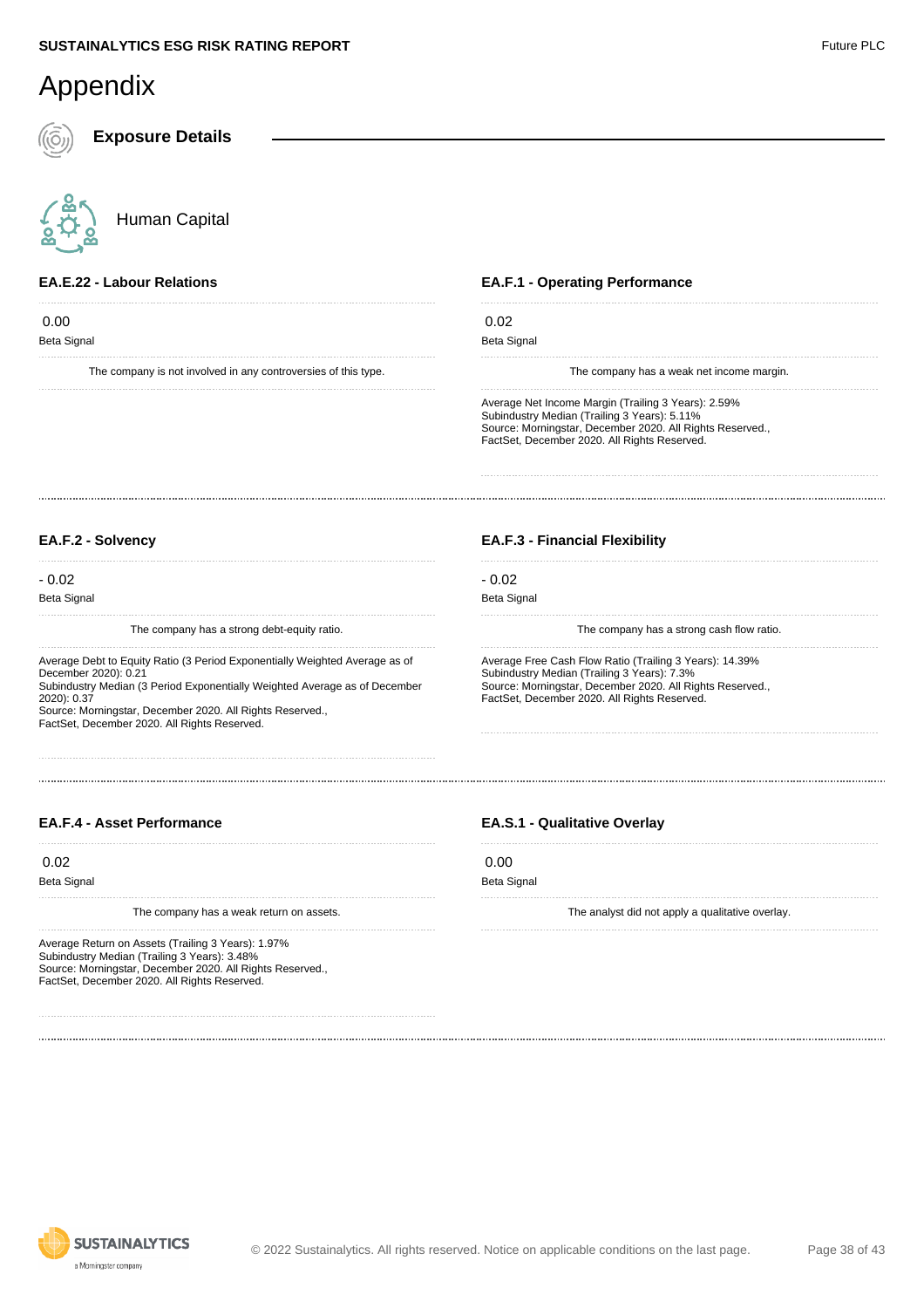**Exposure Details**

 0.00 Beta Signal

**EA.S.2 - Subindustry Correction Factor**

**EA.S.3 - Exceptional Event Adjustment**

 0.00 Beta Signal

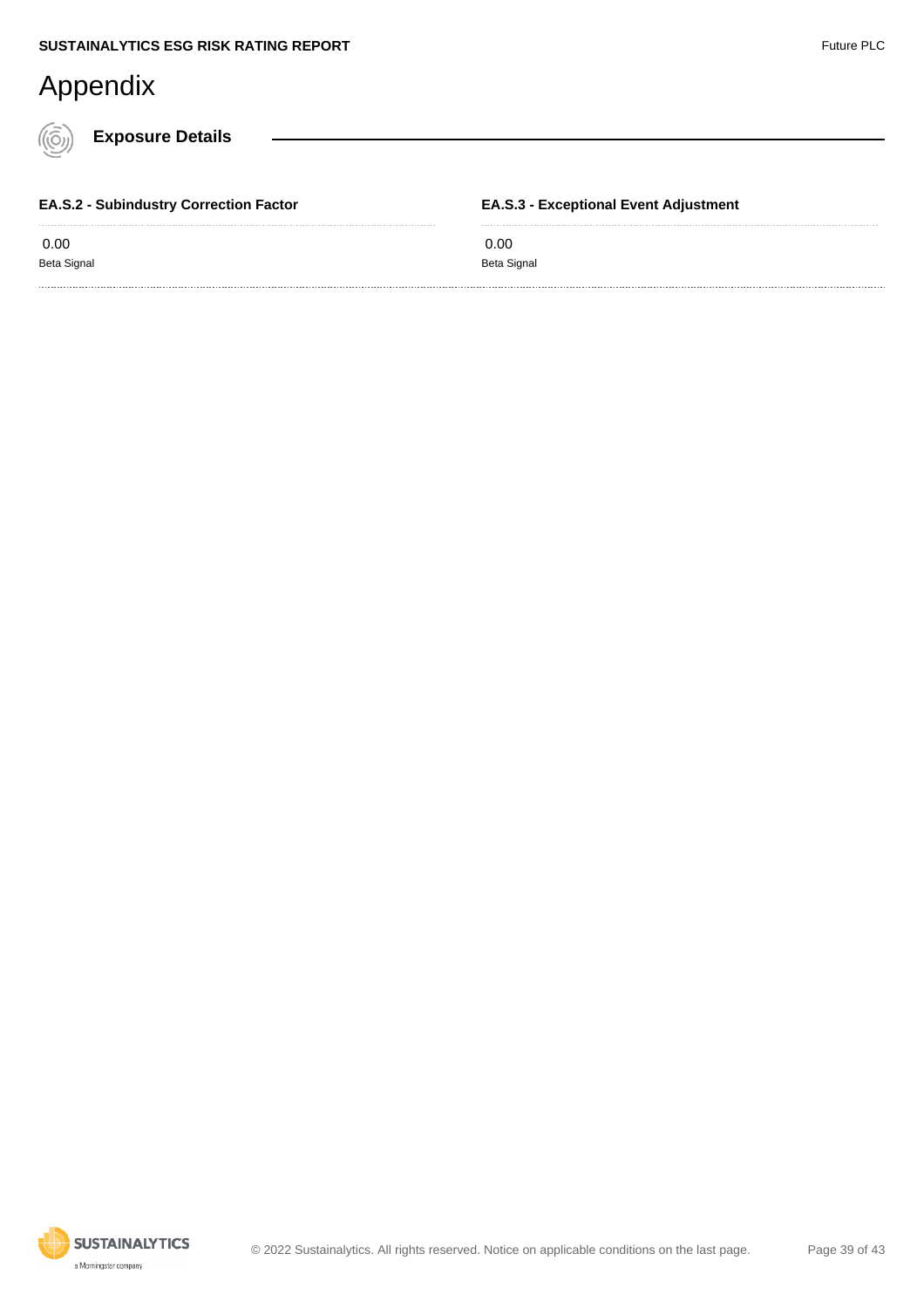**Management Details**

#### **S.1.1 - Freedom of Association Policy**

| <br>$\overline{\phantom{0}}$ | $\sim$ . |                       |
|------------------------------|----------|-----------------------|
| Raw Score                    | Weight   | <b>Weighted Score</b> |
|                              | 5.00%    | 0.0                   |
|                              |          |                       |

Based on available evidence, the company does not have a policy on freedom of association

#### **S.1.2 - Discrimination Policy**

| 25                                                                        | 5.00%  | 1.3                   |  |  |
|---------------------------------------------------------------------------|--------|-----------------------|--|--|
| Raw Score                                                                 | Weight | <b>Weighted Score</b> |  |  |
| The company has a weak policy                                             |        |                       |  |  |
| Criteria                                                                  |        |                       |  |  |
| Commitment to ensure equal opportunity                                    |        |                       |  |  |
| List of the types of discrimination the company is committed to eliminate |        |                       |  |  |
| Reference to the ILO conventions                                          |        |                       |  |  |
| Sources                                                                   |        |                       |  |  |

Future Annual Report 2020 (FY2020)

#### **S.1.3 - Diversity Programmes**

| 50                                                                  |                                                                    | 25.00% | 12.5                                  |  |
|---------------------------------------------------------------------|--------------------------------------------------------------------|--------|---------------------------------------|--|
|                                                                     | Raw Score                                                          | Weight | <b>Weighted Score</b>                 |  |
|                                                                     |                                                                    |        | The company has an adequate programme |  |
| Criteria                                                            |                                                                    |        |                                       |  |
|                                                                     | Diversity initiatives that go beyond legal compliance              |        |                                       |  |
| V                                                                   | Diversity monitoring or audits                                     |        |                                       |  |
| $\blacktriangledown$                                                | Employee affinity groups, diversity councils, or networking groups |        |                                       |  |
|                                                                     | Initiatives supporting a diverse workforce                         |        |                                       |  |
| Ø                                                                   | Managerial or board level responsibility for diversity initiatives |        |                                       |  |
|                                                                     | Mentorship programmes                                              |        |                                       |  |
|                                                                     | Targeted recruitment                                               |        |                                       |  |
| V                                                                   | Training and guidance regarding diversity                          |        |                                       |  |
| <b>Sources</b>                                                      |                                                                    |        |                                       |  |
|                                                                     | Future Annual Report 2020 (FY2020)                                 |        |                                       |  |
|                                                                     | Future Gender Pay Gap Report 2020 (FY2020)                         |        |                                       |  |
| Future Terms of Reference: Nomination Committee, released July 2020 |                                                                    |        |                                       |  |
|                                                                     |                                                                    |        |                                       |  |

#### **S.1.3.1 - Gender Pay Equality Programme**

**S.1.4 - Collective Bargaining Agreements**

0 7.50% 0.0

Raw Score **Weight** Weight Weighted Score

Based on available evidence, the company's employees are not covered by collective bargaining agreements

| 50                                                 | 7.50%                                      | 3.8                   |  |  |
|----------------------------------------------------|--------------------------------------------|-----------------------|--|--|
| Raw Score                                          | Weight                                     | <b>Weighted Score</b> |  |  |
|                                                    | The company has an adequate programme      |                       |  |  |
| Criteria                                           |                                            |                       |  |  |
| Commitment to gender pay equality                  |                                            |                       |  |  |
| Global gender pay gap audit or compensation review |                                            |                       |  |  |
| Initiatives to close the gender pay gap            |                                            |                       |  |  |
| Monitoring and measurement                         |                                            |                       |  |  |
| Quantitative targets and deadlines                 |                                            |                       |  |  |
| Sources                                            |                                            |                       |  |  |
|                                                    | Future Gender Pay Gap Report 2020 (FY2020) |                       |  |  |

#### **S.1.3.2 - Gender Pay Disclosure**

| 100                               | 2.50%  | 2.5                   |  |  |
|-----------------------------------|--------|-----------------------|--|--|
| Raw Score                         | Weight | <b>Weighted Score</b> |  |  |
| The company has strong disclosure |        |                       |  |  |

#### **Criteria**

- Disclosure of ratio of basic salary and remuneration of women to men for specific employment categories (level or function)
- Disclosure of the company's global mean (average) raw gender pay gap  $\Omega$
- Disclosure of the company's global median raw gender pay gap

#### **Sources**

Future Gender Pay Gap Report 2020 (FY2020)

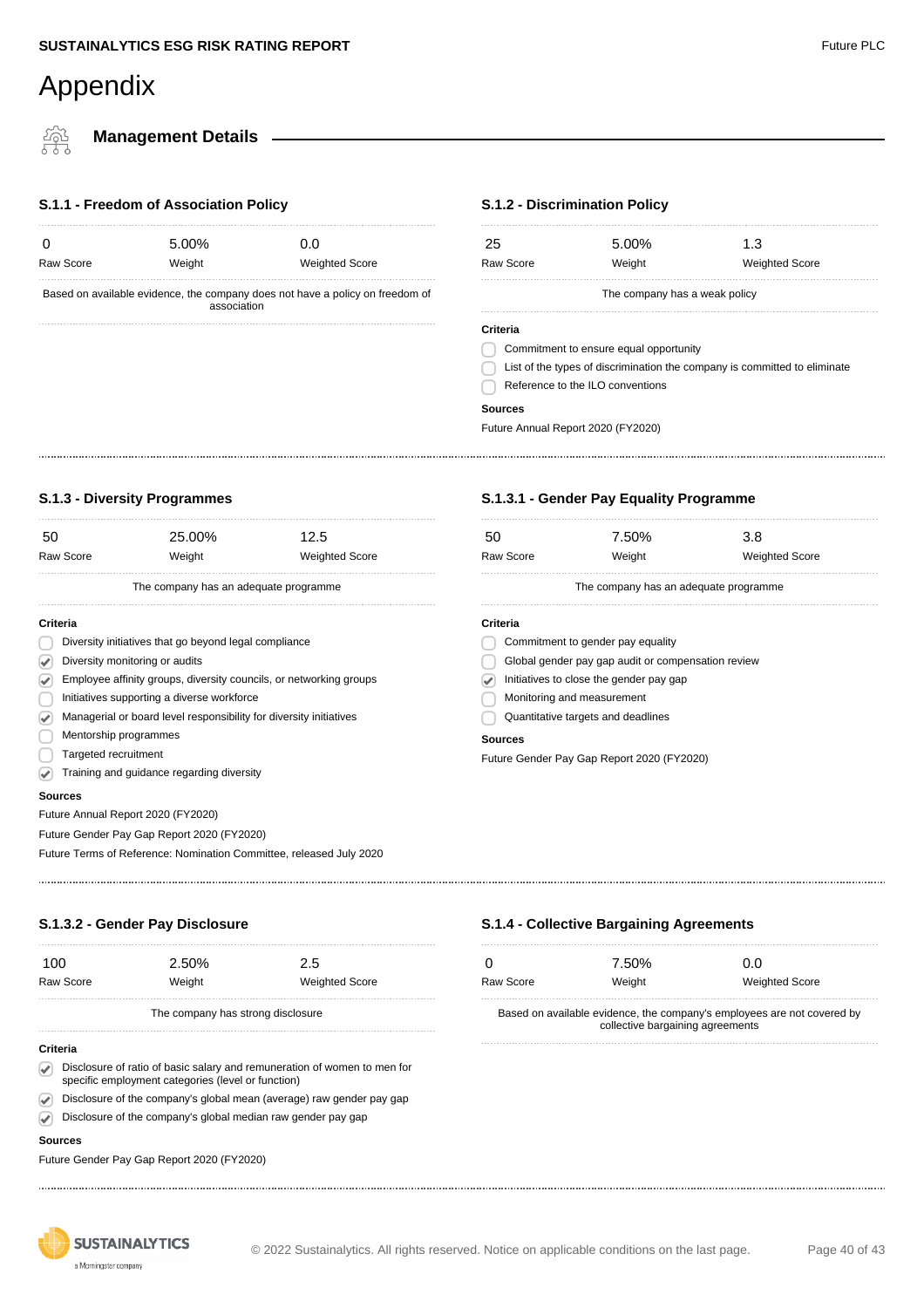橤

**Management Details**

#### **S.1.5 - Employee Turnover Rate**

| -20<br>Raw Score | 12.50%<br>Weight | 2.5<br><b>Weighted Score</b>                                     | 50<br>Raw Score |
|------------------|------------------|------------------------------------------------------------------|-----------------|
|                  |                  | The company does not disclose data about employee turnover rates |                 |
|                  |                  |                                                                  | <b>Criteria</b> |
|                  |                  |                                                                  | Form            |
|                  |                  |                                                                  | Initiat         |
|                  |                  |                                                                  | Initiat         |
|                  |                  |                                                                  | Initiat         |
|                  |                  |                                                                  | Quan            |
|                  |                  |                                                                  | Regu            |

#### **S.1.5.2 - Human Capital Development**

| 50                                                                                                | 35.00%                                                | 17.5                                                                      |  |  |  |
|---------------------------------------------------------------------------------------------------|-------------------------------------------------------|---------------------------------------------------------------------------|--|--|--|
| <b>Raw Score</b>                                                                                  | Weight                                                | <b>Weighted Score</b>                                                     |  |  |  |
|                                                                                                   | The company has an adequate programme                 |                                                                           |  |  |  |
| Criteria                                                                                          |                                                       |                                                                           |  |  |  |
|                                                                                                   | Formal mechanisms to promote an open feedback culture |                                                                           |  |  |  |
| Initiatives for talent development                                                                |                                                       |                                                                           |  |  |  |
| Initiatives for talent recruitment                                                                |                                                       |                                                                           |  |  |  |
| Initiatives for talent retention                                                                  |                                                       |                                                                           |  |  |  |
| Quantitative targets related to human capital development                                         |                                                       |                                                                           |  |  |  |
| Regular formal performance reviews for all permanent employees aligned<br>with career development |                                                       |                                                                           |  |  |  |
|                                                                                                   | Reporting on human capital development metrics        |                                                                           |  |  |  |
|                                                                                                   | Reporting on human capital risk assessment            |                                                                           |  |  |  |
| <b>Sources</b>                                                                                    |                                                       |                                                                           |  |  |  |
| Future Annual Report 2020 (FY2020)                                                                |                                                       |                                                                           |  |  |  |
| 2021                                                                                              |                                                       | Future Corporate Website, Who We Are, www.futureplc.com, accessed 21 June |  |  |  |
|                                                                                                   |                                                       |                                                                           |  |  |  |
|                                                                                                   |                                                       |                                                                           |  |  |  |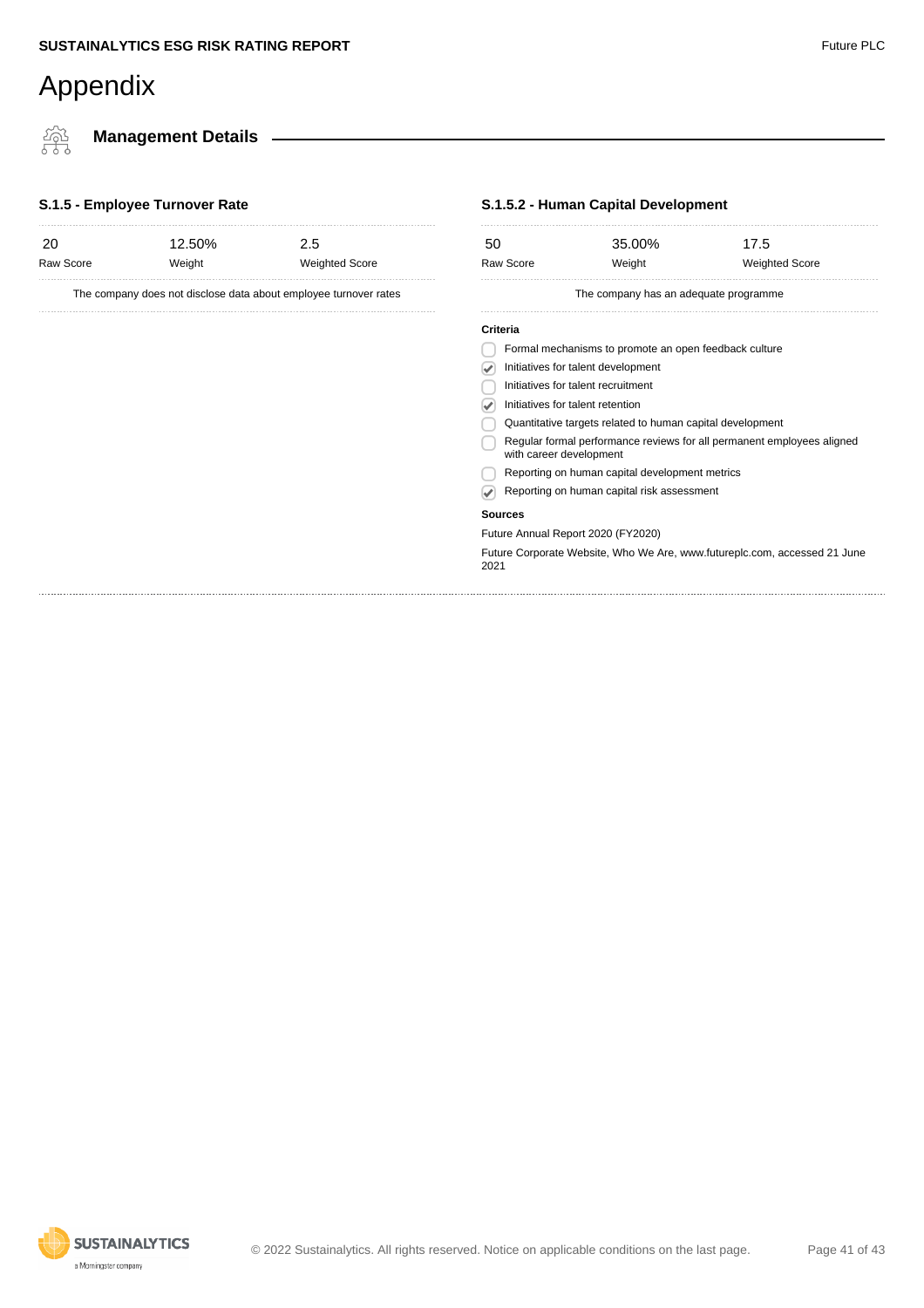Publishing United Kingdom LON:FUTR

#### Beta (Beta, β)

A factor that assesses the degree to which a company's exposure deviates from its subindustry's exposure on a material ESG issue. It is used to derive a company-specific issue exposure score for a material ESG issue. It ranges from 0 to 10, with 0 indicating no exposure, 1 indicating the subindustry average, and 10 indicating exposure that is ten times the subindustry average.

#### Corporate Governance Pillar

A pillar provides a signal about a company's management of a specific Corporate Governance issue.

#### ESG Risk Category

Companies' ESG Risk Rating scores are assigned to five ESG risk categories in the ESG Risk Rating:

> Negligible risk: enterprise value is considered to have a negligible risk of material financial impacts driven by ESG factors

Low risk: enterprise value is considered to have a low risk of material financial impacts driven by ESG factors

Medium risk: enterprise value is considered to have a medium risk of material financial impacts driven by ESG factors

High risk: enterprise value is considered to have a high risk of material financial impacts driven by ESG factors

Severe risk: enterprise value is considered to have a severe risk of material financial impacts driven by ESG factors

Note that because ESG risks materialize at an unknown time in the future and depend on a variety of unpredictable conditions, no predictions on financial or share price impacts, or on the time horizon of such impacts, are intended or implied by these risk categories.

#### ESG Risk Rating Score (Unmanaged Risk Score)

The company's final score in the ESG Risk Rating; it applies the concept of risk decomposition to derive the level of unmanaged risk for a company.

#### Event Category

Sustainalytics categorizes events that have resulted in negative ESG impacts into five event categories: Category 1 (low impact); Category 2 (moderate impact); Category 3 (significant impact); Category 4 (high impact); and Category 5 (severe impact).

#### Event Indicator

An indicator that provides a signal about a potential failure of management through involvement in controversies.

#### Excess Exposure

The difference between the company's **exposure** and its **subindustry** exposure.

#### Exposure

A company or subindustry's sensitivity or vulnerability to ESG risks.

#### Idiosyncratic Issue

An issue that was not deemed material at the subindustry level during the consultation process but becomes a material ESG issue for a company based on the occurrence of a Category 4 or 5 event.

#### Manageable Risk

Material ESG risk that can be influenced and managed through suitable policies, programmes and initiatives.

#### Managed Risk

Material ESG Risk that has been managed by a company through suitable policies, programmes and initiatives.

#### **Management**

A company's handling of ESG risks.

#### Management Gap

Refers to the difference between what a company has managed and what a company could possibly manage. It indicates how far the company's performance is from best practice.

#### Management Indicator

An indicator that provides a signal about a company's management of an ESG issue through policies, programmes or quantitative performance.

#### Material ESG Issue

A core building block of the ESG Risk Rating. An ESG issue is considered to be material within the rating if it is likely to have a significant effect on the enterprise value of a typical company within a given subindustry.

#### Subindustry

Subindustries are defined as part of Sustainalytics' own classification system.

#### Unmanageable Risk

Material ESG Risk inherent from the intrinsic nature of the products or services of a company and/or the nature of a company's business, which cannot be managed by the company if the company continues to offer the same type of products or services and remains in the same line of business.

#### Unmanaged Risk

Material ESG risk that has not been managed by a company, and includes two types of risk: *unmanageable risk*, as well as risks that could be managed by a company through suitable initiatives, but which may not yet be managed (management gap).